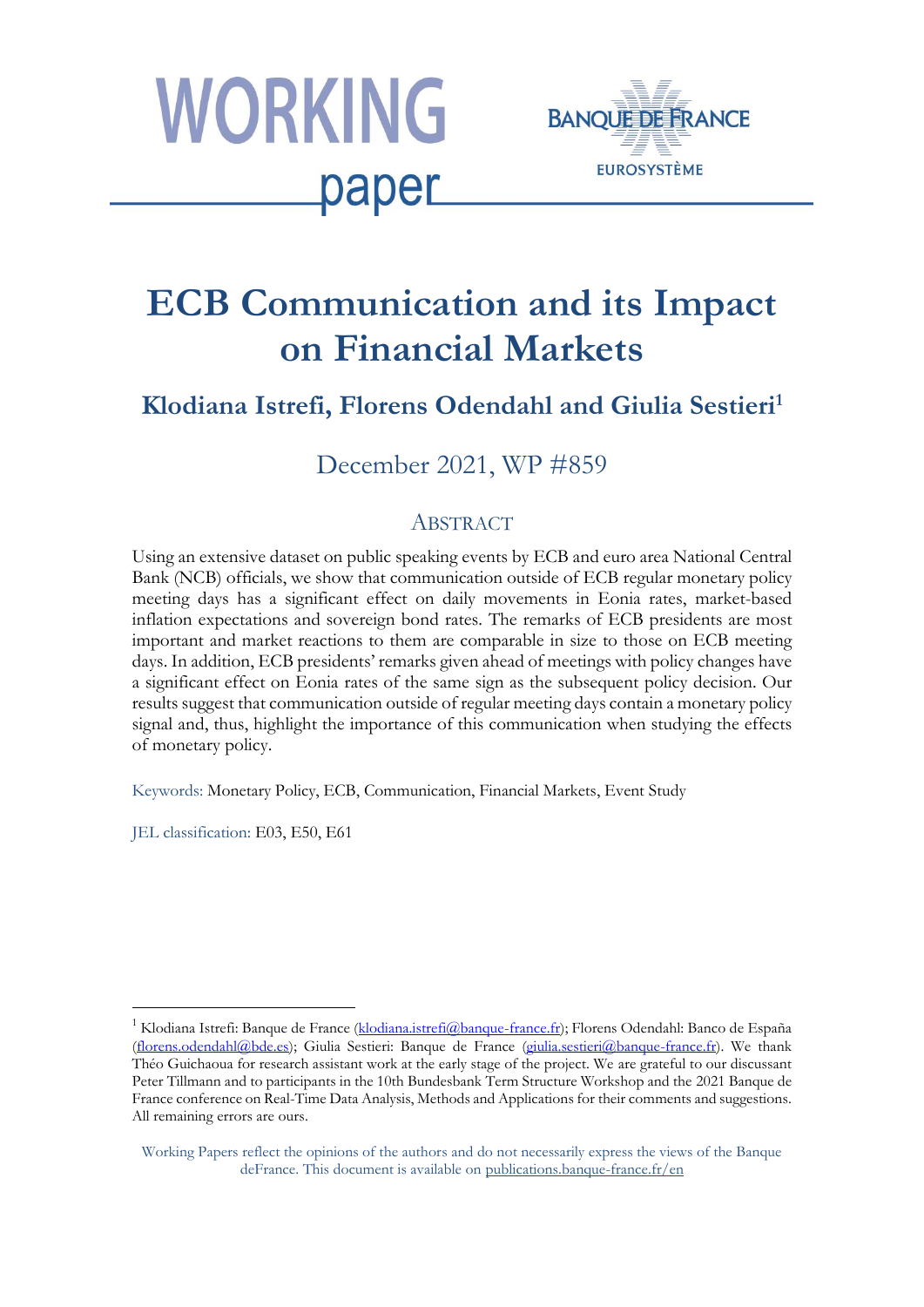# **NON-TECHNICAL SUMMARY**

We examine the importance of various dimensions of the ECB's and the Eurosystem's communication for financial markets. In particular, we consider the communication outside of monetary policy meeting days (CoMPDs), comprised of the speaking events of (i) ECB presidents, (ii) other members of the ECB Executive Board (EB), (iii) ECB Governing Council members representing the French, German, Italian and Spanish national central banks (NCBs), and (iv) European Parliament hearings of the ECB president. We also discuss how market movements in reaction to CoMPDs compare to movements on regular monetary policy meeting days.

To this aim, we construct a *Euro Area Communication Event-Study Database* (EA-CED) containing daily and intra-day changes of several financial variables around different ECB/Eurosystem communication events. This database provides many opportunities to investigate the effect of central bank communication (including policy actions) on financial markets.

We first document that there are frequent ECB/Eurosystem communication events outside of regular ECB monetary policy meeting days. In particular, we observe that CoMPDs increased during the financial crisis of 2007-2008, peaking in 2013, the year the ECB introduced forward guidance on interest rates. Interestingly, the ECB president has delivered fewer speeches since the financial crisis while the number of speaking events of other Governing Council members have increased over the years.

Second, using an event study approach on daily data, we document that CoMPDs are associated with significant movements on Eonia rates, country-specific sovereign bond yields, and market-based inflation expectations at different maturities. With respect to the type of speaker, we find that speaking events of the ECB president have the strongest effect on daily movements. However, we also find that there is a difference between the effect of CoMPDs before and after the global financial crisis. In the pre-crisis period, it is mostly the communication of NCB governors and other ECB EB members that moves markets. In the post-crisis period, it is mostly the ECB president's communication.

In addition, we focus on speaking events taking place in the few weeks before ECB meetings with monetary policy changes for easing or tightening. We find that Eonia rates at short maturities decrease on days with ECB presidents' speeches given ahead of meetings with easing decisions. In contrast, medium to long-term Eonia rates increase ahead of tightening decisions. Bloomberg news coverage of these speaking events corroborates our finding, revealing that some of the remarks given during these events contain a clear signal about the upcoming policy move. Finally, an intra-day analysis of CoMPDs events shows evidence of systematic movements in the Eonia yield curve using short windows of time around speeches of ECB presidents, in line with the daily regression analysis.

Overall, our results confirm the importance of central bank communication for market movements and highlight the importance of communication outside of meeting days for understanding the transmission of monetary policy. This suggests that analyses that look only at announcements during monetary policy meetings to identify monetary policy shocks or surprises should be extended to incorporate policy signals that come from the communication of ECB officials outside of regular meeting days.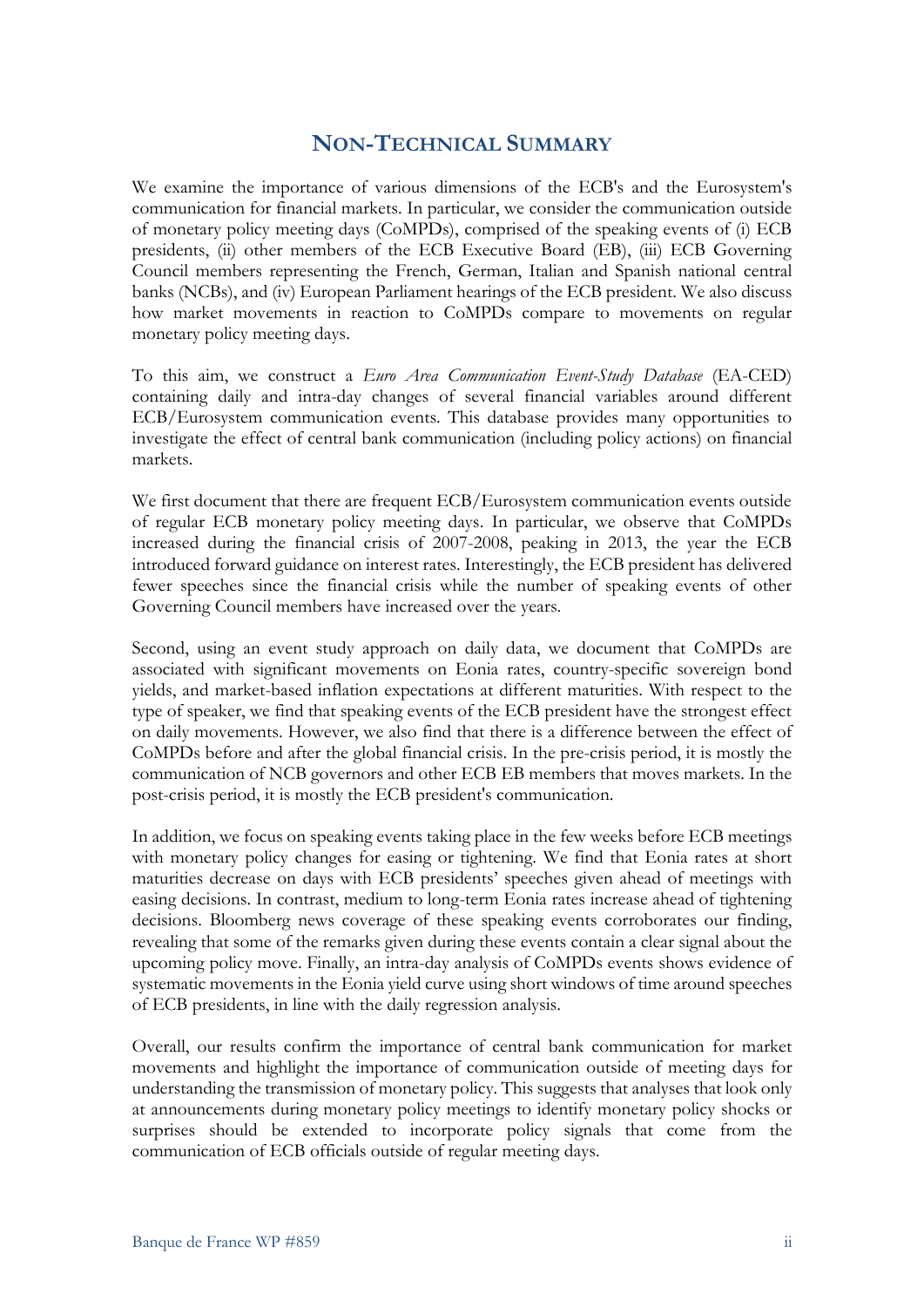#### **ECB/Eurosystem communication events**



Notes: Number of speeches by the ECB presidents, other members of the ECB Executive Board, NCB governors (BdF,Buba, BdI, BdE) and the SSM Chairs; number of EU Parliament Hearings of the ECB president, ECB Governing Council monetary policy meetings and Accounts' publications. All events are displayed at an annual frequency.

# **Communication de la BCE et son impact sur les marchés financiers**

# **RÉSUMÉ**

À l'aide d'une vaste base de données sur les interventions publiques des responsables de la BCE et des banques centrales nationales (BCN) de la zone euro, nous montrons que la communication en dehors des jours de réunion réguliers de politique monétaire de la BCE a un effet significatif sur les mouvements quotidiens des taux Eonia, des anticipations d'inflation de marché et des taux souverains. Les discours des présidents de la BCE sont les plus importants et les réactions du marché à ces remarques sont d'une ampleur comparable à celles des jours de réunion de la BCE. En outre, les discours des présidents de la BCE dans les jours qui précédent les réunions avec des changements de politique monétaire ont un effet significatif sur les taux Eonia du même signe que la décision qui s'ensuit. Nos résultats suggèrent que la communication en dehors des jours de réunion réguliers contient un signal de politique monétaire et, par conséquent, soulignent l'importance de cette communication dans l'étude des effets de la politique monétaire.

Mots clés : politique monétaire, BCE, communication, marchés financiers, étude des événements.

Les Documents de travail reflètent les idées personnelles de leurs auteurs et n'expriment pas nécessairement la position de la Banque de France. Ils sont disponibles su[r publications.banque-france.fr](https://publications.banque-france.fr/)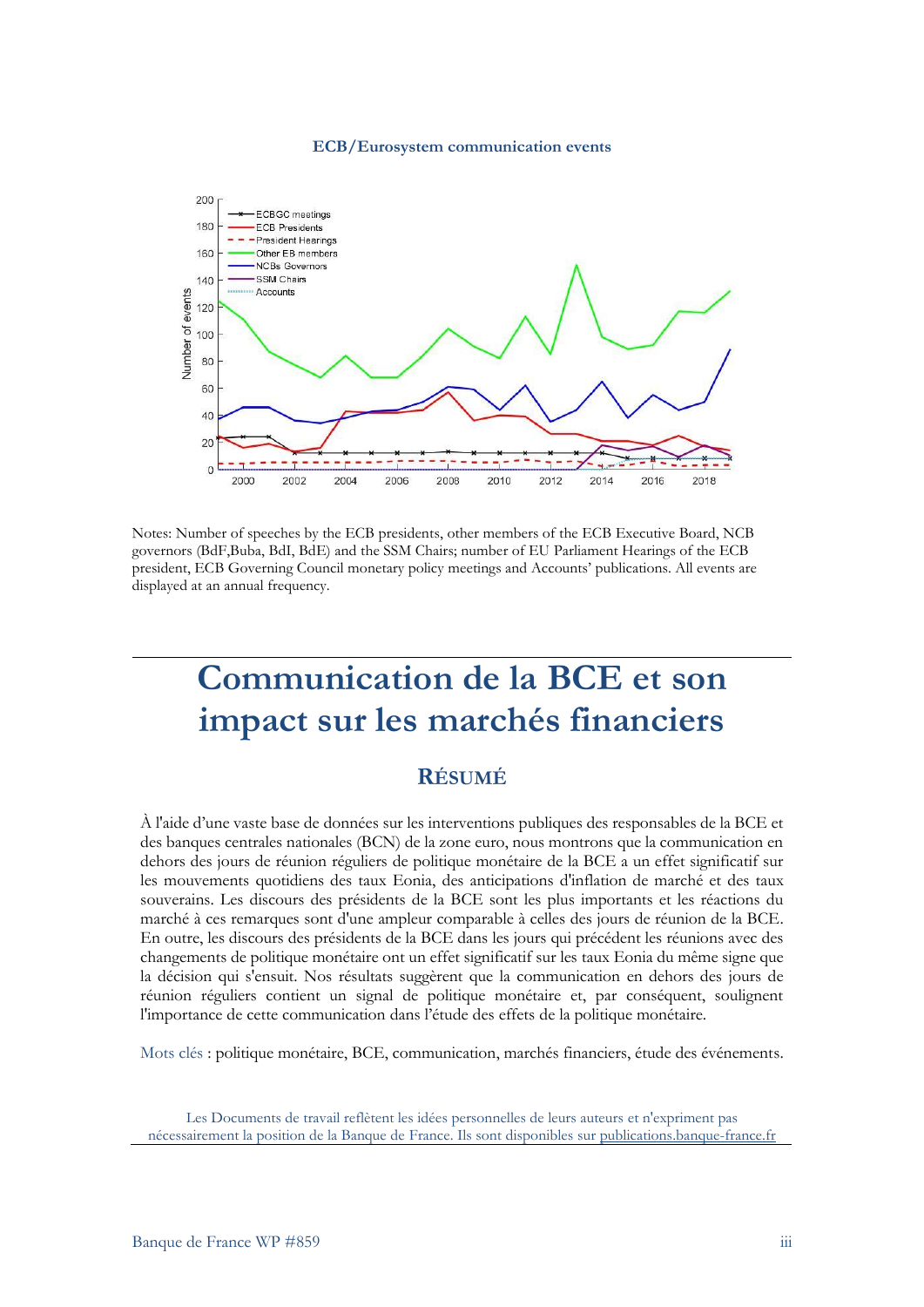# **1 Introduction**

We examine the importance of various dimensions of the European Central Bank's and the Eurosystem's communication for financial markets. In particular, we distinguish the effects of "central bank actions" on financial market movements on monetary policy decision days (MPDs), and pure "central bank communication" effects, occurring outside of decision days.<sup>[1](#page-3-0)</sup> For the communication outside of monetary policy meeting days (CoMPDs) we consider speaking events of (i) ECB presidents, (ii) other members of the ECB Executive Board (EB), (iii) ECB Governing Council members representing the French, German, Italian and Spanish national central banks (NCBs), and (iv) European Parliament hearings of the ECB president.

CoMPD events are part of an extensive dataset based on speaking events of ECB and euro area NCB officials that we compiled using Bloomberg. We have matched these events with daily and intraday movements of euro area financial instruments, such as Eonia rates at different maturities. Consequently, one contribution of this paper is to construct an *Euro Area Communication Event-Study Database* (EA-CED) containing daily and high-frequency changes of several financial variables around different ECB/Eurosystem communication events. This database provides ample opportunity to investigate the effect of central bank communication (including actions) on financial markets.

We first document that there are frequent ECB/Eurosystem communication events outside of regular ECB MPDs. For the period 1999 to 2019, there are about 185 CoMPDs on average per year, compared to 12 MPDs. In addition, we observe that CoMPDs increased during the financial crisis of 2007-2008, peaking in 2013, the year the ECB introduced forward guidance on interest rates. Interestingly, the ECB president has delivered fewer speeches since the financial crisis while the number of speaking events of other Governing Council members have increased over the years.

In a second step, we use an event study approach on daily data to study whether CoMPDs are associated with significant movements in financial markets. We find that various forms of CoMPDs have significant effects on interbank rates (Eonia), on country-specific sovereign bond yields, and market-based inflation expectations at different maturities. These results are robust to controlling for other relevant economic events like main macroeconomic releases for the euro area and the U.S., and the Federal Reserve's monetary policy events. With respect to the type of speaker, we find that speaking events of the ECB president have the strongest effect on daily movements. These results hold systematically and are not driven by a few key speeches, such as Mario Draghi's "Whatever it takes" speech in the summer of London 2012 among others, or by the communication of a particular ECB president. However, we also find that there is a difference between the effect of CoMPDs before and after the financial crisis. In the pre-crisis period, it is mostly the communication of NCB governors and ECB EB members that moves markets. In the post-crisis period, it is mostly the ECB president's communication.

In a third step, we investigate the interaction between speeches ahead of a GC meeting and the sign of the upcoming monetary policy decision. We find that days with ECB presidents's speaking events in the weeks ahead of a meeting with a policy change (easing or tightening) are associated, on average, with significant movements of the Eonia rates of the same *sign* as the upcoming

<span id="page-3-0"></span><sup>&</sup>lt;sup>1</sup>We define MPDs as ECB Governing Council meeting days. Note that for notational simplicity, we label everything that happens on MPDs as "actions" even though communication also plays a role on MPDs. The key aspect in our work is the differentiation between the flow of information "on" vs "off" MPDs.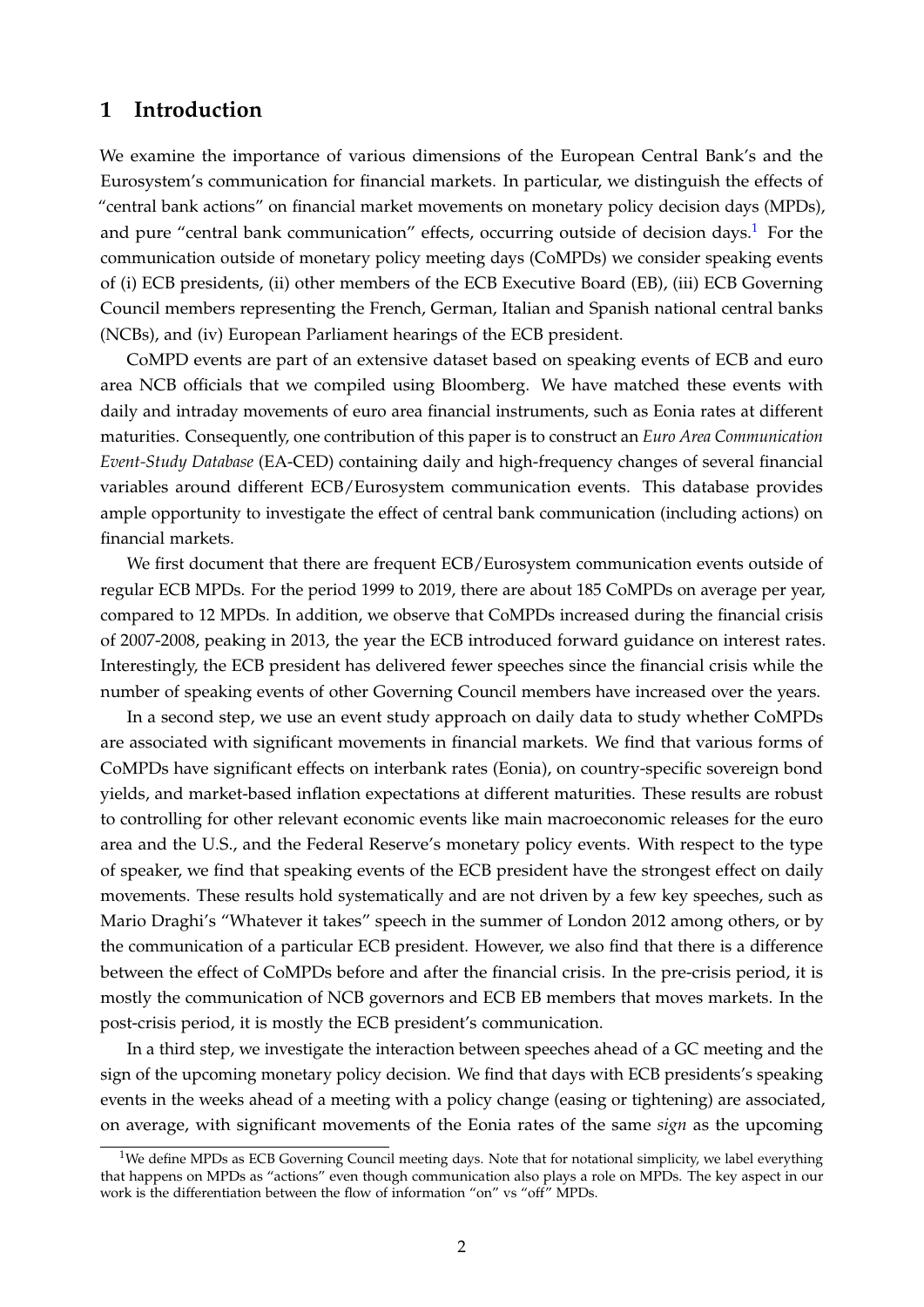monetary policy action. For instance, Eonia rates at shorter maturities decrease on days with ECB presidents speeches given ahead of meetings with easing decisions. In contrast, medium to long-term Eonia rates increase on days with speeches ahead of meetings with a tightening decision.<sup>[2](#page-4-0)</sup> Bloomberg news coverage of these speaking events corroborates our finding, revealing that some of the remarks given during these events indicate a clear signal about the upcoming policy move.

Finally, we use intraday data to match more closely the timing of the CoMPDs with market movements. This allows us to better identify the effect of various forms of ECB communication on financial markets. Our results show evidence of systematic movements in the Eonia yield curve around tight windows of CoMPDs, in line with our findings of the daily regression analysis. These movements are large and statistically different from movements of the same variables on comparable windows of typical "non-event" trading days, in particular for speaking events of ECB presidents.

Overall, our results confirm the importance of central bank communication and highlight the importance of communication outside of meeting days for understanding the transmission of monetary policy to financial markets. It suggests that looking only at announcements during monetary policy meetings to identify monetary policy shocks or surprises, neglects policy signals from the communication of ECB policy makers before the day of the actual policy meeting.

There are numerous studies that look at the role of central bank communication for movements in financial markets. In this strand of literature, the most traditional approach has been to assess market fluctuations around central bank communication on regular decision announcement days [\(Gürkaynak et al.](#page-21-0) [\(2005\)](#page-21-0), [Nakamura and Steinsson](#page-21-1) [\(2018\)](#page-21-1) for the Fed and [Altavilla et al.](#page-21-2) [\(2019\)](#page-21-2) and [Andrade and Ferroni](#page-21-3) [\(2021\)](#page-21-3) for the ECB, among others). More recently, the literature has expanded towards studying central bank communication outside of regular meeting days, i.e. in the form of speeches or Congress/Parliament hearings (see [Kohn and Sack](#page-21-4) [\(2004\)](#page-21-4), [Kliesen et al.](#page-21-5) [\(2019\)](#page-21-5), [Neuhierl and Weber](#page-21-6) [\(2019\)](#page-21-6) and [Istrefi et al.](#page-21-7) [\(2020\)](#page-21-7) for the Fed, [Ehrmann and Fratzscher](#page-21-8) [\(2007\)](#page-21-8) for the Fed, Bank of England (BoE) and the ECB, [Ehrmann et al.](#page-21-9) [\(2014\)](#page-21-9), [Gertler and Horvath](#page-21-10) [\(2018\)](#page-21-10), [Tillmann and Walter](#page-21-11) [\(2019\)](#page-21-11) and [Leombroni et al.](#page-21-12) [\(2021\)](#page-21-12) for the ECB, among others).

Focusing on the ECB and Eurosystem communication, we relate closely to this strand of the literature. We contribute to it by providing a complete analysis of the market's reaction to central bank communication, using an approach that covers systematically the scheduled remarks given by Eurosystem officials. While previous papers have looked at different communication events separately and for selected financial variables, we cover these events altogether and study their effect on a broad set of financial variables. In addition, most of these studies have looked at periods before or after the financial crisis. We cover the period from 1999 to 2019 and, thereby, can document that how much is communicated and by whom has changed over time. For instance, we find that the ECB presidents' remarks are market movers post-crisis while remarks of other Governing Council members matter mostly in the pre-crisis period.<sup>[3](#page-4-1)</sup> Finally, we plan to make our

<span id="page-4-0"></span><sup>&</sup>lt;sup>2</sup>We define a meeting with a policy change as a meeting where a change of one or more monetary policy instruments was announced. We consider changes in both conventional and unconventional (asset purchases, liquidity measures and Outright Monetary Transactions) policy instruments.

<span id="page-4-1"></span> $3$ For instance, [Ehrmann and Fratzscher](#page-21-8) [\(2007\)](#page-21-8) analyze market reaction to statements (speeches, testimonies, interviews) by committee members of the Federal Reserve, the Bank of England, and the ECB, for the period 1999 to 2004. [Ehrmann et al.](#page-21-9) [\(2014\)](#page-21-9) tested which factors (macro news and statements by policymakers and politicians) have affected the euro exchange rate over the years 2009-2011. [Gertler and Horvath](#page-21-10) [\(2018\)](#page-21-10) study the financial market impact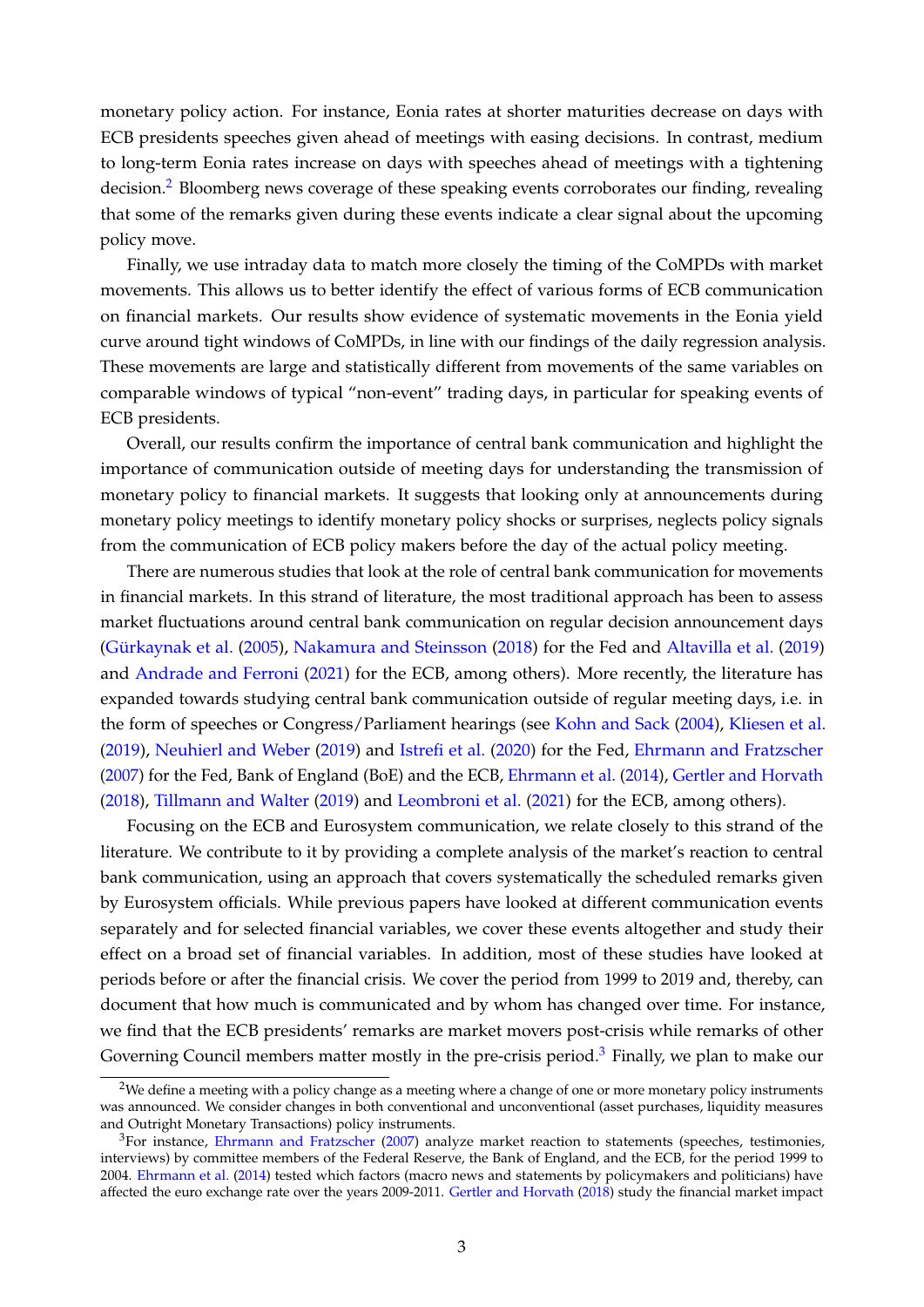database publicly available for researchers interested in central bank communication.

The rest of the paper is organized as follows. [Section 2](#page-5-0) provides a description of the Euro Area Communication Event-Study Database. [Section 3](#page-8-0) and [Section 4](#page-17-0) present our main empirical findings on daily and intraday data, respectively. Section [Section 5](#page-19-0) concludes and mention possible research extensions of this analysis.

### <span id="page-5-0"></span>**2 Data**

We compiled three datasets to analyze the effects of the ECB's and the Eurosystem's communication on financial markets, labeled as *ECB Events*, *Control Events*, and *Financial Markets*, which we describe in detail in this section.

The *ECB Events* dataset collects information on different ECB-related communication events, including the title, date, and time of the event as well as the speaker's name. Our list comprises the following:

- (i) ECB Governing Council monetary policy meetings (ECBGC).
- (ii) ECB monetary policy accounts' publication.
- (iii) ECB president hearings at the European Parliament.<sup>[4](#page-5-1)</sup>
- (iv) Speaking events by ECB presidents and other Executive Board (EB) members.
- (v) Speaking events by governors of four NCBs: Bundesbank, Banque de France, Banca d'Italia, and Banco de España.
- (vi) Speaking events by Single Supervisory Mechanism (SSM) Chairs.

The source of these events is Bloomberg's (BBG) Econ page. From there, we downloaded a list with the title, date, and time (hour and minute) of all ECB-related events for the period 1999-2019. Then, from this list, we selected the events described in *ECB Events* above. We subsequently checked the dataset for reporting errors, such as double entries or events for which the time is misreported. [Table 1](#page-6-0) reports the number of observations, source, and the longest available sample for each of our events.

We compared some items of this database against other data sources. First, we matched the date and time of ECB policy decision announcements (and press conferences) with the list provided in [Altavilla et al.](#page-21-2) [\(2019\)](#page-21-2). Second, we compared speaking events of the ECB president and the other five Executive Board members with the ECB speech database (ECBDB) as provided on the ECB website.<sup>[5](#page-5-2)</sup> We can match around 73% of the speeches in the ECBDB (1664 out of the 2295 speeches in the ECBDB for the period 1999-2019) while the remaining 983 events from our BBG dataset are not part of the ECBDB. Finally, we only kept the speaking events for which a timestamp is reported in BBG, resulting in a total of 3777 events.

of ECB Governing Council communication during 2008-2014. [Tillmann and Walter](#page-21-11) [\(2019\)](#page-21-11) looked at market's effect of diverging tone communication in ECB and the Bundesbank speeches. [Leombroni et al.](#page-21-12) [\(2021\)](#page-21-12) looked at the effect of ECB policy announcements and ECB president speeches on sovereign spreads for the period 2009-2014.

<span id="page-5-1"></span><sup>&</sup>lt;sup>4</sup>The ECB president and other Executive Board members appear regularly before the European Parliament, report on recent ECB's monetary policy and other tasks, and answer to questions of the members of the Parliament.

<span id="page-5-2"></span><sup>5</sup>The ECB provides an Excel file of speeches given by ECB officials on its website.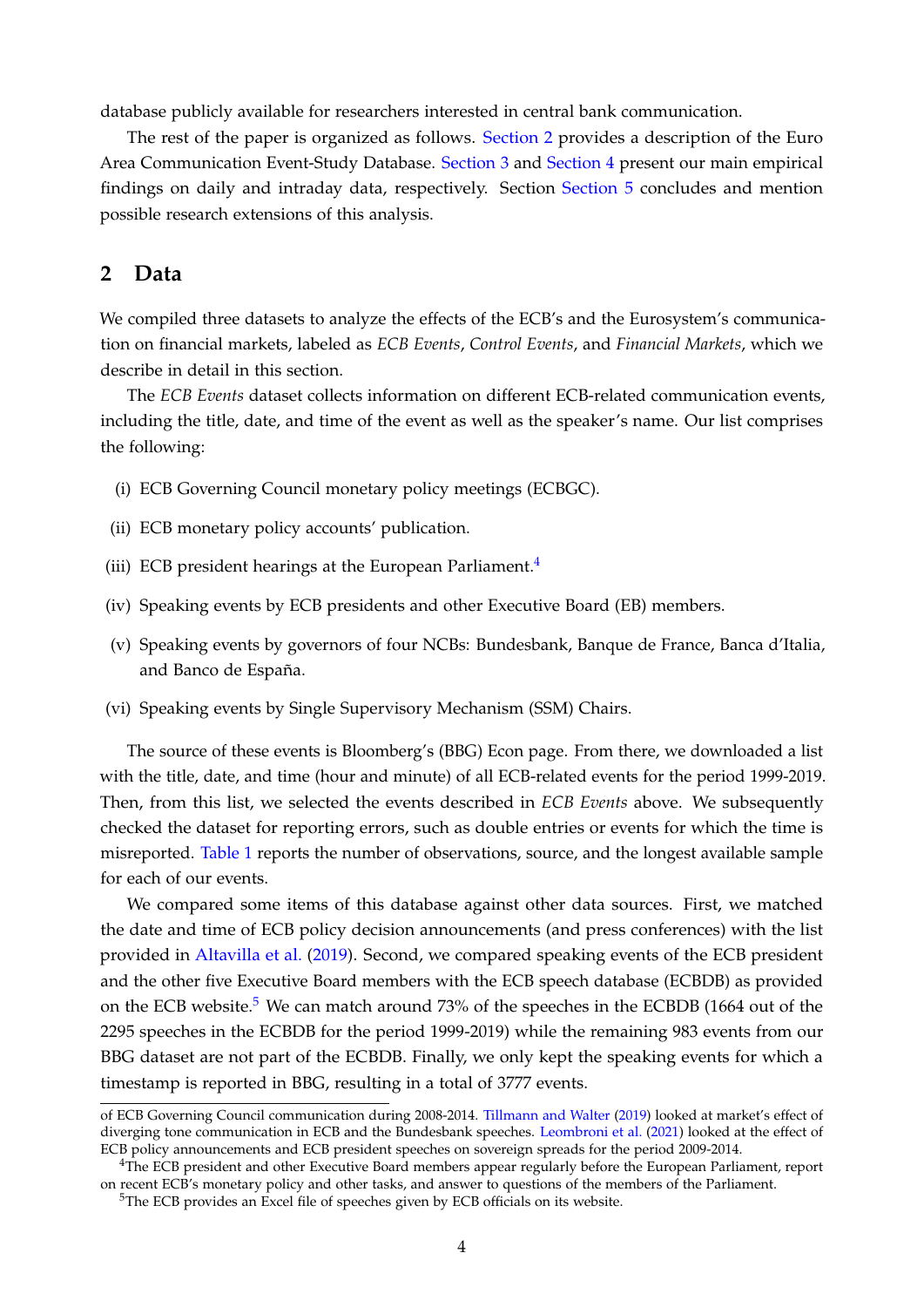<span id="page-6-0"></span>

| Type of event                                        | Sample        | Source                      | Observations |  |  |  |  |  |  |  |  |
|------------------------------------------------------|---------------|-----------------------------|--------------|--|--|--|--|--|--|--|--|
|                                                      |               |                             |              |  |  |  |  |  |  |  |  |
| Regular events with communication on monetary policy |               |                             |              |  |  |  |  |  |  |  |  |
| ECBGC monetary policy meetings                       | 1999-2019     | BBG/Altavilla et al. (2019) | 270          |  |  |  |  |  |  |  |  |
| <b>ECB Monetary Policy Accounts</b>                  | 2015-2019 BBG |                             | 42           |  |  |  |  |  |  |  |  |
|                                                      |               |                             |              |  |  |  |  |  |  |  |  |
|                                                      | <b>CoMPDs</b> |                             |              |  |  |  |  |  |  |  |  |
| <b>Speeches</b>                                      |               |                             |              |  |  |  |  |  |  |  |  |
| ECB presidents                                       |               | 1999-2019 BBG/ECBDB         | 605          |  |  |  |  |  |  |  |  |
| Other ECB Executive Board members                    |               | 1999-2019 BBG/ECBDB         | 2042         |  |  |  |  |  |  |  |  |
| Bundesbank presidents                                | 1999-2019     | <b>BBG</b>                  | 537          |  |  |  |  |  |  |  |  |
| Banque de France governors                           | 1999-2019     | <b>BBG</b>                  | 190          |  |  |  |  |  |  |  |  |
| Banca d'Italia governors                             | 2004-2019     | <b>BBG</b>                  | 130          |  |  |  |  |  |  |  |  |
| Banco de España governors                            | 1999-2019     | <b>BBG</b>                  | 163          |  |  |  |  |  |  |  |  |
| <b>SSM</b> Chairs                                    | 2014-2019 BBG |                             | 86           |  |  |  |  |  |  |  |  |
| ECB president hearings at the EP                     | 1999-2019     | <b>BBG/ECBDB</b>            | 95           |  |  |  |  |  |  |  |  |

#### Table 1: Communication events

*Note:* The table shows the different types of communication events in our ECB event database. For each type, we report the longest available sample, the source, and the number of observations.

Note that we use the term "speaking events" instead of speeches because not all of the events take the form of a speech and, for a small number of events, the BBG event relates to multiple speakers in the same venue.<sup>[6](#page-6-1)</sup>

[Figure 1](#page-7-0) shows the evolution of ECB-related communication since 1999. We observe that there is a considerable amount of communication outside of monetary policy meeting days (CoMPDs). On average, over our sample, there are 185 CoMPDs events per year compared to 12 ECB Governing Council policy meetings. The beginning of the euro started off with extensive communication from all the ECB/Eurosystem officials, with about 180 speaking events in 1999. In the following years, CoMPDs decreased and then picked up during the financial crisis of 2007-2008, culminating in 2013, the year the ECB announced forward guidance on interest rates. Overall, while ECB EB members and NCB governors have increased their speaking time over years, the ECB president has delivered fewer speeches, especially since the financial crisis.<sup>[7](#page-6-2)</sup>

Our second dataset, *Control Events*, consists of date and time of several events that we use as control variables in our event-study regressions:

• Major macroeconomic releases for the euro area: real GDP growth, HICP and PPI inflation, unemployment, Purchasing Managers' Indices (services, manufacturing, composite), industrial production, and several surveys releases (e.g. consumer, services and industrial

<span id="page-6-1"></span><sup>6</sup>We have 16 multiple speakers events for the ECB presidents and the EB members; for instance, "ECB's Draghi and Praet Speak on Eurosystem and CSDs: Frankfurt", on May 8, 2012, or "ECB's Trichet, Stark, Weber, Papademos Speak in Frankfurt", on September 7, 2007.

<span id="page-6-2"></span> $^{7}$ [Istrefi et al.](#page-21-7) [\(2020\)](#page-21-7) show a similar trend for the Federal Reserve Chair speeches, suggesting a cautious communication policy.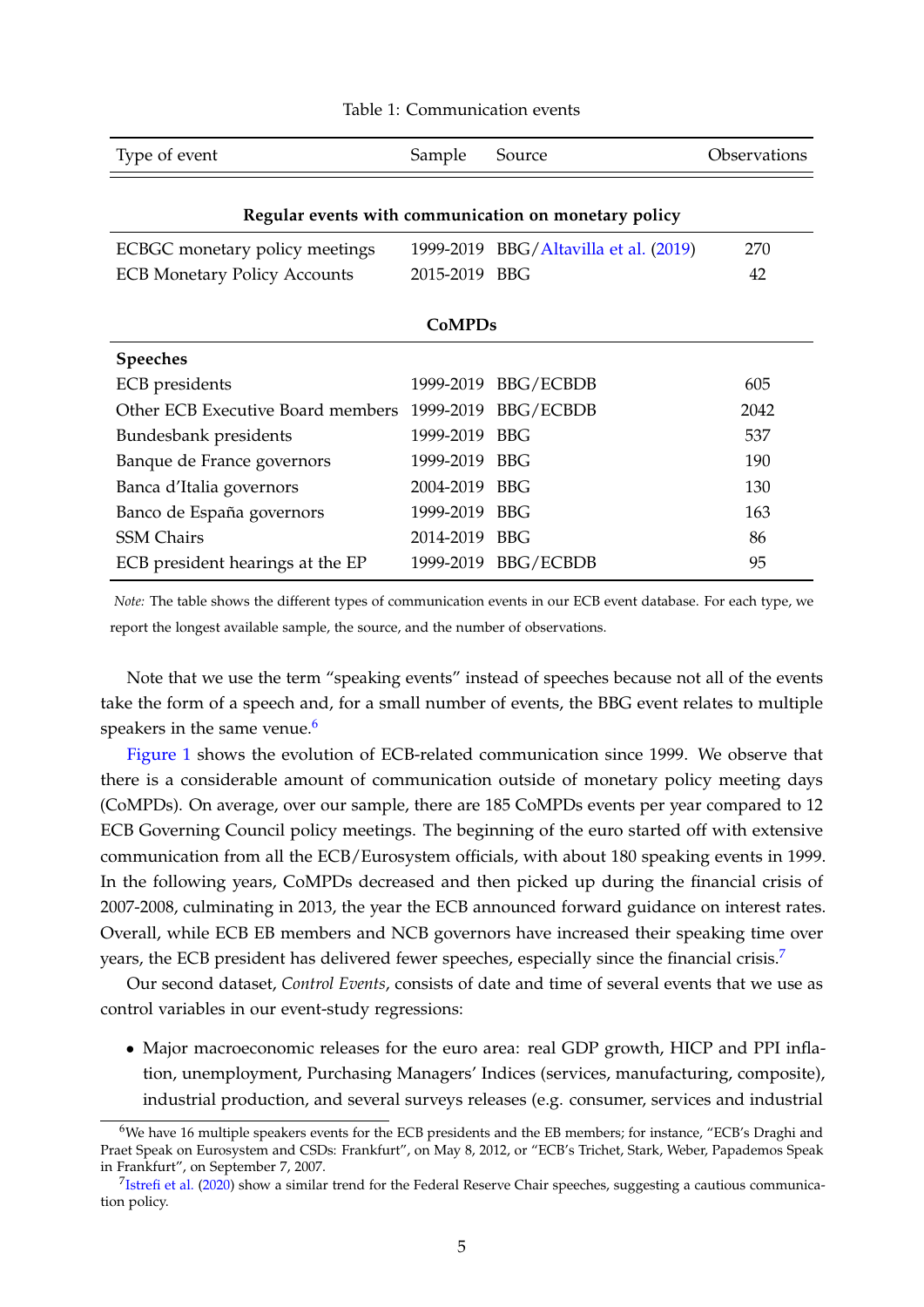

<span id="page-7-0"></span>

*Note*: Number of speeches by the ECB president, other members of the ECB Executive Board, NCB governors (BdF, Buba, BdI, BdE) and the SSM Chair; number of EU Parliament Hearings of the ECB president, ECB Governing Council monetary policy meetings and Accounts' publications. All events are displayed at an annual frequency.

confidence).

- Selected major U.S. macroeconomic releases: real GDP growth, Non-Farm Payrolls, and Initial Jobless Claims.
- FOMC monetary policy decisions days.

Our third dataset, *Financial Markets*, consists of daily and minute-by-minute quotes for a large range of financial variables:

- EONIA OIS forward rates with maturities of one month to 20 years.
- Inflation-linked swap (ILS) rates with maturities of one year to 10 years, which we use to compute medium-term (2Y/2Y) and long-term (5Y/5Y) marked-based inflation expectations.
- Sovereign bond yields of Germany, France, Italy and Spain for maturities of three months up to 10 years. We also compute sovereign spreads for Italy and Spain versus Germany at two, five, and 10 years maturities.
- Euro exchange rates (EUR/USD and EUR NEER).
- Stock market indices (ES50, FTSE100, CAC40, DAX).
- Volatility indices (VIX and V2X).

Daily quotes of these financial variables are taken from Bloomberg while the minute-by-minute quotes are otained from Thomson Reuters Eikon.[8](#page-7-1)

<span id="page-7-1"></span> $8$ The starting date on which the different financial instruments are available varies. We indicate the respective starting date for each instrument in the regression tables.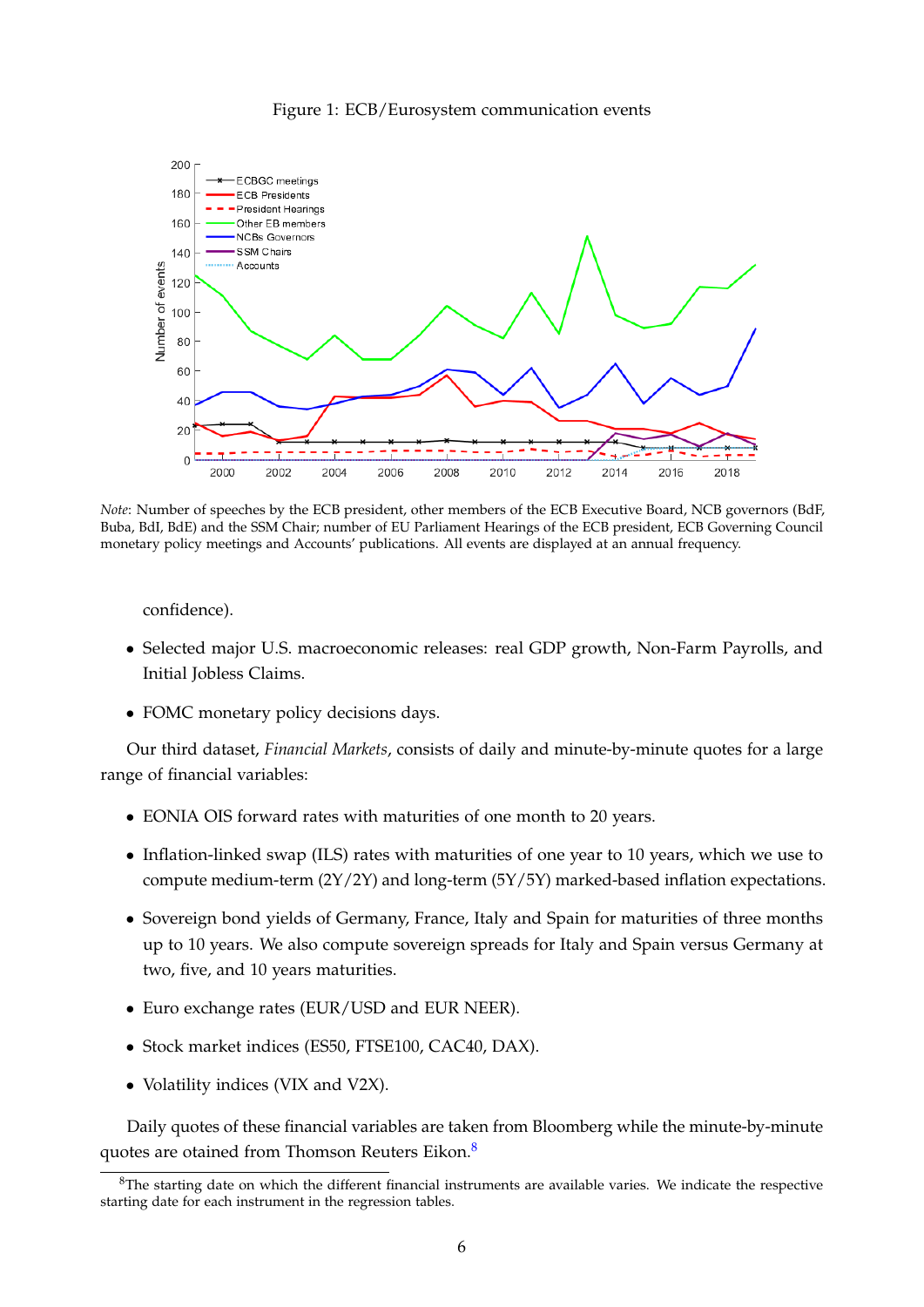Finally, we match the *ECB Events* with the *Financial Markets* dataset and compile a *Euro Area Communication Event-Study Database* (EA-CED) containing daily and intraday changes of several financial variables around our set of ECB/Eurosystem communication events.

# <span id="page-8-0"></span>**3 Empirical analysis: An event study using daily data**

This section uses daily data to estimate the effects of ECB and Eurosystem communication on financial market variables.

#### **3.1 ECB communication and market activity**

To evaluate the effect of CoMPDs on our set of financial variables, we specify the following baseline regression:

<span id="page-8-3"></span>
$$
|\Delta \text{FV}_t| = c + \rho |\Delta \text{FV}_{t-1}| + \beta_1 \text{ECBPresident}_t + \beta_2 \text{ECBBoard}_t + \beta_3 \text{ECBhearing}_t + \beta_4 \text{NCB}_t + \beta_5 \text{ECBGC}_t + \gamma \text{FOMC}_t + \theta W_t + u_t,
$$
\n(1)

where *c* is an intercept, |∆FV*<sup>t</sup>* | denotes the absolute change of a given financial variable (FV) on day *t*, computed as the absolute difference between the closing price on day *t* and the closing price on day *t* − 1, in basis points. |∆FV*t*−1| is the lag of the respective financial variable

ECBPresident<sub>t</sub>, ECBBoard<sub>t</sub>, ECBhearing<sub>t</sub>, NCB<sub>t</sub> are indicator variables equal to one if there was a speaking event of the ECB president, a member of the ECB's Executive Board other than the president, an ECB president parliament hearing, or a speaking event by an NCB governor, respectively, on day *t*; otherwise the indicator is equal to zero.<sup>[9](#page-8-1)</sup> In our baseline estimation, we move events that are given after trading hours to the next day and drop those given on weekends.<sup>[10](#page-8-2)</sup>

ECBGC*<sup>t</sup>* represents days of ECB Governing Council meetings and FOMC*<sup>t</sup>* indicates the Federal Reserve's monetary policy decisions' days. Since the FOMC statements are published at 8.30pm CET, i.e. after the closure of markets in Europe, the FOMC event is counted towards the next day. The variable *W<sup>t</sup>* contains a variety of control variables: two indicator variables for EA and U.S. macroeconomic releases respectively, day of the week indicators, and month of the year indicator variables. Note that we pool the macro releases of the euro area into a single indicator labeled EAMR*<sup>t</sup>* and days of U.S. releases are indicated as USMR*<sup>t</sup>* .

In the following, we first discuss results for the effect of ECB and Eurosystem communication on financial variables that are most closely related to monetary policy, such as Eonia rates and ILSs. [Table 2](#page-10-0) show regressions results, using equation [\(1\)](#page-8-3), for the Eonia rates for one-month to 10-year maturities and for the ILS two-year-on-two-year (2y2y) and five-year-on-five-year inflation expectations (5y5y), as indicated by the column names. Rows indicate the coefficient of the respective explanatory variable as well as the p-value, in parenthesis, of a two-sided t-test; bold numbers indicate a rejection of the null hypothesis  $β<sub>i</sub> = 0$  (or  $γ = 0$  respectively), at the 10% level.

<span id="page-8-2"></span><span id="page-8-1"></span><sup>9</sup>We do not use events of items (ii) and (iv) of the *ECB Events* dataset due to too short sample availability.

 $10$ Speeches with a BBG stamp at or after 4pm are close to the end of market trading hours for most financial variables and, therefore, we count them towards the next trading day; this is the case for 193 (548) speeches of the ECB president (Executive Board) out of a total of 600 (2042).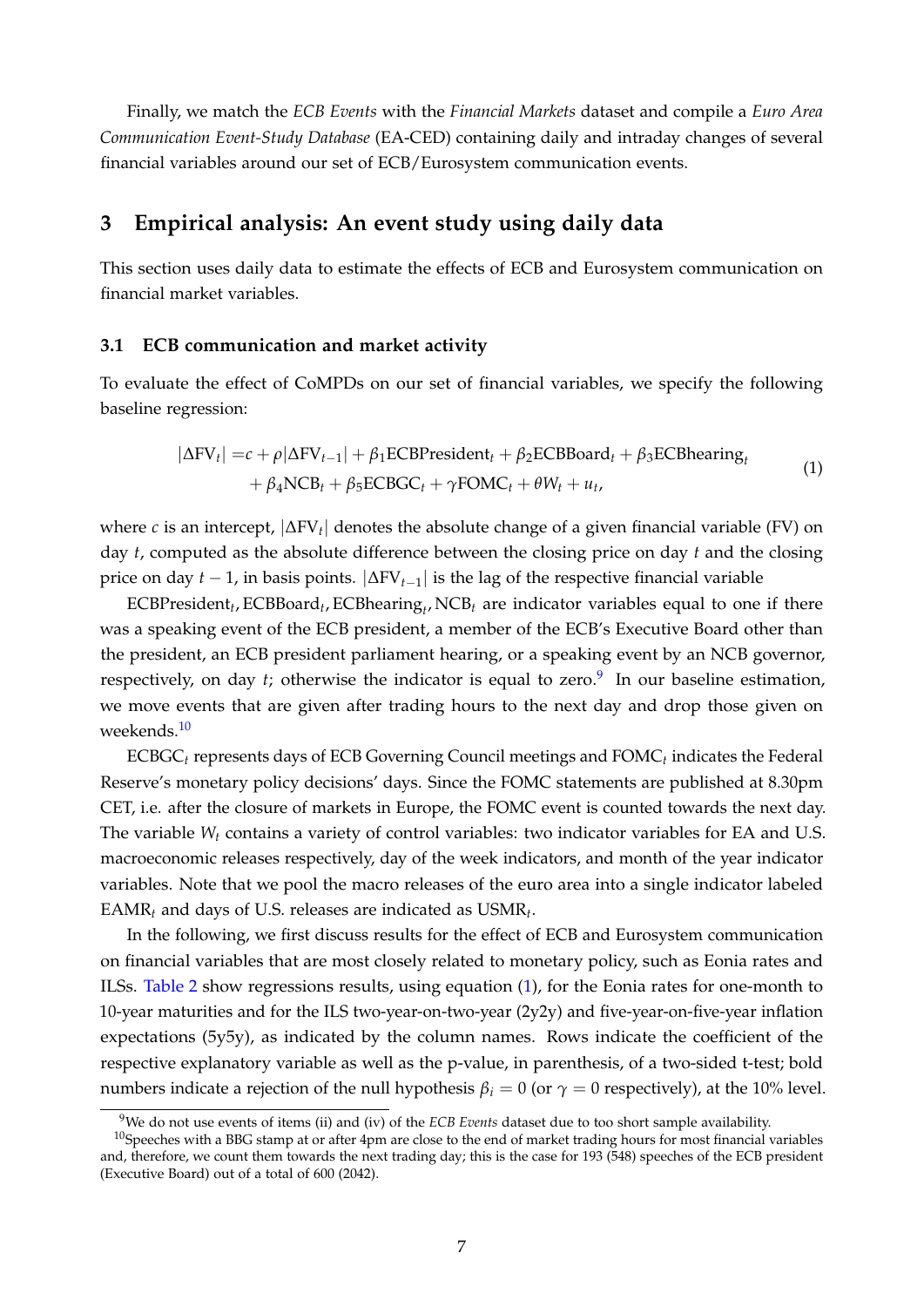We observe that, on average over the full sample, the Eonia rates and inflation expectations react significantly on ECB Governing Council meetings days (ECBGC*t*). Significant movements in medium to long-term Eonia rates and ILSs are also associated with ECB president and NCB governors' speaking events. In contrast, neither speaking events of the Executive Board nor parliament hearings show large or significant effects on the average absolute daily changes.

In terms of magnitude, we find that Eonia rates react stronger on monetary policy meeting days than on days with CoMPDs. However, taking into account different frequencies of ECBGC meetings and CoMPDs, we find that the effect of ECB president speeches on Eonia rates is sizeable. Over our sample, the average number of speeches (rounded down to the next integer) given by the ECB president per quarter is seven while there are two ECBGC meetings per quarter. Thus, the quarterly effect from speeches on the 5Y Eonia rate is 2.38 basis points compared to 3.50 basis points from ECBGC meetings per quarter. With respect to market-based inflation expectations, the cumulative quarterly effect is, in fact, stronger for remarks by the ECB president than on days with ECB Governing Council meetings. Finally, we also find that the FOMC meetings move Eonia rates and the 2Y2Y ILS inflation expectations. Results for the other control variables are not reported here for reasons of legibility but are available upon request.

In a next step, we check whether the effects of CoMPDs communication have varied over time by interacting our variables of interest in equation [\(1\)](#page-8-3) with indicator variables for the period before 2008 (1999 to 2007) and during/after 2008 (2008-2019). Results are shown in [Table 3.](#page-12-0) The label "x pre" and "x post" show the coefficients for the pre- and post-2008 period, respectively.

First, we observe that the average daily absolute change of Eonia rates in the two samples reflect different monetary policy regimes. In the post-2008 period, which is characterized by shortterm interest rates being at very low levels and close to the effective lower bound, the estimated intercept for the Eonia rates is considerably smaller for maturities of up to 2Y. Furthermore, we observe that the effect of ECB President communication comes mainly from the post-2008 period while the communication from other policymakers (ECB Executive Board and NCB governors) had more impact in the pre-crisis period.

Further, ECBGC meetings before the crisis have mostly affected the short-end of the yield curve (up to two years). After 2008, ECBGC meetings have a significant effect on the short- *and* the long-end of this curve, likely reflecting the unconventional monetary policy tools adopted by the ECB since the reach of the effective lower bound on policy rates.

Interestingly, we find no significant reaction of short- to medium-term Eonia on the days of FOMC decisions, in the post-crisis sample. On one hand this could reflect the fact that the Fed, differently from the ECB, reached the zero lower bound relatively early in the sample and used forward guidance on interest rates starting from December 2008. On the other hand, the Fed also started policy normalization by the end of 2015 by increasing the Fed Funds Rate several times in our sample. The fact that, on average, Eonia short- and medium-term rates do not appear to respond on the Fed's monetary policy days could also reflect credibility on the ECB forward guidance on rates, and thus for the ability of the Eurosystem, through its monetary policy actions, to better insulate EA financial conditions from the forces driving U.S. and global financial conditions.

Finally, the effect of ECBGC and ECB president communication on market-based measures of inflation expectations is only significant in the post-2008 sample. Among other factors, this could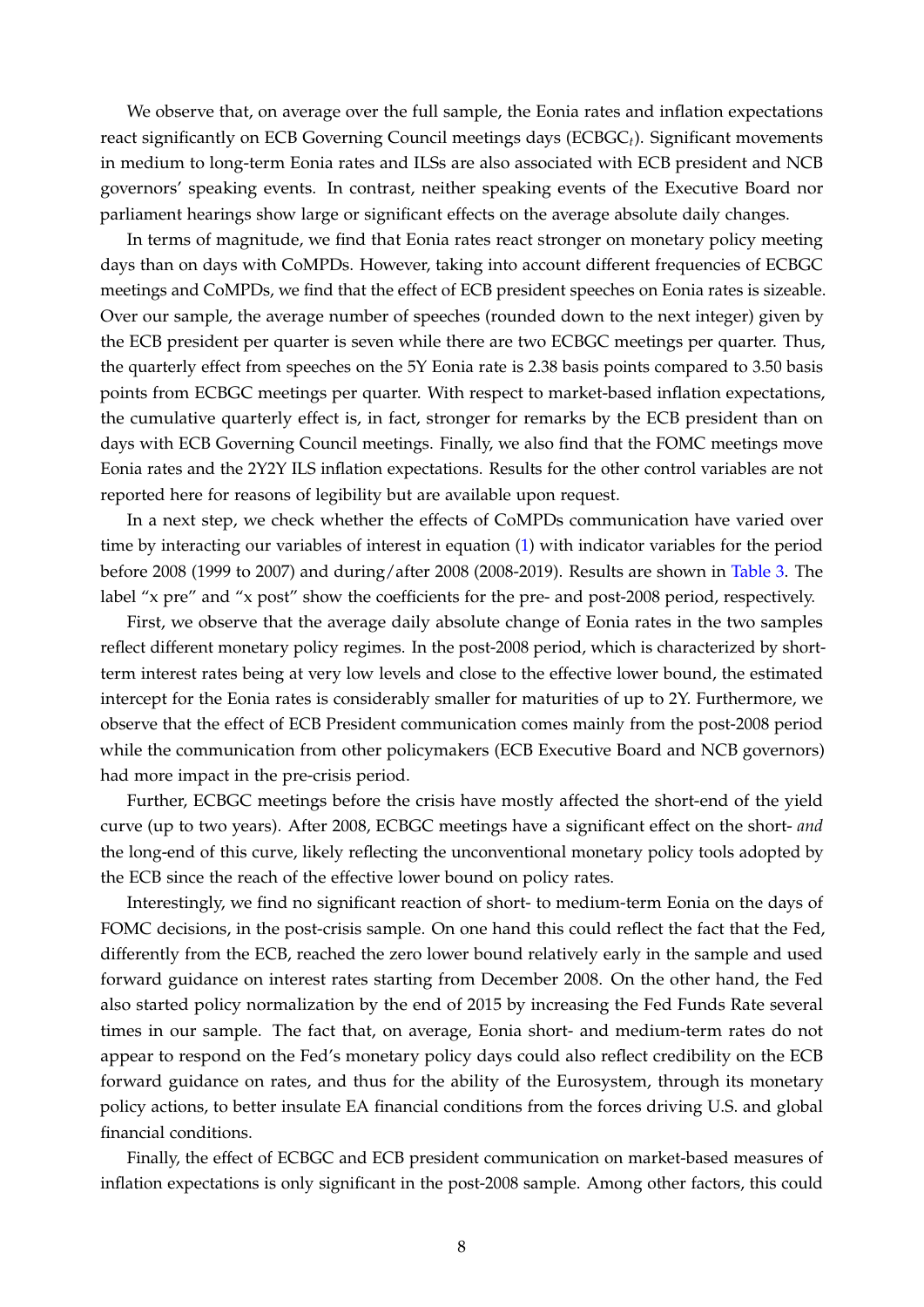<span id="page-10-0"></span>

|                      |        |         |         | Eonia   |         |        |         | <b>ILS</b> |
|----------------------|--------|---------|---------|---------|---------|--------|---------|------------|
| Predictor/Maturity   | 1M     | 3M      | 1Υ      | 2Υ      | 5Υ      | 10Y    | 2Y2Y    | 5Y5Y       |
|                      |        |         |         |         |         |        |         |            |
| Intercept            | 0.52   | 0.47    | 1.05    | 1.50    | 1.70    | 1.84   | 2.02    | 1.30       |
|                      | (0.00) | (0.00)  | (0.00)  | (0.00)  | (0.00)  | (0.00) | (0.00)  | (0.00)     |
| Own lag              | 0.32   | 0.31    | 0.33    | 0.28    | 0.24    | 0.21   | 0.52    | 0.37       |
|                      | (0.00) | (0.00)  | (0.00)  | (0.00)  | (0.00)  | (0.00) | (0.00)  | (0.00)     |
| <b>ECB</b> President | 0.18   | $-0.00$ | 0.09    | 0.33    | 0.34    | 0.09   | 0.89    | 0.32       |
|                      | (0.16) | (1.00)  | (0.37)  | (0.03)  | (0.02)  | (0.53) | (0.06)  | (0.01)     |
| <b>ECB</b> Board     | 0.02   | $-0.00$ | $-0.00$ | $-0.03$ | 0.02    | 0.08   | $-0.21$ | $-0.08$    |
|                      | (0.66) | (0.99)  | (0.97)  | (0.73)  | (0.86)  | (0.47) | (0.50)  | (0.26)     |
| <b>ECB</b> hearing   | 0.11   | $-0.08$ | $-0.05$ | $-0.03$ | $-0.03$ | 0.06   | 0.99    | 0.03       |
|                      | (0.59) | (0.51)  | (0.81)  | (0.91)  | (0.92)  | (0.87) | (0.51)  | (0.88)     |
| <b>NCB</b>           | 0.05   | 0.03    | 0.06    | 0.18    | 0.17    | 0.22   | $-0.05$ | 0.18       |
|                      | (0.42) | (0.59)  | (0.52)  | (0.15)  | (0.15)  | (0.09) | (0.87)  | (0.04)     |
| <b>ECBGC</b>         | 0.95   | 1.29    | 1.66    | 1.60    | 1.75    | 1.41   | 0.58    | 0.33       |
|                      | (0.00) | (0.00)  | (0.00)  | (0.00)  | (0.00)  | (0.00) | (0.31)  | (0.08)     |
| <b>FOMC</b>          | 0.02   | 0.23    | 0.26    | 0.50    | 0.81    | 1.03   | 1.48    | 0.02       |
|                      | (0.88) | (0.09)  | (0.14)  | (0.05)  | (0.01)  | (0.00) | (0.02)  | (0.93)     |
| EA macro release     | Yes    | Yes     | Yes     | Yes     | Yes     | Yes    | Yes     | Yes        |
| US macro release     | Yes    | Yes     | Yes     | Yes     | Yes     | Yes    | Yes     | Yes        |
| Calendar month       | Yes    | Yes     | Yes     | Yes     | Yes     | Yes    | Yes     | Yes        |
| Day of week          | Yes    | Yes     | Yes     | Yes     | Yes     | Yes    | Yes     | Yes        |
| adj.R2               | 0.73   | 0.67    | 0.55    | 0.56    | 0.46    | 0.45   | 0.55    | 0.48       |
| T                    | 5459   | 5450    | 5459    | 5230    | 3795    | 3769   | 4050    | 4089       |
| Start year           | 1999   | 1999    | 1999    | 1999    | 2005    | 2005   | 2004    | 2004       |

Table 2: Daily frequency: Eonia and ILS

*Note*: The table shows the estimated coefficient values of the regression described in eq. [\(1\)](#page-8-3). Values in parenthesis show p-values. Standard errors are computed using the HAC estimator of [Newey and West](#page-21-13) [\(1987\)](#page-21-13) with a bandwidth of  $0.75T^{1/3}$ . Bold numbers indicate significance at the 10% level. The dependent variables are absolute daily changes in Eonia rates or ILS inflation expectations (all in basis points), respectively. The number of speaking events that are available for this regression specification is shown in [Table A.1.](#page-22-0) T denotes the sample size and "Start year" shows the earliest year for which we have data; due to data availability this may differ across financial variables and maturity.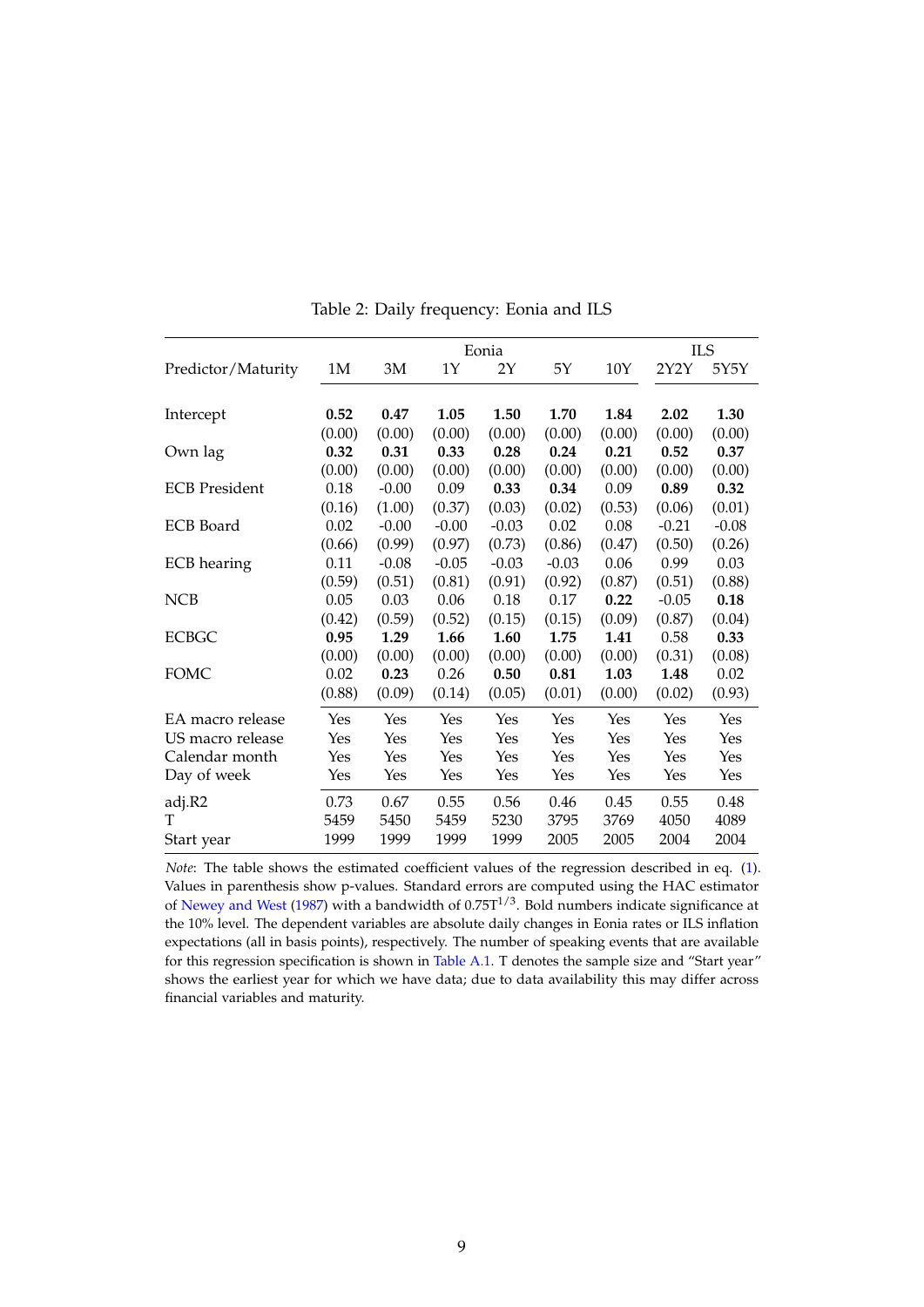also reflect the attention of markets to those measures of expectations, especially the 5Y/5Y ILS, after the Jackson Hole speech of Mario Draghi in 2014.

So far, we have presented results for Eonia rates and ILS inflation expectations, which are key variable for the measurement of monetary policy effects. [Tables A.5](#page-26-0) to [A.8](#page-29-0) show results of the same type of regression as in eq. [\(1\)](#page-8-3) for the sovereign yields of Germany, France, Italy, and Spain. We find that speaking events by the ECB president have a significant and systematic impact on the sovereign yields of Germany and France, which are considered to be safe assets. In turn, speaking events by the Executive Board show a significant effect on longer yield of Germany and France.

[Table 4](#page-13-0) provides an overview of the results for the different groups of variables in our *Financial Markets* dataset over the entire sample.<sup>[11](#page-11-0)</sup> In the table, the Xs indicate instances where the types of communications shown in the different columns have a significant systematic impact on the variables shown in the rows. Overall, we conclude that while ECB monetary policy announcements have a significant systematic impact on financial markets, communication outside of regular policy meeting days is also important for several financial variables.

Results are robust to several sensitivity checks for key ECB president speeches and the timing when some speeches are given. First, we check that our results are not driven by a few key ECB president speeches that are already scrutinized in the public media and the academic literature. For instance, we dropped the "Whatever it takes" speech of July 26, 2012, in London delivered by Mario Draghi; details for other speeches are given in [Section A.2.](#page-22-1) Regression results are shown in [Table A.2](#page-23-0) and virtually unchanged to the baseline results.

Second, we also checked for (i) different timing conventions of how to count speeches close to/after market closure and (ii) including CoMPDs on weekends by counting them on the next Monday (available upon request). [Table A.3](#page-24-0) shows results when dropping speeches given after 4.00pm entirely instead of attributing them to the next day; results are overall robust.

Finally, we also investigated the role of ECB president-specific fixed effects. Results are reported in [Table A.9.](#page-30-0) While we find that the estimated fixed-effect of Trichet and Draghi differ from Duisenberg, the difference between Trichet and Draghi are small, i.e. results are neither driven by Draghi nor Trichet's presidency alone.

<span id="page-11-0"></span> $11$ Detailed tables for each instrument are available upon request.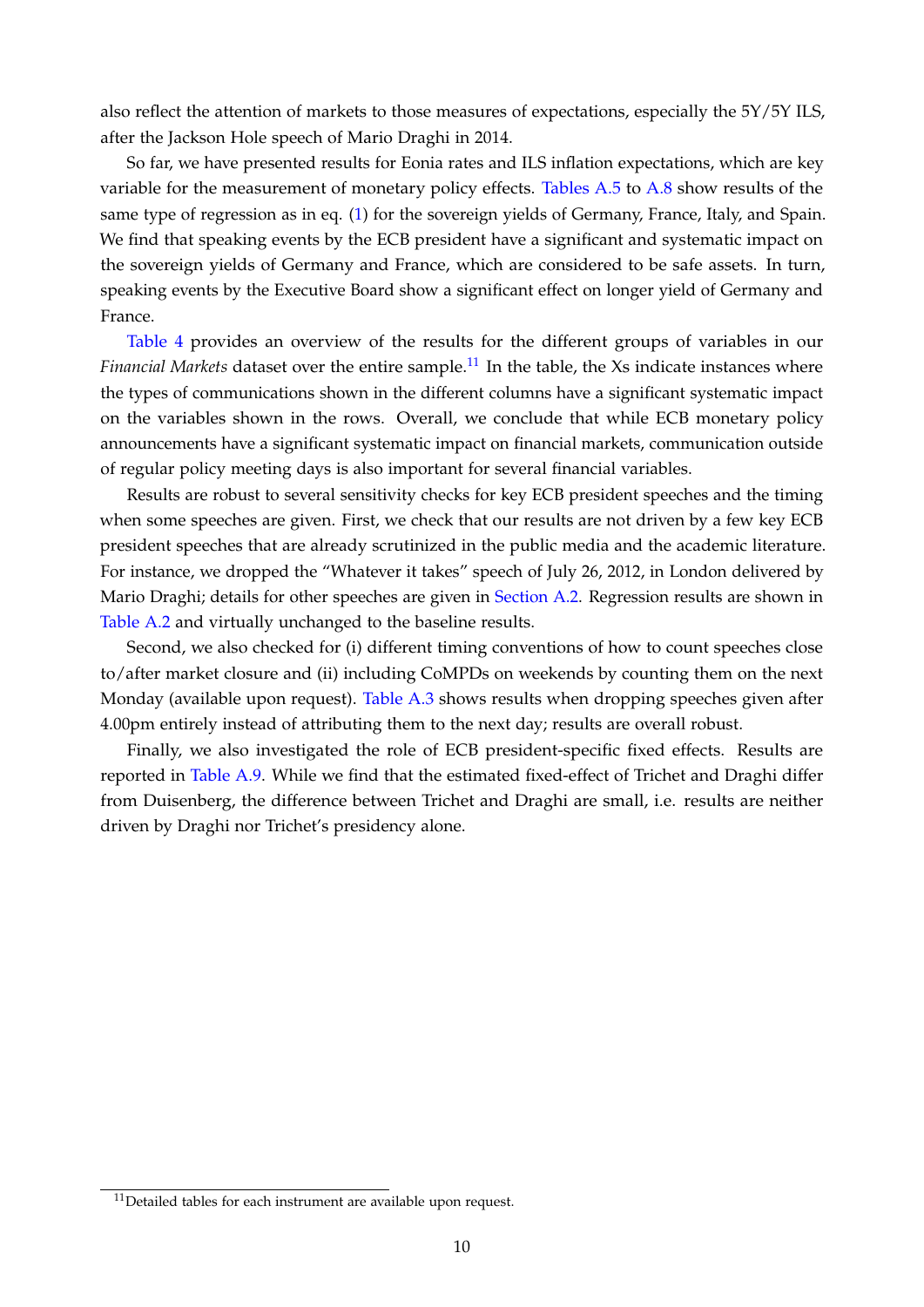<span id="page-12-0"></span>

|                     |         |         |         | Eonia   |         |         |         | <b>ILS</b> |
|---------------------|---------|---------|---------|---------|---------|---------|---------|------------|
| Predictor/Maturity  | 1M      | 3M      | 1Y      | 2Y      | 5Y      | $10Y$   | 2Y2Y    | 5Y5Y       |
|                     |         |         |         |         |         |         |         |            |
| Intercept x pre     | 0.72    | 0.73    | 1.75    | 2.36    | 2.34    | 1.89    | 3.56    | 1.77       |
|                     | (0.00)  | (0.00)  | (0.00)  | (0.00)  | (0.00)  | (0.00)  | (0.00)  | (0.00)     |
| Intercept x post    | $-0.08$ | 0.68    | 0.86    | 1.16    | 2.51    | 2.29    | 0.96    | 1.61       |
|                     | (0.86)  | (0.01)  | (0.04)  | (0.03)  | (0.00)  | (0.00)  | (0.39)  | (0.00)     |
| Own lag x pre       | 0.22    | 0.18    | 0.19    | 0.12    | 0.02    | 0.06    | 0.29    | 0.28       |
|                     | (0.00)  | (0.00)  | (0.00)  | (0.00)  | (0.64)  | (0.21)  | (0.00)  | (0.00)     |
| Own lag x post      | 0.47    | 0.40    | 0.38    | 0.38    | 0.27    | 0.22    | 0.55    | 0.39       |
|                     | (0.00)  | (0.00)  | (0.00)  | (0.00)  | (0.00)  | (0.00)  | (0.00)  | (0.00)     |
| $ECB-P \times pre$  | 0.13    | $-0.24$ | $-0.23$ | 0.09    | $-0.02$ | $-0.16$ | 0.26    | 0.16       |
|                     | (0.65)  | (0.02)  | (0.16)  | (0.75)  | (0.95)  | (0.57)  | (0.68)  | (0.50)     |
| $ECB-P \times post$ | 0.19    | 0.14    | 0.27    | 0.40    | 0.38    | 0.15    | 1.08    | 0.37       |
|                     | (0.06)  | (0.12)  | (0.04)  | (0.01)  | (0.02)  | (0.36)  | (0.10)  | (0.01)     |
| $ECB-B \times pre$  | 0.18    | 0.12    | 0.25    | 0.23    | 0.58    | 0.76    | 0.02    | $-0.19$    |
|                     | (0.12)  | (0.14)  | (0.05)  | (0.22)  | (0.04)  | (0.01)  | (0.96)  | (0.25)     |
| $ECB-B \times post$ | $-0.01$ | $-0.01$ | $-0.02$ | $-0.03$ | $-0.04$ | $-0.04$ | $-0.23$ | $-0.02$    |
|                     | (0.85)  | (0.82)  | (0.78)  | (0.77)  | (0.68)  | (0.72)  | (0.52)  | (0.77)     |
| ECB-PH x pre        | 0.06    | $-0.27$ | $-0.21$ | $-0.52$ | $-1.50$ | $-1.05$ | 0.58    | $-0.40$    |
|                     | (0.86)  | (0.15)  | (0.49)  | (0.14)  | (0.00)  | (0.00)  | (0.54)  | (0.21)     |
| ECB-PH x post       | 0.13    | 0.09    | 0.08    | 0.30    | 0.43    | 0.42    | 1.20    | 0.19       |
|                     | (0.61)  | (0.48)  | (0.73)  | (0.40)  | (0.25)  | (0.39)  | (0.56)  | (0.48)     |
| NCB x pre           | 0.22    | 0.24    | 0.28    | 0.51    | 0.64    | 0.49    | $-0.73$ | 0.13       |
|                     | (0.07)  | (0.03)  | (0.09)  | (0.05)  | (0.05)  | (0.13)  | (0.13)  | (0.51)     |
| $NCB \times post$   | $-0.01$ | $-0.06$ | 0.00    | 0.08    | 0.10    | 0.16    | 0.19    | 0.21       |
|                     | (0.88)  | (0.30)  | (0.97)  | (0.50)  | (0.43)  | (0.25)  | (0.58)  | (0.03)     |
| ECBGC x pre         | 0.83    | 1.12    | 1.06    | 0.58    | 0.76    | 0.79    | $-0.52$ | 0.25       |
|                     | (0.02)  | (0.00)  | (0.00)  | (0.07)  | (0.16)  | (0.09)  | (0.58)  | (0.52)     |
| ECBGC x post        | 1.08    | 1.47    | 2.20    | 2.39    | 2.00    | 1.56    | 1.05    | 0.35       |
|                     | (0.00)  | (0.00)  | (0.00)  | (0.00)  | (0.00)  | (0.00)  | (0.11)  | (0.09)     |
| FOMC x pre          | 0.19    | 0.39    | 0.59    | 1.17    | 1.00    | 1.27    | 0.38    | 0.26       |
|                     | (0.41)  | (0.08)  | (0.04)  | (0.02)  | (0.07)  | (0.01)  | (0.63)  | (0.56)     |
| FOMC x post         | $-0.17$ | 0.07    | $-0.06$ | $-0.03$ | 0.80    | 0.99    | 1.80    | $-0.05$    |
|                     | (0.36)  | (0.66)  | (0.77)  | (0.89)  | (0.02)  | (0.01)  | (0.03)  | (0.82)     |
| EA macro release    | Yes     | Yes     | Yes     | Yes     | Yes     | Yes     | Yes     | Yes        |
| US macro release    | Yes     | Yes     | Yes     | Yes     | Yes     | Yes     | Yes     | Yes        |
| Calendar month      | Yes     | Yes     | Yes     | Yes     | Yes     | Yes     | Yes     | Yes        |
| Day of week         | Yes     | Yes     | Yes     | Yes     | Yes     | Yes     | Yes     | Yes        |
| adj.R2              | 0.73    | 0.67    | 0.55    | 0.56    | 0.46    | 0.45    | 0.55    | 0.48       |
| T                   | 5459    | 5450    | 5459    | 5230    | 3795    | 3769    | 4050    | 4089       |
| Start year          | 1999    | 1999    | 1999    | 1999    | 2005    | 2005    | 2004    | 2004       |

Table 3: Daily frequency pre- and post-2008: Eonia and ILS

*Note*: The table shows the estimated coefficient values of the regression described in eq. [\(1\)](#page-8-3), where the main explanatory variables are interacted with indicator variables for the period before and after 2008, denoted by "x pre" and "x post". Values in parenthesis show p-values. Standard errors are computed using the HAC estimator of [Newey and West](#page-21-13) [\(1987\)](#page-21-13) with a bandwidth of  $0.75T^{1/3}$ . Bold numbers indicate significance at the 10% level. The dependent variables are absolute daily changes in the Eonia rates or ILS (both in basis points), respectively. The number of speaking events that are available for this regression specification is shown in [Table A.1.](#page-22-0) T denotes the sample size and "Start year" shows the earliest year for which we have data; due to data availability this may differ across financial variables and maturity.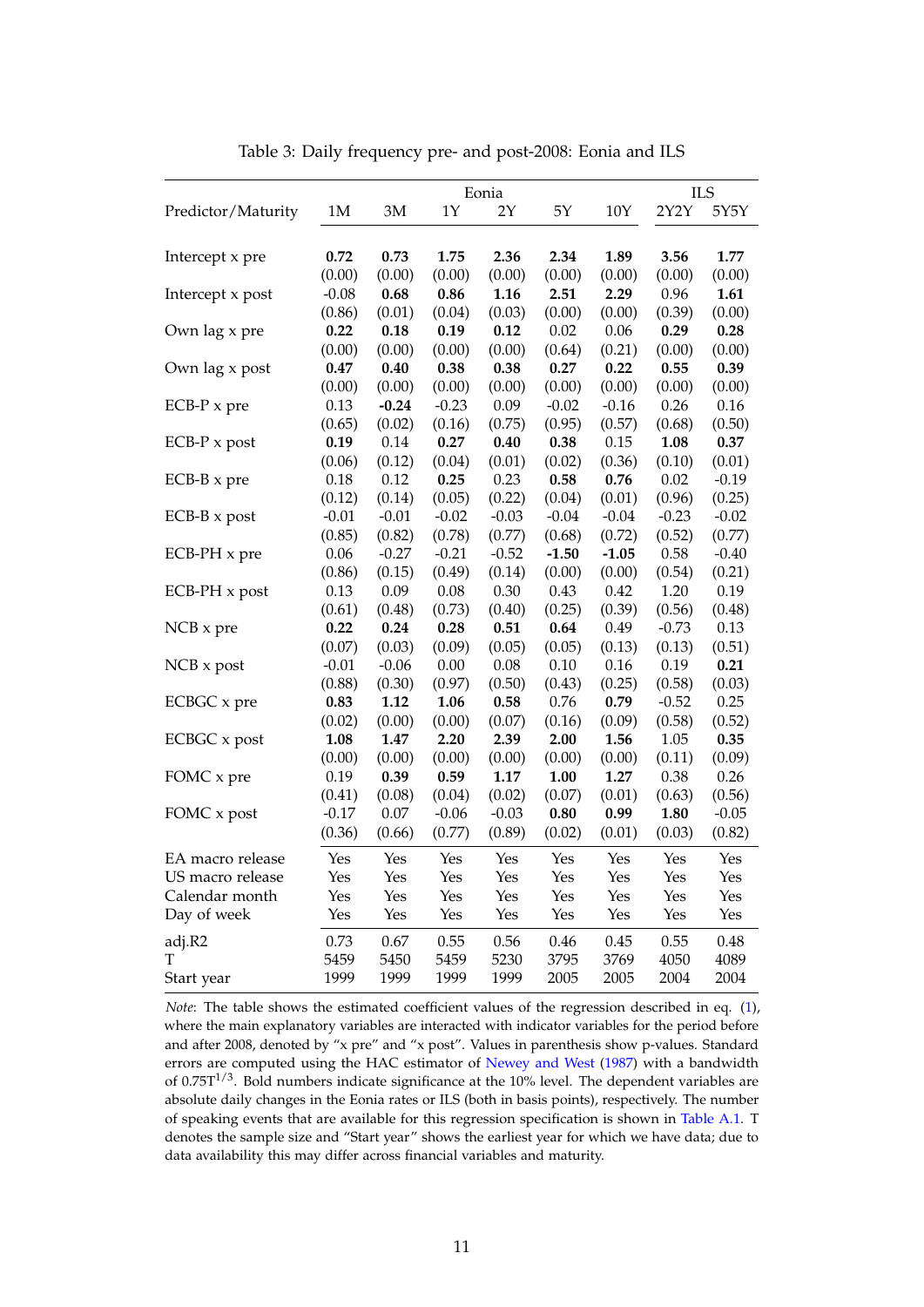<span id="page-13-0"></span>

| Fin.Variables            |   | ECBGC ECB President ECB EB NCB Hearings |   |   |  |  |
|--------------------------|---|-----------------------------------------|---|---|--|--|
|                          |   |                                         |   |   |  |  |
| Eonia rates              | X | X                                       |   | X |  |  |
| German sovereign yields  | X | X                                       | X |   |  |  |
| French sovereign yields  | X | X                                       | X |   |  |  |
| Italian sovereign yields | X |                                         |   |   |  |  |
| Spanish sovereign yields | X |                                         |   |   |  |  |
| ILS                      | X | X                                       |   | X |  |  |
| FX                       | X |                                         |   |   |  |  |
| <b>VIX</b>               | X |                                         |   |   |  |  |
| <b>Stocks</b>            |   |                                         |   |   |  |  |

Table 4: Results by type of communication and of financial variable

*Note:* X denotes significant effects on different variables or maturities of each group of financial indicators in the rows of specific communication events shown in the columns.

#### **3.2 Communication before meetings with monetary policy changes**

We further investigate whether CoMPDs before meetings with monetary policy changes move markets significantly in anticipation of policy actions. Media coverage of public remarks of ECB officials suggests that there are instances of clear policy signals in CoMPDs. For instance, Bloomberg News reported the following after a speech of the ECB president in June 2011:

"*We are taking the decision progressively to anchor inflation expectations,' Trichet said at a [non-GC meeting] press conference in Amsterdam today [...] "As far as we're concerned, we're in strong vigilance mode," he said, repeating a phrase the ECB uses to indicate a rate increase is imminent. The euro rose more than a cent after the comment to \$1.435 at 1:50 p.m. in New York.*"

Indeed, the ECBGC raised the main refinancing operations rate of the Eurosystem by 25 basis points on its next meeting on July 7, 2011.

To this aim, we construct a "policy stance" indicator, differentiating between monetary policy decisions with no change in monetary policy and with decisions that indicate policy easing or tightening (defined below). We proceed first by collecting the dates of ECB monetary policy *changes* in regular ECBGC meetings, for both conventional and unconventional measures, for the period of 1999 to 2019. We define monetary policy changes as easing (tightening) if one of the following three criteria is met: (i) a decrease (increase) in at least one of the three key ECB interest rates was announced, (ii) new unconventional measures were announced that aimed at providing more (less) monetary stimulus, or (iii) the parameters of unconventional measures were adjusted to provide more (less) stimulus. In other words, this definition focuses on actual changes in policy tools not on possible market perceptions due to differences between policy decisions and market expectations. Overall, this definition leads to 43 events with conventional policy changes and 15 events with changes in (one or several) unconventional tools.<sup>[12](#page-13-1)</sup>

Before proceeding with a formal investigation, we look first at some some stylized facts on market movements at different communication days, focusing on ECBGC meetings and ECB

<span id="page-13-1"></span> $12$ The unconventional measures that we take into account include announcements regarding (the introduction of or the change in the parameters of) asset purchases (APP), liquidity measures (LTRO and TLTRO), OMT, and the introduction of a Two-tier system for remunerating excess reserve holdings. We do not take into account forward guidance on rates and asset purchases because measuring changes in forward guidance is more difficult.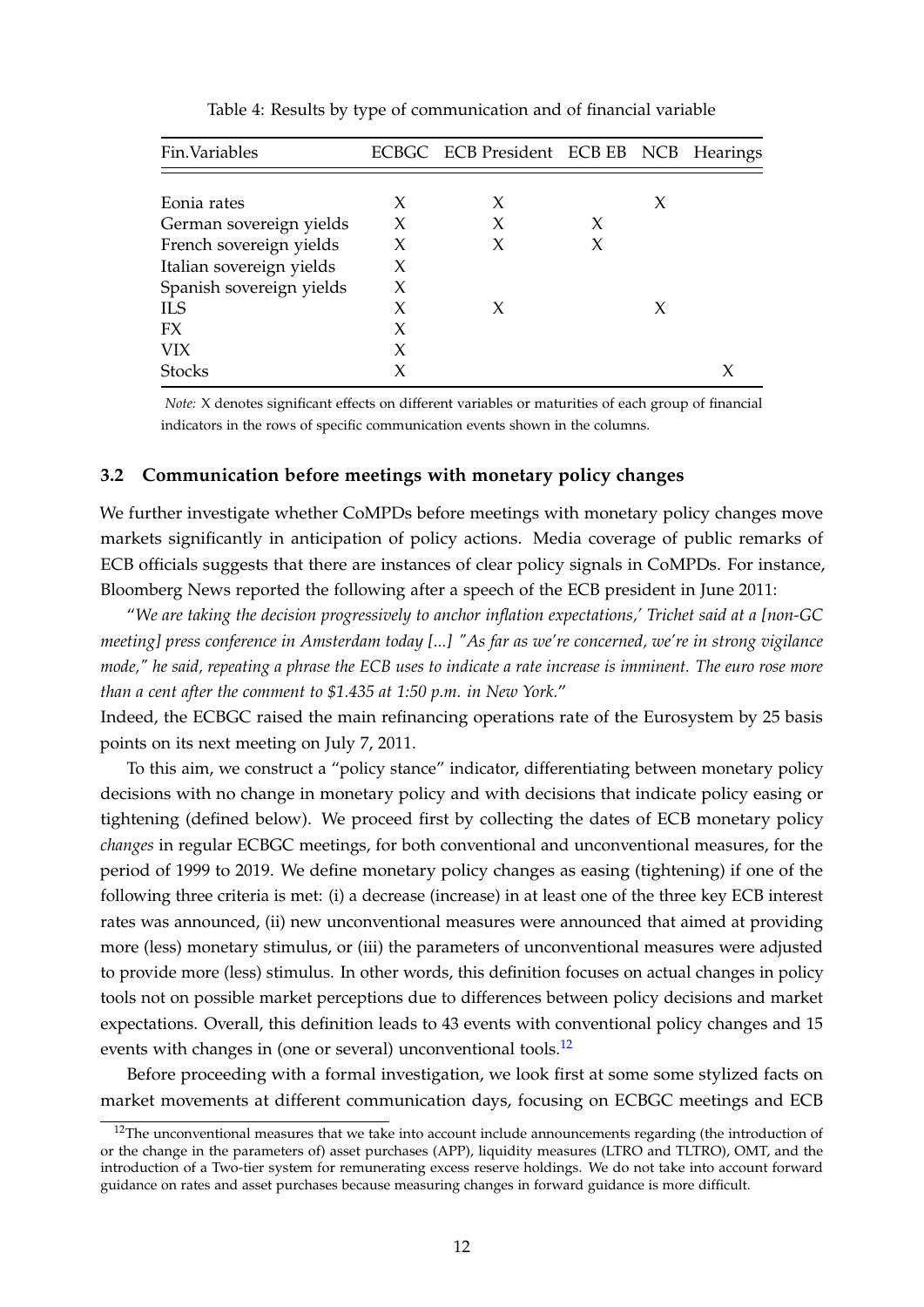president speaking events. In [Figure 2](#page-14-0) we plot daily absolute changes of the three-month Eonia rate and the ILS2Y2Y inflation expectations. In Panel (a) and (b) we see that the larger movements happen on days of ECBGC meetings with a policy change. Further, we do not see a difference whether the ECBGC meeting corresponds with new ECB/Eurosystem macroeconomic forecasts or not. Interestingly, in Panel (c) and (d), we observe also that market movements are stronger on days with ECB presidents speaking events ahead of meetings with policy changes.

<span id="page-14-0"></span>

Figure 2: Mean absolute changes in EONIA three-month rates and ILS2Y2Y



*Note*: Panel (a) and (b) present mean absolute changes computed at a daily frequency over different ECBGC monetary policy meeting days (all meetings, meetings with policy changes, meetings with new ECB/Eurosystem staff macroeconomic forecasts, meetings with no policy changes and meetings with neither policy changes nor forecasts). Panel (c) and (d) display mean absolute changes computed at a daily frequency on days of speaking events of ECB presidents for (i) all speaking events, (ii) speaking events given ahead (within three weeks) of meetings with policy change, and (iii) the remaining other speaking events.

We investigate these effects more formally below, by looking at the interaction effect of the CoMPDs within two (three) weeks ahead of a GC meeting with a variable denoting future easing or tightening policy change decisions, following our description above.<sup>[13](#page-14-1)</sup> The regression then

<span id="page-14-1"></span><sup>&</sup>lt;sup>13</sup>The typical window between ECBGC meetings has been four weeks until 2014 and six weeks since then. We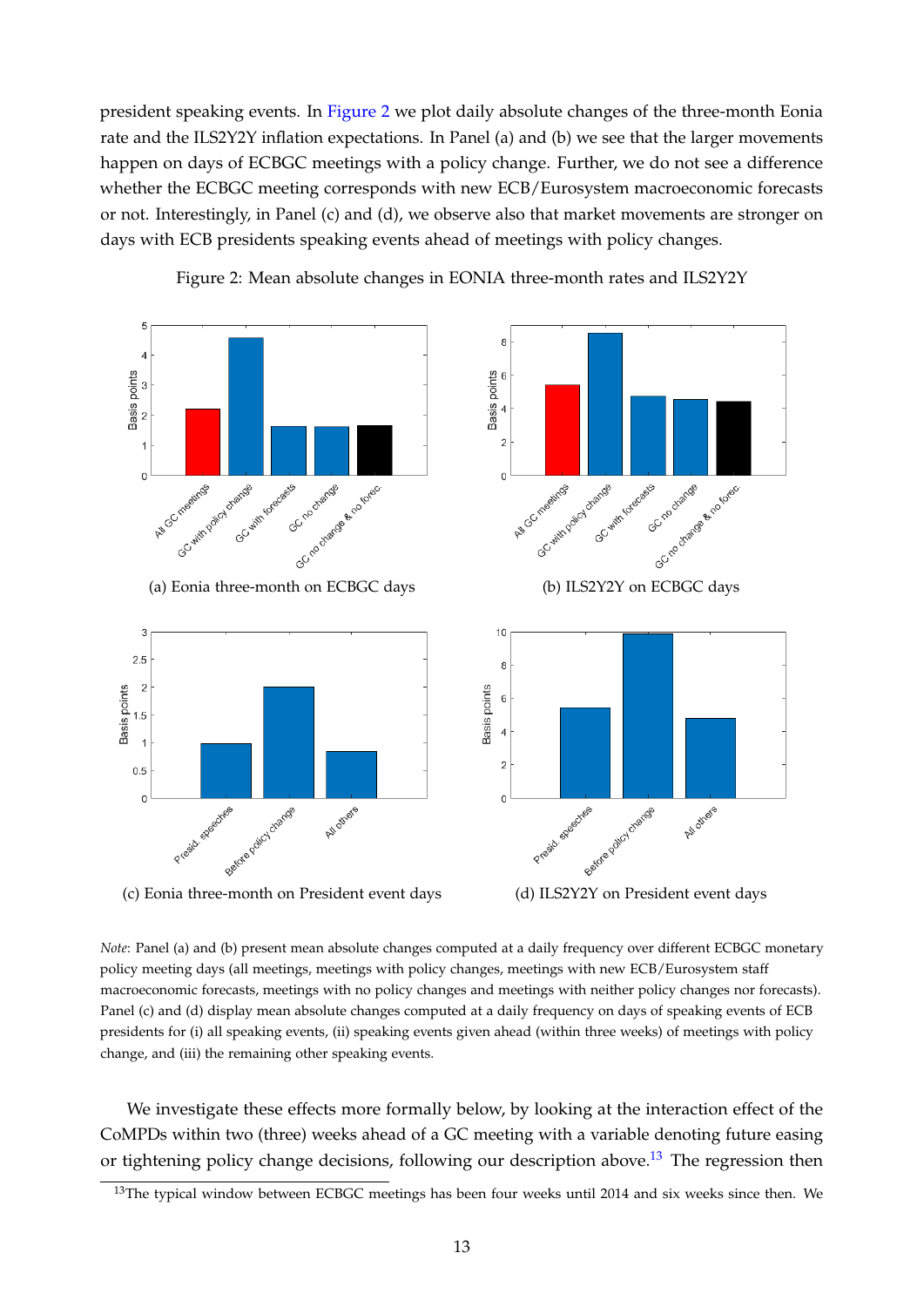takes the following form:

<span id="page-15-0"></span>
$$
\Delta FV_t = c + \rho \Delta FV_{t-1} + \beta_1 ECB - P_t + \beta_2 ECB - P_t \times FE_t + \beta_3 ECB - P_t \times FT_t
$$
  
\n
$$
\beta_4 ECB - B_t + \beta_5 ECB - B_t \times FE_t + \beta_6 ECB - B_t \times FT_t
$$
  
\n
$$
\beta_7 ECB - PH_t + \beta_8 ECB - PH_t \times FE_t + \beta_9 ECB - PH_t \times FT_t
$$
  
\n
$$
\beta_{10} NCB_t + \beta_{11} NCB_t \times FE_t + \beta_{12} NCB_t \times FT_t
$$
  
\n
$$
\alpha_1 ECBGC_t + \alpha_2 ECBGC^E_t + \alpha_3 ECBGC^T_t
$$
  
\n
$$
\gamma_1 FE_t + \gamma_2 FT_t + \gamma_3 FOMC_t + \theta W_t + u_t,
$$
\n(2)

where ∆FV*<sup>t</sup>* denotes the daily change in the financial variable, FE and FT represent indicator variables for "Future Easing" and "Future Tightening" policy actions, equal to one on each day in the two (three) weeks ahead, but excluding the day itself, of an ECBGC with an easing (tightening) policy change. The reference category of this regression with category variables is a meeting with no policy change. The interaction effect of CoMPDs and the upcoming monetary policy decision is captured by *β*2, *β*3, *β*5, *β*6, *β*8, *β*9, *β*11, and *β*<sup>12</sup> for easing and tightening decisions, respectively. The coefficient  $\alpha_2$  ( $\alpha_3$ ) captures the effect of ECBGC easing (tightening) decisions and the coefficient  $\gamma_1$  ( $\gamma_2$ ) measures the average daily change in FV before a GC easing (tightening) announcement. ECB-P and ECB-B denote speeches by ECB president and ECB Executive Board, respectively. ECB-PH denote ECB president parliament hearings and NCB the speaking events by NCB governors.

[Table 5](#page-16-0) shows the results for the Eonia rates and the ILS market-based inflation expectations; Panel D. in [Table A.1](#page-22-0) shows the number of speaking events per type of speaker used in this regression. We find that short-term Eonia rates fall on days with ECB president's speeches given in the weeks before meetings with an easing policy change. In other words, Eonia moves in the same direction as implied by the upcoming change in monetary policy. In contrast, ECB president parliament hearings have a strong signal for the long-end of the Eonia's yield curve, as long-term rates compress significantly ahead of a future easing. These results suggest that there is an easing signal in the CoMPDs by the ECB presidents ahead of policy meetings with monetary policy accommodation. Results are also strong and significant for the interaction term with speaking events of ECB presidents before tightening decisions (estimates for "ECB-P x Future Tightening" variable). We observe that medium- to long-term Eonia rates increase on days with speeches before tightening decisions.

Interestingly, with regard to Eonia, the estimates for the indicator variables "Future Easing" and "Future Tightening" are also statistically significant and have the same sign as the upcoming policy change. This suggest that markets anticipate the change in the direction of policy ahead the policy meeting. In terms of magnitudes, the cumulative change over 15 trading days (three weeks) in 1M Eonia before an ECBGC tightening decision is about 15 basis points. This magnitude corresponds to around 3/5 of a typical 25 basis point rate increase following a monetary policy tightening decision. Results are similar for the coefficient of "Future Easing".

Overall, our results show that ECB president speaking events ahead of ECBGC meetings with monetary policy changes move markets in the same direction as the upcoming decision. This

decided to take speeches given in the second half of the inter-meeting period, thus two and three weeks ahead of the meeting, in respective periods.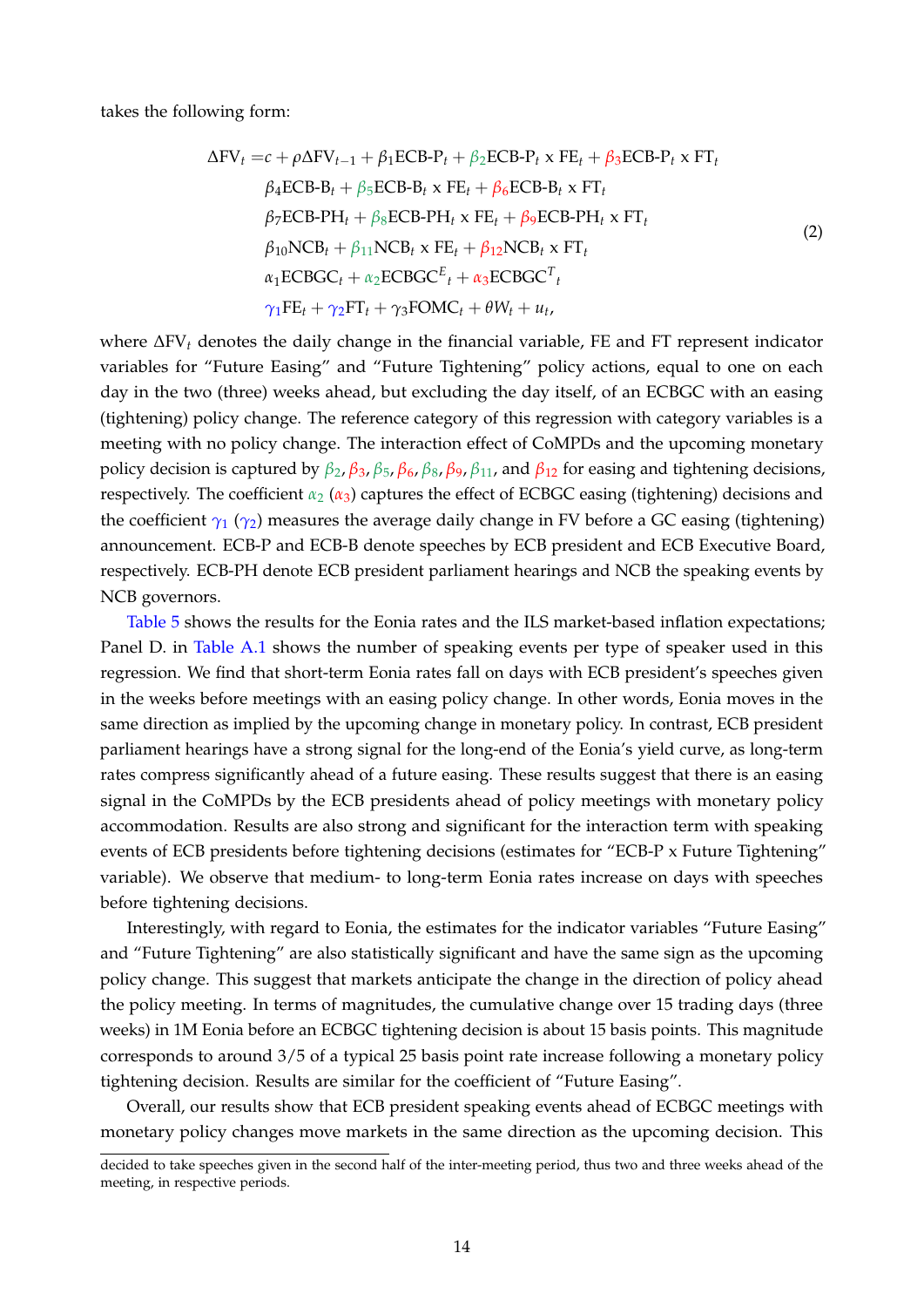<span id="page-16-0"></span>

| 2Y2Y<br>Predictor/Maturity<br>1M<br>3M<br>1Y<br>2Y<br>$5Y$<br>$10Y$<br>5Y5Y<br>$-0.02$<br>$-0.00$<br>$-0.13$<br>$-0.16$<br>$-0.24$<br>$-0.28$<br>0.41<br>$-0.10$<br>Intercept<br>(0.99)<br>(0.44)<br>(0.45)<br>(0.37)<br>(0.31)<br>(0.59)<br>(0.92)<br>(0.27)<br>0.05<br>$0.01\,$<br>Own lag<br>$-0.08$<br>$-0.00$<br>$-0.03$<br>$-0.05$<br>$-0.41$<br>$-0.21$<br>(0.29)<br>(0.52)<br>(0.84)<br>(0.15)<br>(0.00)<br>(0.00)<br>(0.17)<br>(0.03)<br>$0.08\,$<br>ECB-P<br>$-0.00$<br>$-0.18$<br>$-0.35$<br>$-0.57$<br>$-0.55$<br>$-0.40$<br>$-0.14$<br>(0.59)<br>(0.95)<br>(0.22)<br>(0.09)<br>(0.01)<br>(0.37)<br>(0.42)<br>(0.02)<br>$-1.08$<br><b>ECB-P</b> x Future Easing<br>$-1.32$<br>$-1.15$<br>$-1.54$<br>$-1.00$<br>1.48<br>1.90<br>4.83<br>(0.03)<br>(0.01)<br>(0.00)<br>(0.36)<br>(0.12)<br>(0.10)<br>(0.05)<br>(0.14)<br>8.46<br>0.26<br>ECB-P x Future Tightening<br>0.40<br>0.55<br>1.43<br>1.95<br>2.23<br>1.68<br>(0.69)<br>(0.24)<br>(0.14)<br>(0.02)<br>(0.01)<br>(0.01)<br>(0.02)<br>(0.11)<br>$-0.03$<br>ECB-B<br>$-0.05$<br>$-0.04$<br>$-0.04$<br>$-0.06$<br>$-0.10$<br>0.09<br>$-0.12$<br>(0.47)<br>(0.73)<br>(0.67)<br>(0.22)<br>(0.44)<br>(0.79)<br>(0.50)<br>(0.76)<br>0.48<br>$\mathbf{0.81}$<br><b>ECB-B x Future Easing</b><br>0.68<br>0.37<br>0.74<br>0.64<br>0.75<br>0.19<br>(0.01)<br>(0.15)<br>(0.20)<br>(0.08)<br>(0.22)<br>(0.21)<br>(0.84)<br>(0.08)<br>0.02<br>0.06<br>$0.04\,$<br>0.31<br>0.66<br>1.19<br>ECB-B x Future Tightening<br>0.89<br>$-0.18$<br>(0.97)<br>(0.81)<br>(0.93)<br>(0.62)<br>(0.32)<br>(0.52)<br>(0.70)<br>(0.14)<br>2.07<br>ECB-PH<br>$-0.09$<br>0.14<br>$-0.03$<br>$-0.13$<br>0.11<br>0.08<br>$-0.17$<br>(0.72)<br>(0.35)<br>(0.93)<br>(0.78)<br>(0.85)<br>(0.90)<br>(0.31)<br>(0.59)<br><b>ECB-PH</b> x Future Easing<br>$-1.14$<br>$-0.64$<br>$-0.78$<br>$-1.43$<br>$-3.05$<br>$-3.73$<br>1.71<br>$-2.48$<br>(0.36)<br>(0.25)<br>(0.21)<br>(0.13)<br>(0.03)<br>(0.52)<br>(0.02)<br>(0.19)<br>0.55<br>0.27<br>1.20<br>ECB-PH x Future Tightening<br>0.86<br>0.55<br>0.86<br>0.73<br>3.53<br>(0.28)<br>(0.29)<br>(0.56)<br>(0.54)<br>(0.54)<br>(0.79)<br>(0.54)<br>(0.23)<br>0.02<br>0.10<br><b>NCB</b><br>$-0.02$<br>$-0.00$<br>$-0.10$<br>$-0.02$<br>0.01<br>0.24<br>(0.79)<br>(0.75)<br>(0.97)<br>(0.59)<br>(0.93)<br>(0.96)<br>(0.51)<br>(0.40)<br>$-0.04$<br>0.21<br>NCB x Future Easing<br>$-0.26$<br>$-0.05$<br>$-0.34$<br>0.40<br>0.64<br>2.45<br>(0.48)<br>(0.91)<br>(0.16)<br>(0.69)<br>(0.86)<br>(0.52)<br>(0.59)<br>(0.43)<br>NCB x Future Tightening<br>$-0.24$<br>0.17<br>$-0.07$<br>$-0.04$<br>$-0.43$<br>$-0.52$<br>$-3.40$<br>$-0.65$<br>(0.55)<br>(0.90)<br>(0.96)<br>(0.59)<br>(0.46)<br>(0.34)<br>(0.32)<br>(0.64)<br><b>Future Easing</b><br>$-0.95$<br>$-0.64$<br>$-0.65$<br>$-0.69$<br>$-0.92$<br>$-0.86$<br>$-0.69$<br>$-0.01$<br>(0.00)<br>(0.00)<br>(0.00)<br>(0.00)<br>(0.01)<br>(0.06)<br>(0.38)<br>(0.96)<br>$0.16\,$<br>0.34<br>Future Tightening<br>1.02<br>$0.40\,$<br>$-0.06$<br>$-0.30$<br>$-0.34$<br>0.31<br>(0.00)<br>(0.00)<br>(0.39)<br>(0.81)<br>(0.33)<br>(0.06)<br>(0.22)<br>(0.56)<br><b>ECBGC</b><br>0.42<br>0.34<br>0.12<br>$-0.27$<br>$-0.33$<br>$-0.00$<br>$-1.37$<br>0.10<br>(0.55)<br>(0.52)<br>(0.09)<br>(0.73)<br>(0.02)<br>(0.13)<br>(0.76)<br>(1.00)<br><b>ECBGC</b> Easing<br>$-1.75$<br>$-0.11$<br>1.55<br>1.38<br>$-4.73$<br>$-3.74$<br>1.40<br>$-1.45$<br>(0.02)<br>(0.23)<br>(0.94)<br>(0.43)<br>(0.13)<br>(0.01)<br>(0.44)<br>(0.69)<br><b>ECBGC</b> Tightening<br>1.97<br>0.01<br>$-0.99$<br>$-1.65$<br>$-0.93$<br>0.29<br>$-1.14$<br>$-1.23$<br>(0.00)<br>(0.98)<br>(0.49)<br>(0.39)<br>(0.50)<br>(0.46)<br>(0.54)<br>(0.46)<br><b>FOMC</b><br>$-0.39$<br>0.19<br>$-0.12$<br>$-0.22$<br>$-0.55$<br>$-1.25$<br>$-1.24$<br>$-0.55$<br>(0.18)<br>(0.12)<br>(0.13)<br>(0.01)<br>(0.01)<br>(0.50)<br>(0.47)<br>(0.46)<br>Yes<br>Yes<br>Yes<br>Yes<br>Yes<br>Yes<br>Yes<br>Yes<br>Yes<br>US macro release<br>Yes<br>Yes<br>Yes<br>Yes<br>Yes<br>Yes<br>Yes<br>Calendar month<br>Yes<br>Yes<br>Yes<br>Yes<br>Yes<br>Yes<br>Yes<br>Yes<br>Day of week<br>Yes<br>Yes<br>Yes<br>Yes<br>Yes<br>Yes<br>Yes<br>Yes<br>$\mathbf T$<br>4089<br>4957<br>4957<br>4957<br>4957<br>3795<br>3769<br>4050<br>2001<br>Start year<br>2001<br>2001<br>2001<br>2005<br>2005<br>2004<br>2004 |                  |  | Eonia |  | <b>ILS</b> |
|------------------------------------------------------------------------------------------------------------------------------------------------------------------------------------------------------------------------------------------------------------------------------------------------------------------------------------------------------------------------------------------------------------------------------------------------------------------------------------------------------------------------------------------------------------------------------------------------------------------------------------------------------------------------------------------------------------------------------------------------------------------------------------------------------------------------------------------------------------------------------------------------------------------------------------------------------------------------------------------------------------------------------------------------------------------------------------------------------------------------------------------------------------------------------------------------------------------------------------------------------------------------------------------------------------------------------------------------------------------------------------------------------------------------------------------------------------------------------------------------------------------------------------------------------------------------------------------------------------------------------------------------------------------------------------------------------------------------------------------------------------------------------------------------------------------------------------------------------------------------------------------------------------------------------------------------------------------------------------------------------------------------------------------------------------------------------------------------------------------------------------------------------------------------------------------------------------------------------------------------------------------------------------------------------------------------------------------------------------------------------------------------------------------------------------------------------------------------------------------------------------------------------------------------------------------------------------------------------------------------------------------------------------------------------------------------------------------------------------------------------------------------------------------------------------------------------------------------------------------------------------------------------------------------------------------------------------------------------------------------------------------------------------------------------------------------------------------------------------------------------------------------------------------------------------------------------------------------------------------------------------------------------------------------------------------------------------------------------------------------------------------------------------------------------------------------------------------------------------------------------------------------------------------------------------------------------------------------------------------------------------------------------------------------------------------------------------------------------------------------------------------------------------------------------------------------------------------------------------------------------------------------------------------------------------------------------------------------------------------------------------------------------------------------------------------------------------------------------------------------------------------------------------------------------------------------------------------------------------------------------------------------------------------|------------------|--|-------|--|------------|
|                                                                                                                                                                                                                                                                                                                                                                                                                                                                                                                                                                                                                                                                                                                                                                                                                                                                                                                                                                                                                                                                                                                                                                                                                                                                                                                                                                                                                                                                                                                                                                                                                                                                                                                                                                                                                                                                                                                                                                                                                                                                                                                                                                                                                                                                                                                                                                                                                                                                                                                                                                                                                                                                                                                                                                                                                                                                                                                                                                                                                                                                                                                                                                                                                                                                                                                                                                                                                                                                                                                                                                                                                                                                                                                                                                                                                                                                                                                                                                                                                                                                                                                                                                                                                                                                                          |                  |  |       |  |            |
|                                                                                                                                                                                                                                                                                                                                                                                                                                                                                                                                                                                                                                                                                                                                                                                                                                                                                                                                                                                                                                                                                                                                                                                                                                                                                                                                                                                                                                                                                                                                                                                                                                                                                                                                                                                                                                                                                                                                                                                                                                                                                                                                                                                                                                                                                                                                                                                                                                                                                                                                                                                                                                                                                                                                                                                                                                                                                                                                                                                                                                                                                                                                                                                                                                                                                                                                                                                                                                                                                                                                                                                                                                                                                                                                                                                                                                                                                                                                                                                                                                                                                                                                                                                                                                                                                          |                  |  |       |  |            |
|                                                                                                                                                                                                                                                                                                                                                                                                                                                                                                                                                                                                                                                                                                                                                                                                                                                                                                                                                                                                                                                                                                                                                                                                                                                                                                                                                                                                                                                                                                                                                                                                                                                                                                                                                                                                                                                                                                                                                                                                                                                                                                                                                                                                                                                                                                                                                                                                                                                                                                                                                                                                                                                                                                                                                                                                                                                                                                                                                                                                                                                                                                                                                                                                                                                                                                                                                                                                                                                                                                                                                                                                                                                                                                                                                                                                                                                                                                                                                                                                                                                                                                                                                                                                                                                                                          |                  |  |       |  |            |
|                                                                                                                                                                                                                                                                                                                                                                                                                                                                                                                                                                                                                                                                                                                                                                                                                                                                                                                                                                                                                                                                                                                                                                                                                                                                                                                                                                                                                                                                                                                                                                                                                                                                                                                                                                                                                                                                                                                                                                                                                                                                                                                                                                                                                                                                                                                                                                                                                                                                                                                                                                                                                                                                                                                                                                                                                                                                                                                                                                                                                                                                                                                                                                                                                                                                                                                                                                                                                                                                                                                                                                                                                                                                                                                                                                                                                                                                                                                                                                                                                                                                                                                                                                                                                                                                                          |                  |  |       |  |            |
|                                                                                                                                                                                                                                                                                                                                                                                                                                                                                                                                                                                                                                                                                                                                                                                                                                                                                                                                                                                                                                                                                                                                                                                                                                                                                                                                                                                                                                                                                                                                                                                                                                                                                                                                                                                                                                                                                                                                                                                                                                                                                                                                                                                                                                                                                                                                                                                                                                                                                                                                                                                                                                                                                                                                                                                                                                                                                                                                                                                                                                                                                                                                                                                                                                                                                                                                                                                                                                                                                                                                                                                                                                                                                                                                                                                                                                                                                                                                                                                                                                                                                                                                                                                                                                                                                          |                  |  |       |  |            |
|                                                                                                                                                                                                                                                                                                                                                                                                                                                                                                                                                                                                                                                                                                                                                                                                                                                                                                                                                                                                                                                                                                                                                                                                                                                                                                                                                                                                                                                                                                                                                                                                                                                                                                                                                                                                                                                                                                                                                                                                                                                                                                                                                                                                                                                                                                                                                                                                                                                                                                                                                                                                                                                                                                                                                                                                                                                                                                                                                                                                                                                                                                                                                                                                                                                                                                                                                                                                                                                                                                                                                                                                                                                                                                                                                                                                                                                                                                                                                                                                                                                                                                                                                                                                                                                                                          |                  |  |       |  |            |
|                                                                                                                                                                                                                                                                                                                                                                                                                                                                                                                                                                                                                                                                                                                                                                                                                                                                                                                                                                                                                                                                                                                                                                                                                                                                                                                                                                                                                                                                                                                                                                                                                                                                                                                                                                                                                                                                                                                                                                                                                                                                                                                                                                                                                                                                                                                                                                                                                                                                                                                                                                                                                                                                                                                                                                                                                                                                                                                                                                                                                                                                                                                                                                                                                                                                                                                                                                                                                                                                                                                                                                                                                                                                                                                                                                                                                                                                                                                                                                                                                                                                                                                                                                                                                                                                                          |                  |  |       |  |            |
|                                                                                                                                                                                                                                                                                                                                                                                                                                                                                                                                                                                                                                                                                                                                                                                                                                                                                                                                                                                                                                                                                                                                                                                                                                                                                                                                                                                                                                                                                                                                                                                                                                                                                                                                                                                                                                                                                                                                                                                                                                                                                                                                                                                                                                                                                                                                                                                                                                                                                                                                                                                                                                                                                                                                                                                                                                                                                                                                                                                                                                                                                                                                                                                                                                                                                                                                                                                                                                                                                                                                                                                                                                                                                                                                                                                                                                                                                                                                                                                                                                                                                                                                                                                                                                                                                          |                  |  |       |  |            |
|                                                                                                                                                                                                                                                                                                                                                                                                                                                                                                                                                                                                                                                                                                                                                                                                                                                                                                                                                                                                                                                                                                                                                                                                                                                                                                                                                                                                                                                                                                                                                                                                                                                                                                                                                                                                                                                                                                                                                                                                                                                                                                                                                                                                                                                                                                                                                                                                                                                                                                                                                                                                                                                                                                                                                                                                                                                                                                                                                                                                                                                                                                                                                                                                                                                                                                                                                                                                                                                                                                                                                                                                                                                                                                                                                                                                                                                                                                                                                                                                                                                                                                                                                                                                                                                                                          |                  |  |       |  |            |
|                                                                                                                                                                                                                                                                                                                                                                                                                                                                                                                                                                                                                                                                                                                                                                                                                                                                                                                                                                                                                                                                                                                                                                                                                                                                                                                                                                                                                                                                                                                                                                                                                                                                                                                                                                                                                                                                                                                                                                                                                                                                                                                                                                                                                                                                                                                                                                                                                                                                                                                                                                                                                                                                                                                                                                                                                                                                                                                                                                                                                                                                                                                                                                                                                                                                                                                                                                                                                                                                                                                                                                                                                                                                                                                                                                                                                                                                                                                                                                                                                                                                                                                                                                                                                                                                                          |                  |  |       |  |            |
|                                                                                                                                                                                                                                                                                                                                                                                                                                                                                                                                                                                                                                                                                                                                                                                                                                                                                                                                                                                                                                                                                                                                                                                                                                                                                                                                                                                                                                                                                                                                                                                                                                                                                                                                                                                                                                                                                                                                                                                                                                                                                                                                                                                                                                                                                                                                                                                                                                                                                                                                                                                                                                                                                                                                                                                                                                                                                                                                                                                                                                                                                                                                                                                                                                                                                                                                                                                                                                                                                                                                                                                                                                                                                                                                                                                                                                                                                                                                                                                                                                                                                                                                                                                                                                                                                          |                  |  |       |  |            |
|                                                                                                                                                                                                                                                                                                                                                                                                                                                                                                                                                                                                                                                                                                                                                                                                                                                                                                                                                                                                                                                                                                                                                                                                                                                                                                                                                                                                                                                                                                                                                                                                                                                                                                                                                                                                                                                                                                                                                                                                                                                                                                                                                                                                                                                                                                                                                                                                                                                                                                                                                                                                                                                                                                                                                                                                                                                                                                                                                                                                                                                                                                                                                                                                                                                                                                                                                                                                                                                                                                                                                                                                                                                                                                                                                                                                                                                                                                                                                                                                                                                                                                                                                                                                                                                                                          |                  |  |       |  |            |
|                                                                                                                                                                                                                                                                                                                                                                                                                                                                                                                                                                                                                                                                                                                                                                                                                                                                                                                                                                                                                                                                                                                                                                                                                                                                                                                                                                                                                                                                                                                                                                                                                                                                                                                                                                                                                                                                                                                                                                                                                                                                                                                                                                                                                                                                                                                                                                                                                                                                                                                                                                                                                                                                                                                                                                                                                                                                                                                                                                                                                                                                                                                                                                                                                                                                                                                                                                                                                                                                                                                                                                                                                                                                                                                                                                                                                                                                                                                                                                                                                                                                                                                                                                                                                                                                                          |                  |  |       |  |            |
|                                                                                                                                                                                                                                                                                                                                                                                                                                                                                                                                                                                                                                                                                                                                                                                                                                                                                                                                                                                                                                                                                                                                                                                                                                                                                                                                                                                                                                                                                                                                                                                                                                                                                                                                                                                                                                                                                                                                                                                                                                                                                                                                                                                                                                                                                                                                                                                                                                                                                                                                                                                                                                                                                                                                                                                                                                                                                                                                                                                                                                                                                                                                                                                                                                                                                                                                                                                                                                                                                                                                                                                                                                                                                                                                                                                                                                                                                                                                                                                                                                                                                                                                                                                                                                                                                          |                  |  |       |  |            |
|                                                                                                                                                                                                                                                                                                                                                                                                                                                                                                                                                                                                                                                                                                                                                                                                                                                                                                                                                                                                                                                                                                                                                                                                                                                                                                                                                                                                                                                                                                                                                                                                                                                                                                                                                                                                                                                                                                                                                                                                                                                                                                                                                                                                                                                                                                                                                                                                                                                                                                                                                                                                                                                                                                                                                                                                                                                                                                                                                                                                                                                                                                                                                                                                                                                                                                                                                                                                                                                                                                                                                                                                                                                                                                                                                                                                                                                                                                                                                                                                                                                                                                                                                                                                                                                                                          |                  |  |       |  |            |
|                                                                                                                                                                                                                                                                                                                                                                                                                                                                                                                                                                                                                                                                                                                                                                                                                                                                                                                                                                                                                                                                                                                                                                                                                                                                                                                                                                                                                                                                                                                                                                                                                                                                                                                                                                                                                                                                                                                                                                                                                                                                                                                                                                                                                                                                                                                                                                                                                                                                                                                                                                                                                                                                                                                                                                                                                                                                                                                                                                                                                                                                                                                                                                                                                                                                                                                                                                                                                                                                                                                                                                                                                                                                                                                                                                                                                                                                                                                                                                                                                                                                                                                                                                                                                                                                                          |                  |  |       |  |            |
|                                                                                                                                                                                                                                                                                                                                                                                                                                                                                                                                                                                                                                                                                                                                                                                                                                                                                                                                                                                                                                                                                                                                                                                                                                                                                                                                                                                                                                                                                                                                                                                                                                                                                                                                                                                                                                                                                                                                                                                                                                                                                                                                                                                                                                                                                                                                                                                                                                                                                                                                                                                                                                                                                                                                                                                                                                                                                                                                                                                                                                                                                                                                                                                                                                                                                                                                                                                                                                                                                                                                                                                                                                                                                                                                                                                                                                                                                                                                                                                                                                                                                                                                                                                                                                                                                          |                  |  |       |  |            |
|                                                                                                                                                                                                                                                                                                                                                                                                                                                                                                                                                                                                                                                                                                                                                                                                                                                                                                                                                                                                                                                                                                                                                                                                                                                                                                                                                                                                                                                                                                                                                                                                                                                                                                                                                                                                                                                                                                                                                                                                                                                                                                                                                                                                                                                                                                                                                                                                                                                                                                                                                                                                                                                                                                                                                                                                                                                                                                                                                                                                                                                                                                                                                                                                                                                                                                                                                                                                                                                                                                                                                                                                                                                                                                                                                                                                                                                                                                                                                                                                                                                                                                                                                                                                                                                                                          |                  |  |       |  |            |
|                                                                                                                                                                                                                                                                                                                                                                                                                                                                                                                                                                                                                                                                                                                                                                                                                                                                                                                                                                                                                                                                                                                                                                                                                                                                                                                                                                                                                                                                                                                                                                                                                                                                                                                                                                                                                                                                                                                                                                                                                                                                                                                                                                                                                                                                                                                                                                                                                                                                                                                                                                                                                                                                                                                                                                                                                                                                                                                                                                                                                                                                                                                                                                                                                                                                                                                                                                                                                                                                                                                                                                                                                                                                                                                                                                                                                                                                                                                                                                                                                                                                                                                                                                                                                                                                                          |                  |  |       |  |            |
|                                                                                                                                                                                                                                                                                                                                                                                                                                                                                                                                                                                                                                                                                                                                                                                                                                                                                                                                                                                                                                                                                                                                                                                                                                                                                                                                                                                                                                                                                                                                                                                                                                                                                                                                                                                                                                                                                                                                                                                                                                                                                                                                                                                                                                                                                                                                                                                                                                                                                                                                                                                                                                                                                                                                                                                                                                                                                                                                                                                                                                                                                                                                                                                                                                                                                                                                                                                                                                                                                                                                                                                                                                                                                                                                                                                                                                                                                                                                                                                                                                                                                                                                                                                                                                                                                          |                  |  |       |  |            |
|                                                                                                                                                                                                                                                                                                                                                                                                                                                                                                                                                                                                                                                                                                                                                                                                                                                                                                                                                                                                                                                                                                                                                                                                                                                                                                                                                                                                                                                                                                                                                                                                                                                                                                                                                                                                                                                                                                                                                                                                                                                                                                                                                                                                                                                                                                                                                                                                                                                                                                                                                                                                                                                                                                                                                                                                                                                                                                                                                                                                                                                                                                                                                                                                                                                                                                                                                                                                                                                                                                                                                                                                                                                                                                                                                                                                                                                                                                                                                                                                                                                                                                                                                                                                                                                                                          |                  |  |       |  |            |
|                                                                                                                                                                                                                                                                                                                                                                                                                                                                                                                                                                                                                                                                                                                                                                                                                                                                                                                                                                                                                                                                                                                                                                                                                                                                                                                                                                                                                                                                                                                                                                                                                                                                                                                                                                                                                                                                                                                                                                                                                                                                                                                                                                                                                                                                                                                                                                                                                                                                                                                                                                                                                                                                                                                                                                                                                                                                                                                                                                                                                                                                                                                                                                                                                                                                                                                                                                                                                                                                                                                                                                                                                                                                                                                                                                                                                                                                                                                                                                                                                                                                                                                                                                                                                                                                                          |                  |  |       |  |            |
|                                                                                                                                                                                                                                                                                                                                                                                                                                                                                                                                                                                                                                                                                                                                                                                                                                                                                                                                                                                                                                                                                                                                                                                                                                                                                                                                                                                                                                                                                                                                                                                                                                                                                                                                                                                                                                                                                                                                                                                                                                                                                                                                                                                                                                                                                                                                                                                                                                                                                                                                                                                                                                                                                                                                                                                                                                                                                                                                                                                                                                                                                                                                                                                                                                                                                                                                                                                                                                                                                                                                                                                                                                                                                                                                                                                                                                                                                                                                                                                                                                                                                                                                                                                                                                                                                          |                  |  |       |  |            |
|                                                                                                                                                                                                                                                                                                                                                                                                                                                                                                                                                                                                                                                                                                                                                                                                                                                                                                                                                                                                                                                                                                                                                                                                                                                                                                                                                                                                                                                                                                                                                                                                                                                                                                                                                                                                                                                                                                                                                                                                                                                                                                                                                                                                                                                                                                                                                                                                                                                                                                                                                                                                                                                                                                                                                                                                                                                                                                                                                                                                                                                                                                                                                                                                                                                                                                                                                                                                                                                                                                                                                                                                                                                                                                                                                                                                                                                                                                                                                                                                                                                                                                                                                                                                                                                                                          |                  |  |       |  |            |
|                                                                                                                                                                                                                                                                                                                                                                                                                                                                                                                                                                                                                                                                                                                                                                                                                                                                                                                                                                                                                                                                                                                                                                                                                                                                                                                                                                                                                                                                                                                                                                                                                                                                                                                                                                                                                                                                                                                                                                                                                                                                                                                                                                                                                                                                                                                                                                                                                                                                                                                                                                                                                                                                                                                                                                                                                                                                                                                                                                                                                                                                                                                                                                                                                                                                                                                                                                                                                                                                                                                                                                                                                                                                                                                                                                                                                                                                                                                                                                                                                                                                                                                                                                                                                                                                                          |                  |  |       |  |            |
|                                                                                                                                                                                                                                                                                                                                                                                                                                                                                                                                                                                                                                                                                                                                                                                                                                                                                                                                                                                                                                                                                                                                                                                                                                                                                                                                                                                                                                                                                                                                                                                                                                                                                                                                                                                                                                                                                                                                                                                                                                                                                                                                                                                                                                                                                                                                                                                                                                                                                                                                                                                                                                                                                                                                                                                                                                                                                                                                                                                                                                                                                                                                                                                                                                                                                                                                                                                                                                                                                                                                                                                                                                                                                                                                                                                                                                                                                                                                                                                                                                                                                                                                                                                                                                                                                          |                  |  |       |  |            |
|                                                                                                                                                                                                                                                                                                                                                                                                                                                                                                                                                                                                                                                                                                                                                                                                                                                                                                                                                                                                                                                                                                                                                                                                                                                                                                                                                                                                                                                                                                                                                                                                                                                                                                                                                                                                                                                                                                                                                                                                                                                                                                                                                                                                                                                                                                                                                                                                                                                                                                                                                                                                                                                                                                                                                                                                                                                                                                                                                                                                                                                                                                                                                                                                                                                                                                                                                                                                                                                                                                                                                                                                                                                                                                                                                                                                                                                                                                                                                                                                                                                                                                                                                                                                                                                                                          |                  |  |       |  |            |
|                                                                                                                                                                                                                                                                                                                                                                                                                                                                                                                                                                                                                                                                                                                                                                                                                                                                                                                                                                                                                                                                                                                                                                                                                                                                                                                                                                                                                                                                                                                                                                                                                                                                                                                                                                                                                                                                                                                                                                                                                                                                                                                                                                                                                                                                                                                                                                                                                                                                                                                                                                                                                                                                                                                                                                                                                                                                                                                                                                                                                                                                                                                                                                                                                                                                                                                                                                                                                                                                                                                                                                                                                                                                                                                                                                                                                                                                                                                                                                                                                                                                                                                                                                                                                                                                                          |                  |  |       |  |            |
|                                                                                                                                                                                                                                                                                                                                                                                                                                                                                                                                                                                                                                                                                                                                                                                                                                                                                                                                                                                                                                                                                                                                                                                                                                                                                                                                                                                                                                                                                                                                                                                                                                                                                                                                                                                                                                                                                                                                                                                                                                                                                                                                                                                                                                                                                                                                                                                                                                                                                                                                                                                                                                                                                                                                                                                                                                                                                                                                                                                                                                                                                                                                                                                                                                                                                                                                                                                                                                                                                                                                                                                                                                                                                                                                                                                                                                                                                                                                                                                                                                                                                                                                                                                                                                                                                          |                  |  |       |  |            |
|                                                                                                                                                                                                                                                                                                                                                                                                                                                                                                                                                                                                                                                                                                                                                                                                                                                                                                                                                                                                                                                                                                                                                                                                                                                                                                                                                                                                                                                                                                                                                                                                                                                                                                                                                                                                                                                                                                                                                                                                                                                                                                                                                                                                                                                                                                                                                                                                                                                                                                                                                                                                                                                                                                                                                                                                                                                                                                                                                                                                                                                                                                                                                                                                                                                                                                                                                                                                                                                                                                                                                                                                                                                                                                                                                                                                                                                                                                                                                                                                                                                                                                                                                                                                                                                                                          |                  |  |       |  |            |
|                                                                                                                                                                                                                                                                                                                                                                                                                                                                                                                                                                                                                                                                                                                                                                                                                                                                                                                                                                                                                                                                                                                                                                                                                                                                                                                                                                                                                                                                                                                                                                                                                                                                                                                                                                                                                                                                                                                                                                                                                                                                                                                                                                                                                                                                                                                                                                                                                                                                                                                                                                                                                                                                                                                                                                                                                                                                                                                                                                                                                                                                                                                                                                                                                                                                                                                                                                                                                                                                                                                                                                                                                                                                                                                                                                                                                                                                                                                                                                                                                                                                                                                                                                                                                                                                                          |                  |  |       |  |            |
|                                                                                                                                                                                                                                                                                                                                                                                                                                                                                                                                                                                                                                                                                                                                                                                                                                                                                                                                                                                                                                                                                                                                                                                                                                                                                                                                                                                                                                                                                                                                                                                                                                                                                                                                                                                                                                                                                                                                                                                                                                                                                                                                                                                                                                                                                                                                                                                                                                                                                                                                                                                                                                                                                                                                                                                                                                                                                                                                                                                                                                                                                                                                                                                                                                                                                                                                                                                                                                                                                                                                                                                                                                                                                                                                                                                                                                                                                                                                                                                                                                                                                                                                                                                                                                                                                          |                  |  |       |  |            |
|                                                                                                                                                                                                                                                                                                                                                                                                                                                                                                                                                                                                                                                                                                                                                                                                                                                                                                                                                                                                                                                                                                                                                                                                                                                                                                                                                                                                                                                                                                                                                                                                                                                                                                                                                                                                                                                                                                                                                                                                                                                                                                                                                                                                                                                                                                                                                                                                                                                                                                                                                                                                                                                                                                                                                                                                                                                                                                                                                                                                                                                                                                                                                                                                                                                                                                                                                                                                                                                                                                                                                                                                                                                                                                                                                                                                                                                                                                                                                                                                                                                                                                                                                                                                                                                                                          |                  |  |       |  |            |
|                                                                                                                                                                                                                                                                                                                                                                                                                                                                                                                                                                                                                                                                                                                                                                                                                                                                                                                                                                                                                                                                                                                                                                                                                                                                                                                                                                                                                                                                                                                                                                                                                                                                                                                                                                                                                                                                                                                                                                                                                                                                                                                                                                                                                                                                                                                                                                                                                                                                                                                                                                                                                                                                                                                                                                                                                                                                                                                                                                                                                                                                                                                                                                                                                                                                                                                                                                                                                                                                                                                                                                                                                                                                                                                                                                                                                                                                                                                                                                                                                                                                                                                                                                                                                                                                                          |                  |  |       |  |            |
|                                                                                                                                                                                                                                                                                                                                                                                                                                                                                                                                                                                                                                                                                                                                                                                                                                                                                                                                                                                                                                                                                                                                                                                                                                                                                                                                                                                                                                                                                                                                                                                                                                                                                                                                                                                                                                                                                                                                                                                                                                                                                                                                                                                                                                                                                                                                                                                                                                                                                                                                                                                                                                                                                                                                                                                                                                                                                                                                                                                                                                                                                                                                                                                                                                                                                                                                                                                                                                                                                                                                                                                                                                                                                                                                                                                                                                                                                                                                                                                                                                                                                                                                                                                                                                                                                          |                  |  |       |  |            |
|                                                                                                                                                                                                                                                                                                                                                                                                                                                                                                                                                                                                                                                                                                                                                                                                                                                                                                                                                                                                                                                                                                                                                                                                                                                                                                                                                                                                                                                                                                                                                                                                                                                                                                                                                                                                                                                                                                                                                                                                                                                                                                                                                                                                                                                                                                                                                                                                                                                                                                                                                                                                                                                                                                                                                                                                                                                                                                                                                                                                                                                                                                                                                                                                                                                                                                                                                                                                                                                                                                                                                                                                                                                                                                                                                                                                                                                                                                                                                                                                                                                                                                                                                                                                                                                                                          |                  |  |       |  |            |
|                                                                                                                                                                                                                                                                                                                                                                                                                                                                                                                                                                                                                                                                                                                                                                                                                                                                                                                                                                                                                                                                                                                                                                                                                                                                                                                                                                                                                                                                                                                                                                                                                                                                                                                                                                                                                                                                                                                                                                                                                                                                                                                                                                                                                                                                                                                                                                                                                                                                                                                                                                                                                                                                                                                                                                                                                                                                                                                                                                                                                                                                                                                                                                                                                                                                                                                                                                                                                                                                                                                                                                                                                                                                                                                                                                                                                                                                                                                                                                                                                                                                                                                                                                                                                                                                                          |                  |  |       |  |            |
|                                                                                                                                                                                                                                                                                                                                                                                                                                                                                                                                                                                                                                                                                                                                                                                                                                                                                                                                                                                                                                                                                                                                                                                                                                                                                                                                                                                                                                                                                                                                                                                                                                                                                                                                                                                                                                                                                                                                                                                                                                                                                                                                                                                                                                                                                                                                                                                                                                                                                                                                                                                                                                                                                                                                                                                                                                                                                                                                                                                                                                                                                                                                                                                                                                                                                                                                                                                                                                                                                                                                                                                                                                                                                                                                                                                                                                                                                                                                                                                                                                                                                                                                                                                                                                                                                          |                  |  |       |  |            |
|                                                                                                                                                                                                                                                                                                                                                                                                                                                                                                                                                                                                                                                                                                                                                                                                                                                                                                                                                                                                                                                                                                                                                                                                                                                                                                                                                                                                                                                                                                                                                                                                                                                                                                                                                                                                                                                                                                                                                                                                                                                                                                                                                                                                                                                                                                                                                                                                                                                                                                                                                                                                                                                                                                                                                                                                                                                                                                                                                                                                                                                                                                                                                                                                                                                                                                                                                                                                                                                                                                                                                                                                                                                                                                                                                                                                                                                                                                                                                                                                                                                                                                                                                                                                                                                                                          |                  |  |       |  |            |
|                                                                                                                                                                                                                                                                                                                                                                                                                                                                                                                                                                                                                                                                                                                                                                                                                                                                                                                                                                                                                                                                                                                                                                                                                                                                                                                                                                                                                                                                                                                                                                                                                                                                                                                                                                                                                                                                                                                                                                                                                                                                                                                                                                                                                                                                                                                                                                                                                                                                                                                                                                                                                                                                                                                                                                                                                                                                                                                                                                                                                                                                                                                                                                                                                                                                                                                                                                                                                                                                                                                                                                                                                                                                                                                                                                                                                                                                                                                                                                                                                                                                                                                                                                                                                                                                                          |                  |  |       |  |            |
|                                                                                                                                                                                                                                                                                                                                                                                                                                                                                                                                                                                                                                                                                                                                                                                                                                                                                                                                                                                                                                                                                                                                                                                                                                                                                                                                                                                                                                                                                                                                                                                                                                                                                                                                                                                                                                                                                                                                                                                                                                                                                                                                                                                                                                                                                                                                                                                                                                                                                                                                                                                                                                                                                                                                                                                                                                                                                                                                                                                                                                                                                                                                                                                                                                                                                                                                                                                                                                                                                                                                                                                                                                                                                                                                                                                                                                                                                                                                                                                                                                                                                                                                                                                                                                                                                          |                  |  |       |  |            |
|                                                                                                                                                                                                                                                                                                                                                                                                                                                                                                                                                                                                                                                                                                                                                                                                                                                                                                                                                                                                                                                                                                                                                                                                                                                                                                                                                                                                                                                                                                                                                                                                                                                                                                                                                                                                                                                                                                                                                                                                                                                                                                                                                                                                                                                                                                                                                                                                                                                                                                                                                                                                                                                                                                                                                                                                                                                                                                                                                                                                                                                                                                                                                                                                                                                                                                                                                                                                                                                                                                                                                                                                                                                                                                                                                                                                                                                                                                                                                                                                                                                                                                                                                                                                                                                                                          |                  |  |       |  |            |
|                                                                                                                                                                                                                                                                                                                                                                                                                                                                                                                                                                                                                                                                                                                                                                                                                                                                                                                                                                                                                                                                                                                                                                                                                                                                                                                                                                                                                                                                                                                                                                                                                                                                                                                                                                                                                                                                                                                                                                                                                                                                                                                                                                                                                                                                                                                                                                                                                                                                                                                                                                                                                                                                                                                                                                                                                                                                                                                                                                                                                                                                                                                                                                                                                                                                                                                                                                                                                                                                                                                                                                                                                                                                                                                                                                                                                                                                                                                                                                                                                                                                                                                                                                                                                                                                                          | EA macro release |  |       |  |            |
|                                                                                                                                                                                                                                                                                                                                                                                                                                                                                                                                                                                                                                                                                                                                                                                                                                                                                                                                                                                                                                                                                                                                                                                                                                                                                                                                                                                                                                                                                                                                                                                                                                                                                                                                                                                                                                                                                                                                                                                                                                                                                                                                                                                                                                                                                                                                                                                                                                                                                                                                                                                                                                                                                                                                                                                                                                                                                                                                                                                                                                                                                                                                                                                                                                                                                                                                                                                                                                                                                                                                                                                                                                                                                                                                                                                                                                                                                                                                                                                                                                                                                                                                                                                                                                                                                          |                  |  |       |  |            |
|                                                                                                                                                                                                                                                                                                                                                                                                                                                                                                                                                                                                                                                                                                                                                                                                                                                                                                                                                                                                                                                                                                                                                                                                                                                                                                                                                                                                                                                                                                                                                                                                                                                                                                                                                                                                                                                                                                                                                                                                                                                                                                                                                                                                                                                                                                                                                                                                                                                                                                                                                                                                                                                                                                                                                                                                                                                                                                                                                                                                                                                                                                                                                                                                                                                                                                                                                                                                                                                                                                                                                                                                                                                                                                                                                                                                                                                                                                                                                                                                                                                                                                                                                                                                                                                                                          |                  |  |       |  |            |
|                                                                                                                                                                                                                                                                                                                                                                                                                                                                                                                                                                                                                                                                                                                                                                                                                                                                                                                                                                                                                                                                                                                                                                                                                                                                                                                                                                                                                                                                                                                                                                                                                                                                                                                                                                                                                                                                                                                                                                                                                                                                                                                                                                                                                                                                                                                                                                                                                                                                                                                                                                                                                                                                                                                                                                                                                                                                                                                                                                                                                                                                                                                                                                                                                                                                                                                                                                                                                                                                                                                                                                                                                                                                                                                                                                                                                                                                                                                                                                                                                                                                                                                                                                                                                                                                                          |                  |  |       |  |            |
|                                                                                                                                                                                                                                                                                                                                                                                                                                                                                                                                                                                                                                                                                                                                                                                                                                                                                                                                                                                                                                                                                                                                                                                                                                                                                                                                                                                                                                                                                                                                                                                                                                                                                                                                                                                                                                                                                                                                                                                                                                                                                                                                                                                                                                                                                                                                                                                                                                                                                                                                                                                                                                                                                                                                                                                                                                                                                                                                                                                                                                                                                                                                                                                                                                                                                                                                                                                                                                                                                                                                                                                                                                                                                                                                                                                                                                                                                                                                                                                                                                                                                                                                                                                                                                                                                          |                  |  |       |  |            |
|                                                                                                                                                                                                                                                                                                                                                                                                                                                                                                                                                                                                                                                                                                                                                                                                                                                                                                                                                                                                                                                                                                                                                                                                                                                                                                                                                                                                                                                                                                                                                                                                                                                                                                                                                                                                                                                                                                                                                                                                                                                                                                                                                                                                                                                                                                                                                                                                                                                                                                                                                                                                                                                                                                                                                                                                                                                                                                                                                                                                                                                                                                                                                                                                                                                                                                                                                                                                                                                                                                                                                                                                                                                                                                                                                                                                                                                                                                                                                                                                                                                                                                                                                                                                                                                                                          |                  |  |       |  |            |

Table 5: Daily frequency: Eonia and ILS, ∆FV*<sup>t</sup>* , 2001 to 2019

*Note*: The table shows the coefficient values of the regression described in eq. [\(2\)](#page-15-0). Values in parenthesis show pvalues. Standard errors are computed using the HAC estimator of [Newey and West](#page-21-13) [\(1987\)](#page-21-13) with a bandwidth of  $0.75T^{1/3}$ . Bold numbers indicate significance at the 10% level. The dependent variables are daily changes in the Eonia rates or ILS inflation expectations (both in basis points), respectively. We consider data starting in 2001 (or whenever the series is available) since before ECB Governing Council meetings were scheduled every two weeks, which is too short for our definition of "Future Easing" and "Future Tightening". The number of speeches that is available for this regression specification is shown in [Table A.1.](#page-22-0)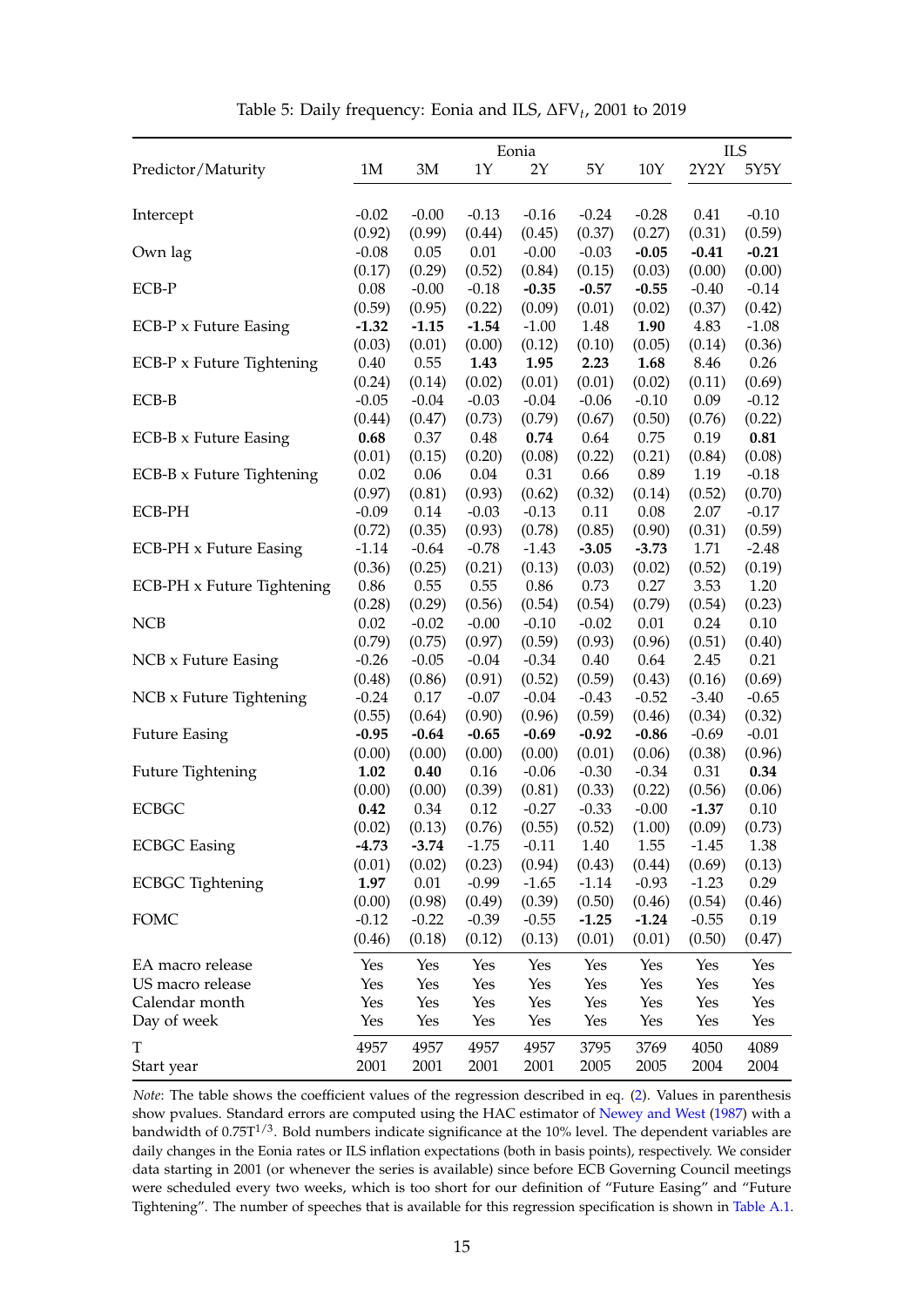suggests that these speeches are informative with respect to future policy.

Narratives from Bloomberg News coverage of ECB president communication ahead of GC meetings support this result. We collected and read all Bloomberg News relating to ECB presidents' speaking events before tightening and easing decisions. First, we notice that almost all events received a BBG News report immediately or within a few hours from the time the event was scheduled.<sup>[14](#page-17-1)</sup> Second, we manually read the text of the BBG News report and find that around 24% (12 out of the 51 events) of the ECB president's speaking events ahead of meetings with policy changes contain a clear signal for the next policy move. This signal is often expressed both in the quote from the speech and in the interpretation of the journalists (see [Table A.10](#page-31-0) for all the quotes with such signals). For instance, a quote with a clear easing signal is the following:

*Trichet Says ECB May Cut Interest Rates Again Next Week, "I consider it possible that the Governing Council would decrease interest rates once again at its next meeting," Trichet said in a speech in Madrid today.* BBG, October 27, 2008

## <span id="page-17-0"></span>**4 Intraday event study**

In the following, we perform an event study with intraday data as an alternative quantification of the effect of CoMPDs on key financial variables. To this aim, we use information from our *ECB Event* dataset on the scheduled time of the event and the minute-by-minute quote data from our *Financial Markets* dataset. In addition, we use insights from the analysis of the BBG news as a guide on the length of the event window. These elements allow us to construct intraday asset price changes in a narrow window around communication events, akin to the literature focusing on ECB monetary policy annoucements on regular meeting days (e.g. [Altavilla et al.](#page-21-2) [\(2019\)](#page-21-2) and [Andrade and Ferroni](#page-21-3) [\(2021\)](#page-21-3)).

Different from the daily regression analysis, the left-hand-side variable is not uniquely defined when considering intraday data because different speaking events have varying time stamps. Therefore, we cannot run the same type of regressions as in equation [\(1\)](#page-8-3) to assess statistical significance of the intra-day movements around our communication events. Instead, we investigate whether high-frequency changes around our CoMPDs events are significantly different from "typical" intra-day change, which we define below, of the same window length.

We decide on the length of the event window based on insights from the analysis of the BBG News. We saw that the majority of ECB president speeches ahead of a policy meeting with changes get a news report within 1.5 to 3 hours after the scheduled time of the event. We use this timing as a baseline assumption about the length of CoMPDs in minutes. To construct the high-frequency changes around CoMPDs we take the difference between the median of the quotes during 60 minutes after the end of the event ("post-event window") with the median quote over 60 minutes before the event ("pre-event window"). The starting time of the event is based on the BBG calendar. We assume a window of 90 minutes for each speaking event ("speaking event window") starting from the scheduled time indicated in the BBG calendar (see [Figure 3](#page-18-0) for an illustration).

The description of the algorithm below gives details on how we proceed with the comparison of high-frequency CoMPD event changes with 'typical" high-frequency non-event changes. The

<span id="page-17-1"></span><sup>&</sup>lt;sup>14</sup>The majority ( $\approx 60\%$ ) received a news report within one and a half to three hours from the scheduled event time.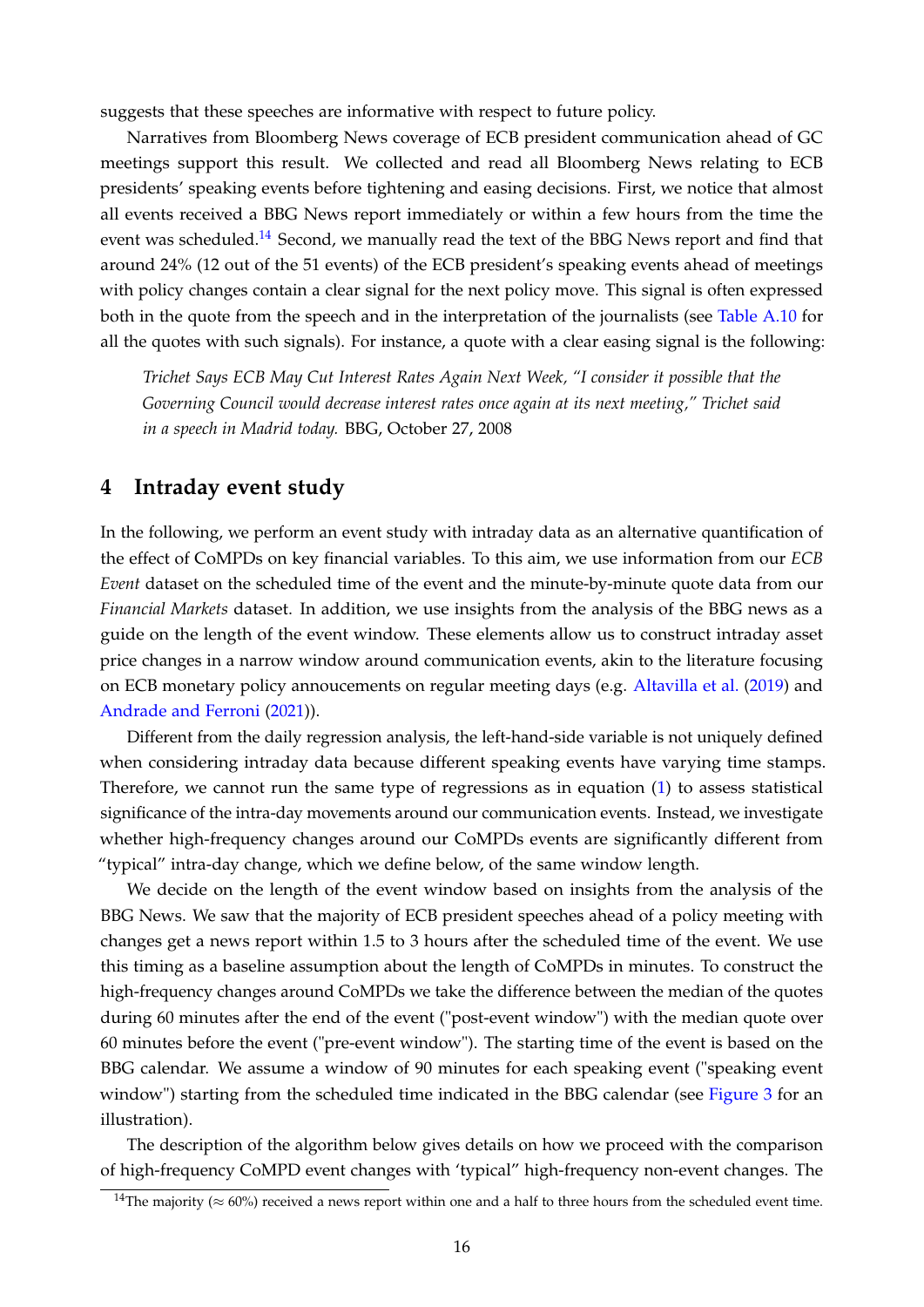Figure 3: Speaking event timeline

<span id="page-18-0"></span>

*Note*: The start of the speaking event is based on BBG calendar. We set the pre- and post-event window to 60 min and the speaking event window (the speaking event length) to 90 minutes.

idea is to first construct median changes of financial variables on non-event days using the same window length as for the CoMPD events.

**Simulation algorithm for non-event days:** Let  $D_{\text{ne}}$  denote the set of "non-event" trading dates, i.e. dates on which we do not have an event in our database.<sup>[15](#page-18-1)</sup> Let "pre-event window" and "post-event window" denote the time window over which we take the before and after median quotes, and let "speaking event window" denote the time period in between the windows, respectively. For  $j = 1, ..., J$ , do the following steps:

- 1. Draw N random days, with replacement, from *D*ne;
- 2. Draw N random times, with replacement, that are within the trading hours;
- 3. Compute the asset price changes for each of the N date+time combinations and store them as  $\{s_{j,n}\}_{n=1}^N$ , using "pre-event window" and "post-event window" equal to 60 minutes and "speaking event window" equal to 90 minutes;
- 4. Compute  $S_j = g({s_{j,n}}_{n=1}^N)$ , where  $g(\cdot)$  can represent the median, the mean or quantiles of  ${s_{j,n}}_{n=1}^N;$

After *J* iterations, we obtain a set of draws,  $\{S_j^N\}$  $j_{j=1}^{\prime}$ , of our statistic of interest on non-event days. We can use  $\{S_j^N\}_{j=1}^J$  $j_{j=1}^{\prime}$  to compute percentiles of asset price changes occurring on non-event days and compare them to asset price changes around CoMPDs. This gives us an idea of whether the size of CoMPDs is large relative to movements on non-event days.

[Table 6](#page-19-1) shows the median of absolute intra-day changes around CoMPDs. Numbers in boldface indicate that we assess the changes to be larger than the 90% percentile of median absolute changes on a non-event day, simulated by the algorithm described above. Values in brackets show the respective 90% percentiles. Overall, the results confirm the findings of the daily frequency analysis. In particular, on average over the full sample, ECB president speaking events seem to have an impact on Eonia rates at all maturities, which is larger than typical movements

<span id="page-18-1"></span><sup>&</sup>lt;sup>15</sup>Events include speaking events by the ECB presidents, Board members, NCB governors, euro area or US macro releases, ECBGC meetings, FOMC meetings, etc.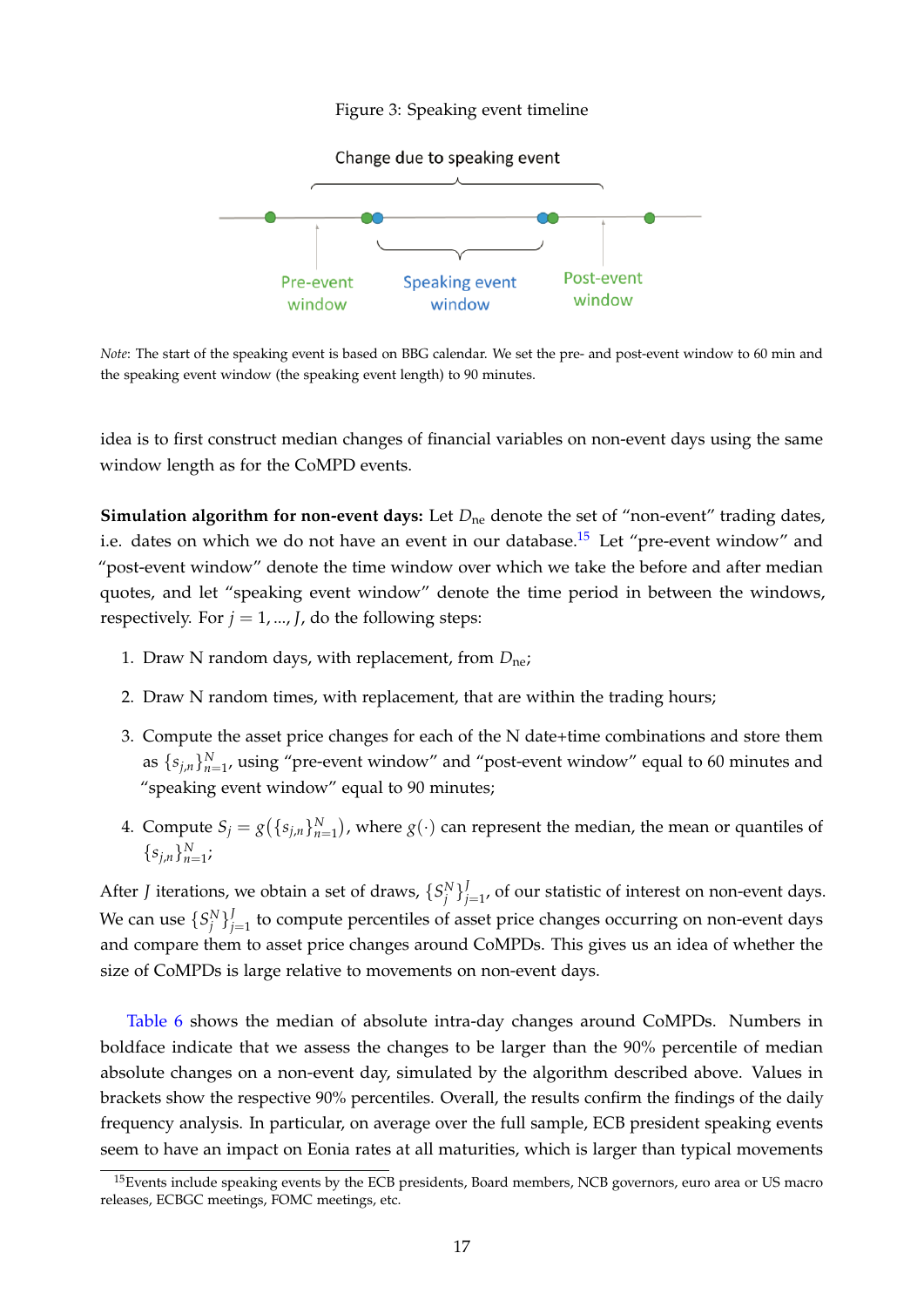over similar time windows during days without monetary policy events. This high-frequency analysis shows a significantly larger change around speaking events of Executive Board members (excl. the president), especially on medium to long-term Eonia rates.

<span id="page-19-1"></span>Following the same logic, [Table 7](#page-19-2) shows median intra-day changes (not in absolute terms) of Eonia rates at different maturities around CoMPDs. Again, the results confirm the findings of the daily frequency analysis on Eonia rates, especially for communication of ECB presidents.

|                    | Eonia  |        |        |        |        |        |  |  |
|--------------------|--------|--------|--------|--------|--------|--------|--|--|
| Predictor/Maturity | 1M     | 3M     | 1Y     | 2Y     | 5Υ     | 10Y    |  |  |
| ECB-P              | 0.15   | 0.20   | 0.40   | 0.55   | 0.51   | 0.80   |  |  |
|                    | [0.13] | [0.15] | [0.33] | [0.50] | [0.54] | [0.72] |  |  |
| ECB-B              | 0.10   | 0.15   | 0.36   | 0.50   | 0.60   | 0.80   |  |  |
|                    | [0.13] | [0.15] | [0.33] | [0.50] | [0.54] | [0.72] |  |  |
| <b>NCBs</b>        | 0.10   | 0.15   | 0.30   | 0.48   | 0.50   | 0.68   |  |  |
|                    | [0.13] | [0.15] | [0.33] | [0.50] | [0.54] | [0.72] |  |  |

Table 6: Intraday frequency: Eonia |∆FV*<sup>t</sup>* |, 1999 to 2019

*Note*: Values in brackets show the 90% percentile of the simulated medians. Values in boldface indicate that the median surprise of the absolute change in the financial variable is larger than 90% of the medians of the simulated surprises. We set  $J = 500$  and  $D = 300$  in all simulations.

<span id="page-19-2"></span>

|                    | Eonia     |                       |                       |                     |           |           |  |  |  |
|--------------------|-----------|-----------------------|-----------------------|---------------------|-----------|-----------|--|--|--|
| Predictor/Maturity | 1M        | 3М                    | 1Y                    | 2Y                  | 5Y        | 10Y       |  |  |  |
|                    |           |                       |                       |                     |           |           |  |  |  |
|                    |           | Panel A. 10% quantile |                       |                     |           |           |  |  |  |
| ECB-P              | $-0.60$   | $-0.53$               | $-1.50$               | $-1.90$             | $-1.30$   | $-1.56$   |  |  |  |
|                    | $[-0.60]$ | $[-0.60]$             |                       | $[-1.00]$ $[-1.50]$ | $[-1.20]$ | $[-1.61]$ |  |  |  |
| ECB-B              | $-0.60$   | $-0.50$               | $-1.00$               | $-1.43$             | $-1.20$   | $-1.60$   |  |  |  |
|                    | $[-0.60]$ | $[-0.60]$             |                       | $[-1.00]$ $[-1.50]$ | $[-1.20]$ | $[-1.61]$ |  |  |  |
| <b>NCBs</b>        | $-0.50$   | $-0.50$               | $-1.00$               | $-1.40$             | $-1.15$   | $-1.50$   |  |  |  |
|                    | $[-0.60]$ | $[-0.60]$             | $[-1.00]$             | $[-1.50]$           | $[-1.20]$ | $[-1.61]$ |  |  |  |
|                    |           |                       | Panel B. 90% quantile |                     |           |           |  |  |  |
| ECB-P              | 0.45      | 0.50                  | 1.00                  | 1.40                | 1.20      | 1.75      |  |  |  |
|                    | [0.60]    | [0.56]                | [1.00]                | $[1.40]$            | [1.10]    | [1.52]    |  |  |  |
| ECB-B              | 0.50      | 0.50                  | 1.00                  | 1.30                | 1.30      | 1.75      |  |  |  |
|                    | [0.60]    | [0.56]                | [1.00]                | $[1.40]$            | [1.10]    | [1.52]    |  |  |  |
| <b>NCBs</b>        | 0.50      | 0.50                  | 0.95                  | 1.30                | 1.05      | 1.60      |  |  |  |
|                    | [0.60]    | [0.56]                | [1.00]                | [1.40]              | [1.10]    | [1.52]    |  |  |  |

Table 7: Intraday frequency: Eonia ∆FV*<sup>t</sup>* , 1999 to 2019

*Note*: The values show the 10% (Panel A.) and 90% (Panel B.) percentile of the distribution of surprises on event-days. Values in brackets show the 10% (90%) percentile of the simulated 10% (90%) percentiles in Panel A. (Panel B.). We set  $J = 500$  and  $D = 300$  in all simulations.

# <span id="page-19-0"></span>**5 Concluding remarks**

We estimate the effects of ECB and Eurosystem communication on key financial market variables for the period 1999 to 2019. We document that markets react significantly not only on regular ECB Governing Council meetings days but also to speaking events outside of meeting days, in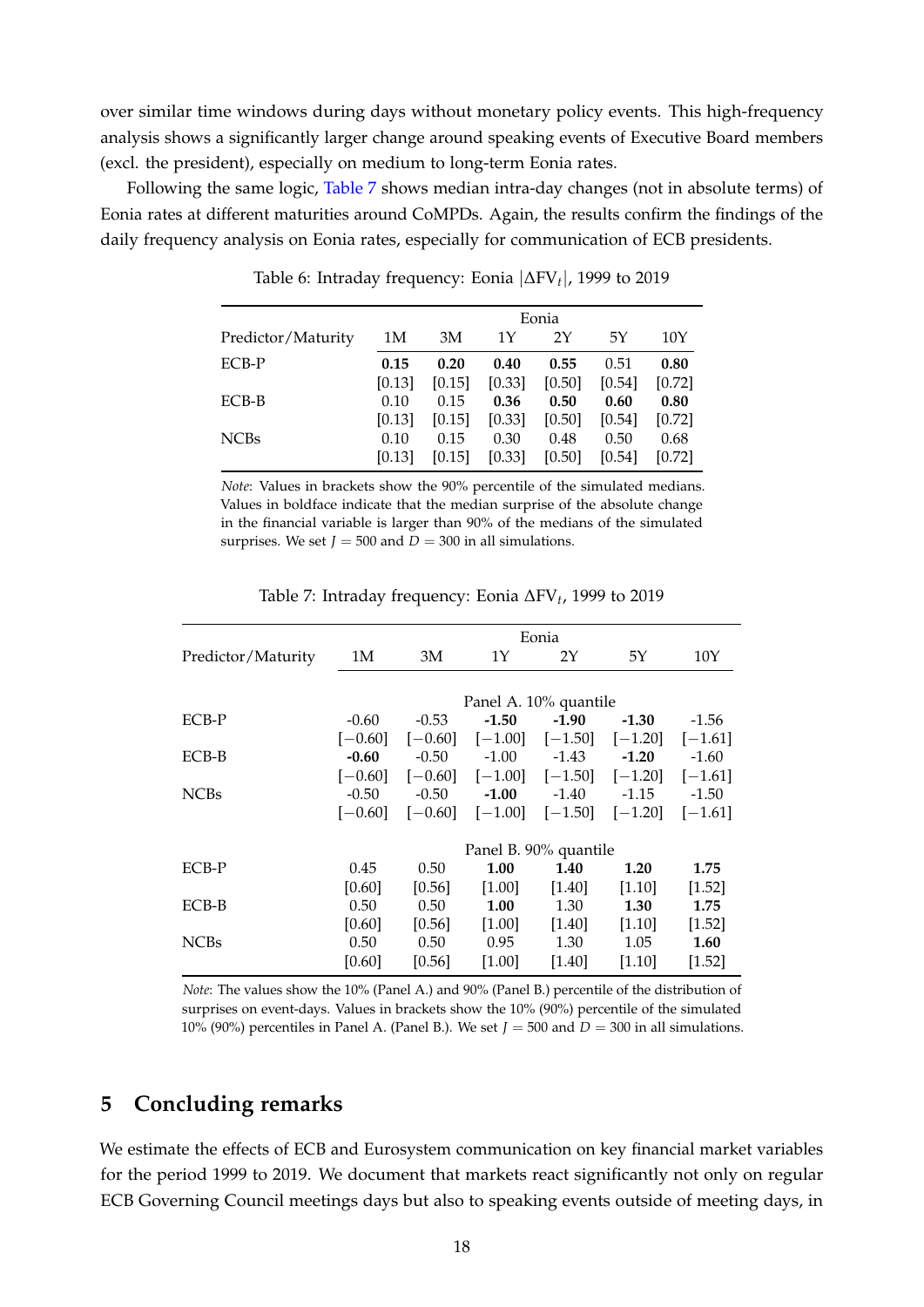particular when the remarks are provided by the ECB president. We find a significant effect of speaking events by other members of the ECB Board and NCB governors (Germany, France, Italy and Spain) on daily market movements mostly before the financial crisis. Moreover, we show that communication events given by ECB presidents in the three (two) weeks *before* meetings with an easing (tightening) policy change lead to a decrease (increase) in Eonia rates at different maturities, i.e. the sign of the change is aligned with the intended policy direction of the upcoming monetary policy announcement. These results are robust to controlling for days with major macroeconomic releases for the euro area and the U.S as well as to including the FOMC's monetary policy decisions. A first analysis based on intraday (minute-by-minute) data shows similar results for movements of Eonia rates in tight windows around CoMPDs events.

In the near future, we will take into account the content of communication events (topics and tone). In contrast to monetary policy statements, where the topic is narrowly defined to be on monetary policy, speeches cover a broader range of topics with a time-varying intensity. As such, we conjecture that the effects of CoMPDs on market movements would be stronger when focusing on speeches with a higher intensity on monetary policy or economic conditions. Similarly, the tone expressed during these speaking event could also play an important role. Moreover, as we look at different speakers, it might also be important for markets if the speakers convey "a single message" or provide contradicting point of views.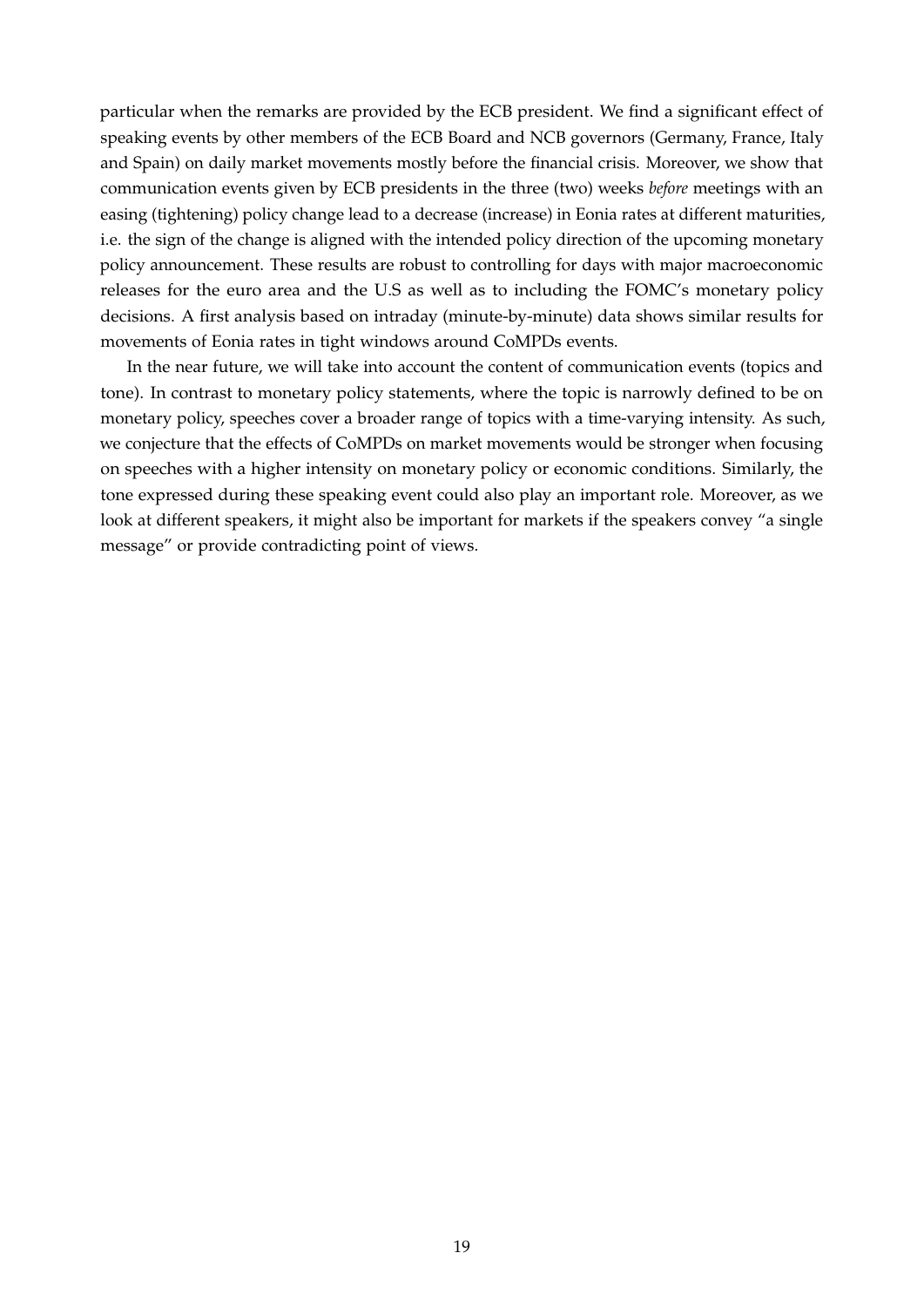# **References**

- <span id="page-21-2"></span>Altavilla, C., Brugnolini, L., G $\tilde{A}^1_{\tilde{4}}$ rkaynak, R., Motto, R., and Ragusa, G. (2019). Measuring euro area monetary policy. *Journal of Monetary Economics*, 108:81–98.
- <span id="page-21-3"></span>Andrade, P. and Ferroni, F. (2021). Delphic and odyssean monetary policy shocks: Evidence from the euro area. *Journal of Monetary Economics*, 117:816–832.
- <span id="page-21-8"></span>Ehrmann, M. and Fratzscher, M. (2007). Communication by central bank committee members: Different strategies, same effectiveness? *Journal of Money, Credit and Banking*, 39:509–541.
- <span id="page-21-9"></span>Ehrmann, M., Osbat, C., and Strýský, J. (2014). The euro exchange rate during the European sovereign debt crisis - Dancing to its own tune? *Journal of International Money and Finance*, 49:319–339.
- <span id="page-21-10"></span>Gertler, P. and Horvath, R. (2018). Central bank communication and the yield curve. *Journal of Financial Stability*, 36:336–345.
- <span id="page-21-0"></span>Gürkaynak, R. S., Sack, B., and Swanson, E. (2005). Do Actions Speak Louder Than Words? The Response of Asset Prices to Monetary Policy Actions and Statements. *International Journal of Central Banking*, 1(1).
- <span id="page-21-7"></span>Istrefi, K., Odendahl, F., and Sestieri, G. (2020). Fed communication on financial stability concerns and monetary policy decisions: Revelations from speeches. Banque de france working paper series no. 779.
- <span id="page-21-5"></span>Kliesen, K. L., Levine, B., and Waller, C. J. (2019). Gauging market responses to monetary policy communication. *Federal Reserve Bank of St. Louis Review*, Second Quarter 2019:69–91.
- <span id="page-21-4"></span>Kohn, D. L. and Sack, B. (2004). Central bank talk: Does it matter and why? In *Macroeconomics, Monetary Policy, and Financial Stability*, pages 175–206. Ottawa: Bank of Canada.
- <span id="page-21-12"></span>Leombroni, M., Vedolin, A., Venter, G., and Whelan, P. (2021). Central bank communication and the yield curve. *Journal of Financial Economics*, forthcoming.
- <span id="page-21-1"></span>Nakamura, E. and Steinsson, J. (2018). High-frequency identification of monetary non-neutrality: The information effect. *The Quarterly Journal of Economics*, 133(3):1283–1330.
- <span id="page-21-6"></span>Neuhierl, A. and Weber, M. (2019). Monetary policy communication, policy slope, and the stock market. *Journal of Monetary Economics*, 108:140–155.
- <span id="page-21-13"></span>Newey, W. K. and West, K. D. (1987). A simple, positive semi-definite, heteroskedasticity and autocorrelation consistent covariance matrix. *Econometrica*, 55(3):703–708.
- <span id="page-21-11"></span>Tillmann, P. and Walter, A. (2019). The effect of diverging communication: The case of the ECB and the Bundesbank. *Economics Letters*, 176(C):68–74.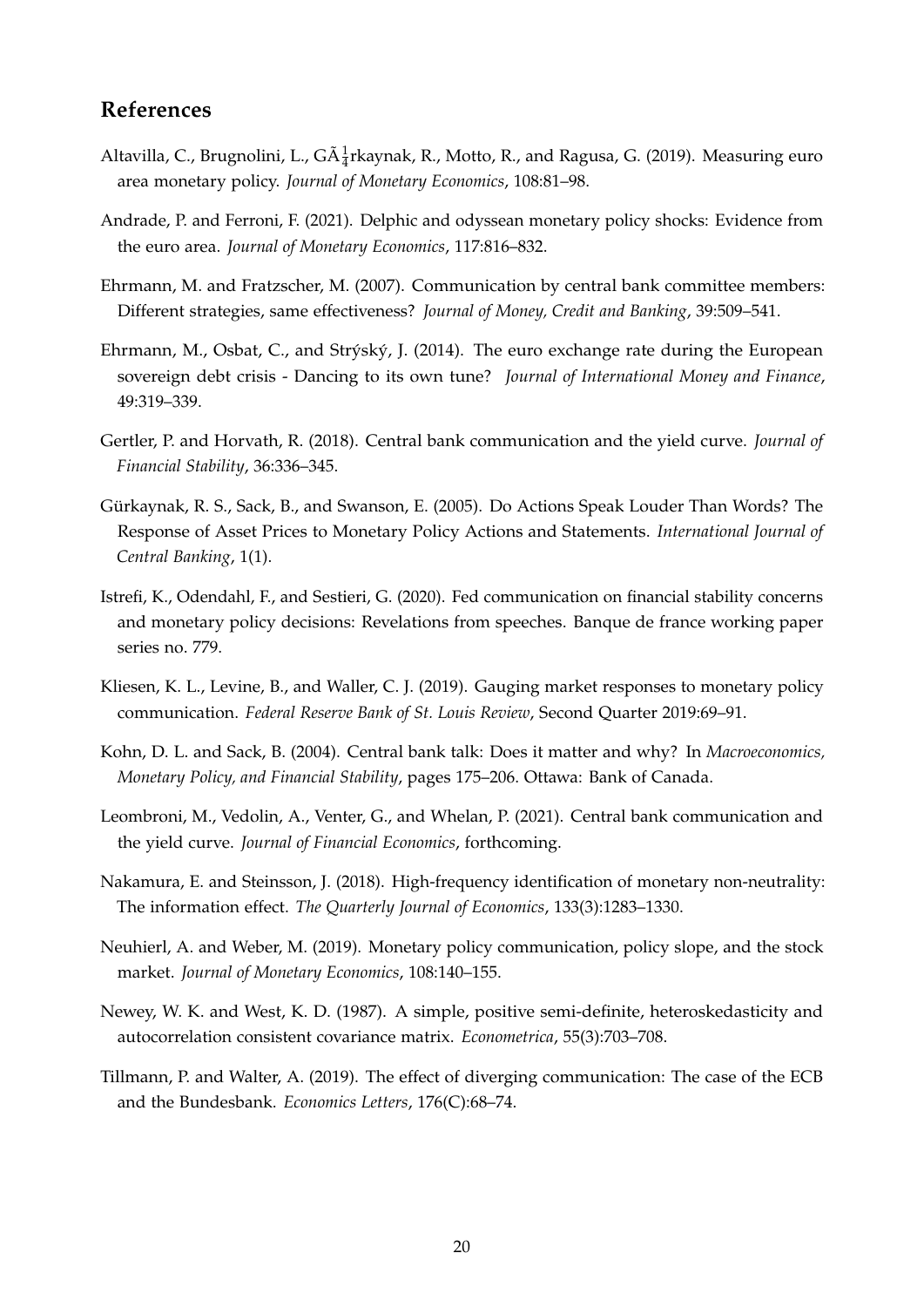# **Appendix A Daily frequency regressions**

#### **A.1 Number of event days in daily frequency regressions**

<span id="page-22-0"></span>Table A.1: Number of event days by regression specification; daily frequency: Eonia and ILS

|                            |      |               | Eonia                                |         |             |          |                                                        | ILS     |
|----------------------------|------|---------------|--------------------------------------|---------|-------------|----------|--------------------------------------------------------|---------|
| Event/Maturity             | 1M   | $3\mathrm{M}$ | 1Y                                   | 2Y      | 5Υ          | 10Y      | 2Y2Y                                                   | 5Y5Y    |
|                            |      |               |                                      |         |             |          |                                                        |         |
|                            |      |               | Panel A. Speech count for Table 2.   |         |             |          |                                                        |         |
| <b>ECB</b> President       | 445  | 443           | 445                                  | 426     | 332         | 328      | 364                                                    | 373     |
| ECB Board                  | 1298 | 1296          | 1298                                 | 1228    | 929         | 925      | 980                                                    | 992     |
| <b>ECB</b> hearing         | 96   | 96            | 96                                   | 93      | 67          | 66       | 72                                                     | 72      |
| NCB                        | 722  | 719           | 722                                  | 696     | 538         | 536      | 570                                                    | 574     |
|                            |      |               |                                      |         |             |          | Panel B. Speech count for pre-2008 period of Table 3.  |         |
| <b>ECB</b> President       | 191  | 189           | 191                                  | 172     | 78          | 74       | 110                                                    | 119     |
| <b>ECB</b> Board           | 483  | 481           | 483                                  | 413     | 114         | 110      | 165                                                    | 177     |
| <b>ECB</b> hearing         | 44   | 44            | 44                                   | 41      | 15          | 14       | 20                                                     | 20      |
| <b>NCB</b>                 | 261  | 258           | 261                                  | 235     | 77          | 75       | 109                                                    | 113     |
|                            |      |               |                                      |         |             |          | Panel C. Speech count for post-2008 period of Table 3. |         |
| <b>ECB</b> President       | 254  | 254           | 254                                  | 254     | 254         | 254      | 254                                                    | 254     |
| ECB Board                  | 815  | 815           | 815                                  | 815     | 815         | 815      | 815                                                    | 815     |
| <b>ECB</b> hearing         | 52   | 52            | 52                                   | 52      | 52          | 52       | 52                                                     | 52      |
| NCB                        | 461  | 461           | 461                                  | 461     | 461         | 461      | 461                                                    | 461     |
|                            |      |               | Panel D. Speech count for Table 5.   |         |             |          |                                                        |         |
| ECB-P                      | 486  | 484           | 486                                  | 465     | 356         | 352      | 392                                                    | 403     |
| ECB-P x Future Easing      | 31   | 31            | 31                                   | 31      | 27          | 27       | 27                                                     | 27      |
| ECB-P x Future Tightening  | 20   | 20            | 20                                   | 20      | 20          | 20       | 20                                                     | 20      |
| ECB-B                      | 1375 | 1372          | 1375                                 | 1302    | 985         | 979      | 1036                                                   | 1050    |
| ECB-B x Future Easing      | 103  | 103           | 103                                  | 103     | 89          | 89       | 89                                                     | 89      |
| ECB-B x Future Tightening  | 57   | 57            | 57                                   | 55      | 43          | 43       | 43                                                     | 43      |
| ECB-PH                     | 96   | 96            | 96                                   | 93      | 67          | 66       | 72                                                     | 72      |
| ECB-PH x Future Easing     | 9    | 9             | 9                                    | 9       | 8           | 8        | 8                                                      | 8       |
| ECB-PH x Future Tightening | 9    | 9             | 9                                    | $\,8\,$ | $\,$ 8 $\,$ | $\,8\,$  | $\,8\,$                                                | $\,8\,$ |
| <b>NCB</b>                 | 798  | 796           | 798                                  | 771     | 595         | 592      | 628                                                    | 634     |
| NCB x Future Easing        | 63   | 63            | 63                                   | 62      | 51          | 51       | 51                                                     | 51      |
| NCB x Future Tightening    | 34   | 34            | 34                                   | 33      | 26          | 26       | 26                                                     | 26      |
|                            |      |               | Panel E. Speech count for Table A.4. |         |             |          |                                                        |         |
| <b>ECB</b> President       | 86   | 85            | 86                                   | 83      | 65          | 65       | 73                                                     | 76      |
| <b>ECB President ECDB</b>  | 253  | 252           | 253                                  | 243     | 179         | 177      | 198                                                    | 203     |
| <b>ECB</b> Board           | 430  | 429           | 430                                  | 404     | 271         | 269      | 292                                                    | 297     |
| <b>ECB Board ECBDB</b>     | 662  | 661           | 662                                  | 630     | 486         | 485      | 508                                                    | 514     |
| <b>ECB</b> hearing         | 70   | 70            | 70                                   | 68      | $\rm 48$    | $\rm 48$ | 50                                                     | 50      |
|                            |      |               | Panel F. Speech count for Table A.9. |         |             |          |                                                        |         |
| <b>ECB</b> President       | 445  | 443           | 445                                  | 426     | 332         | 328      | 364                                                    | 373     |
| ECB-P x Trichet            | 246  | 246           | 246                                  | 246     | 193         | 189      | 225                                                    | 234     |
| ECB-P x Draghi             | 136  | 136           | 136                                  | 136     | 136         | 136      | 136                                                    | 136     |

*Note*: The table shows the number of event days, i.e. days with at least one speech according to our databases, that are used in the daily frequency regressions per financial instrument (column label) and by event type (row label).

#### <span id="page-22-1"></span>**A.2 Different compilation of speaking event database**

[Table A.2](#page-23-0) shows the same results as in [Table 2](#page-10-0) but after excluding some of the most well known speeches of the ECB President from ECBPresident*<sup>t</sup>* . In particular, we dropped the "Whatever-ittakes" speech of July 26, 2012, in London delivered by Mario Draghi, the speech delivered by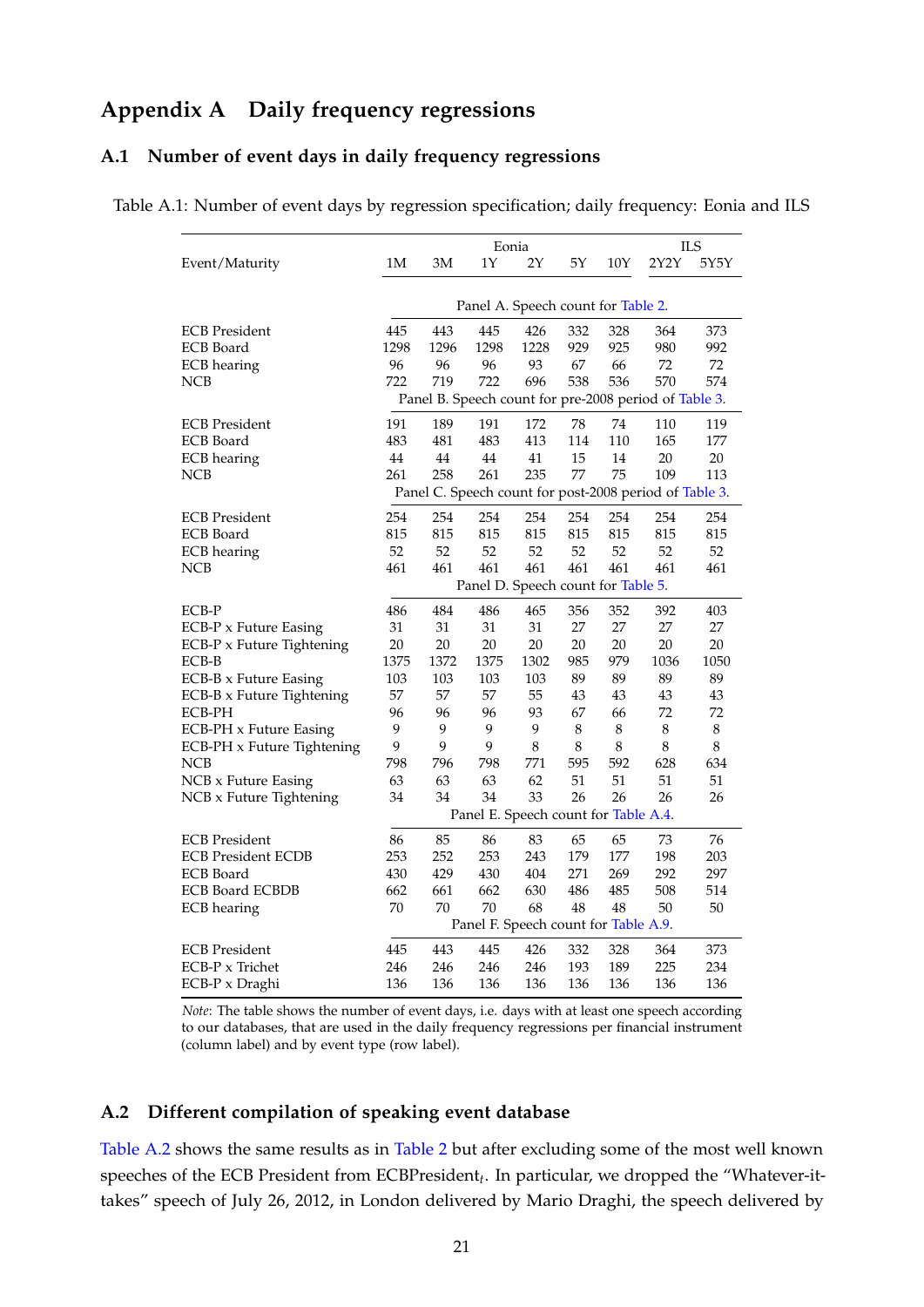Mario Draghi at the ECB forum in Sintra on June 27, 2017, the speech delivered by Mario Draghi at the ECB forum in Sintra on June 18, 2019, the speech by Mario Draghi delivered at Jackson Hole in 2014, the speech delivered by Mario Draghi in New York on December 4, 2015, where Mario Draghi announced changes to the UMP stance, the Bund tantrum speech of April 29, 2014, and the ECB Watchers conference on March 27, 2019. Results in [Table 2](#page-10-0) are robust to excluding these key speeches from our dataset, showing that our baseline results are not driven by a few speech outliers.

<span id="page-23-0"></span>

|                      |        |         |         | Eonia   |         |        |         | <b>ILS</b> |
|----------------------|--------|---------|---------|---------|---------|--------|---------|------------|
| Predictor/Maturity   | 1M     | 3M      | 1Y      | 2Y      | 5Υ      | 10Y    | 2Y2Y    | 5Y5Y       |
|                      |        |         |         |         |         |        |         |            |
| Intercept            | 0.51   | 0.47    | 1.04    | 1.49    | 1.69    | 1.83   | 2.01    | 1.30       |
|                      | (0.00) | (0.00)  | (0.00)  | (0.00)  | (0.00)  | (0.00) | (0.00)  | (0.00)     |
| Own lag              | 0.32   | 0.31    | 0.33    | 0.28    | 0.24    | 0.21   | 0.52    | 0.37       |
|                      | (0.00) | (0.00)  | (0.00)  | (0.00)  | (0.00)  | (0.00) | (0.00)  | (0.00)     |
| <b>ECB</b> President | 0.19   | $-0.00$ | 0.09    | 0.33    | 0.31    | 0.05   | 0.90    | 0.30       |
|                      | (0.14) | (1.00)  | (0.38)  | (0.03)  | (0.03)  | (0.72) | (0.06)  | (0.02)     |
| <b>ECB</b> Board     | 0.03   | 0.00    | 0.00    | $-0.02$ | 0.03    | 0.09   | $-0.20$ | $-0.08$    |
|                      | (0.64) | (0.99)  | (0.95)  | (0.79)  | (0.77)  | (0.38) | (0.51)  | (0.27)     |
| <b>ECB</b> hearing   | 0.11   | $-0.08$ | $-0.04$ | $-0.02$ | $-0.02$ | 0.08   | 1.00    | 0.04       |
|                      | (0.59) | (0.52)  | (0.83)  | (0.93)  | (0.95)  | (0.84) | (0.51)  | (0.86)     |
| <b>NCB</b>           | 0.05   | 0.03    | 0.07    | 0.19    | 0.18    | 0.23   | $-0.04$ | 0.18       |
|                      | (0.41) | (0.58)  | (0.48)  | (0.14)  | (0.14)  | (0.08) | (0.88)  | (0.04)     |
| <b>ECBGC</b>         | 0.97   | 1.29    | 1.73    | 1.70    | 1.89    | 1.59   | 0.66    | 0.36       |
|                      | (0.00) | (0.00)  | (0.00)  | (0.00)  | (0.00)  | (0.00) | (0.26)  | (0.06)     |
| <b>FOMC</b>          | 0.02   | 0.23    | 0.27    | 0.51    | 0.82    | 1.04   | 1.48    | 0.02       |
|                      | (0.88) | (0.09)  | (0.14)  | (0.05)  | (0.01)  | (0.00) | (0.02)  | (0.91)     |
| EA macro release     | Yes    | Yes     | Yes     | Yes     | Yes     | Yes    | Yes     | Yes        |
| US macro release     | Yes    | Yes     | Yes     | Yes     | Yes     | Yes    | Yes     | Yes        |
| Calendar month       | Yes    | Yes     | Yes     | Yes     | Yes     | Yes    | Yes     | Yes        |
| Day of week          | Yes    | Yes     | Yes     | Yes     | Yes     | Yes    | Yes     | Yes        |
| adj.R2               | 0.72   | 0.67    | 0.55    | 0.56    | 0.46    | 0.45   | 0.55    | 0.48       |
| т                    | 5454   | 5445    | 5454    | 5225    | 3790    | 3764   | 4045    | 4084       |
| Start year           | 1999   | 1999    | 1999    | 1999    | 2005    | 2005   | 2004    | 2004       |

Table A.2: Daily frequency: Eonia and ILS; drop "key" speeches

*Note*: The table shows the coefficient values of the regression described in eq. [\(1\)](#page-8-3) but after dropping key speeches from the dataset. Values in parenthesis show pvalues. Standard errors are computed using the HAC estimator of [Newey and West](#page-21-13) [\(1987\)](#page-21-13) with a bandwidth of 0.75 $T^{1/3}$ . Bold numbers indicate significance at the 10% level. The dependent variables are absolute daily changes in the Eonia or ILS (both in basis points), respectively.

[Table A.3](#page-24-0) shows the same results as in [Table 2](#page-10-0) but after dropping speeches given after 4pm instead of attributing them towards the next day.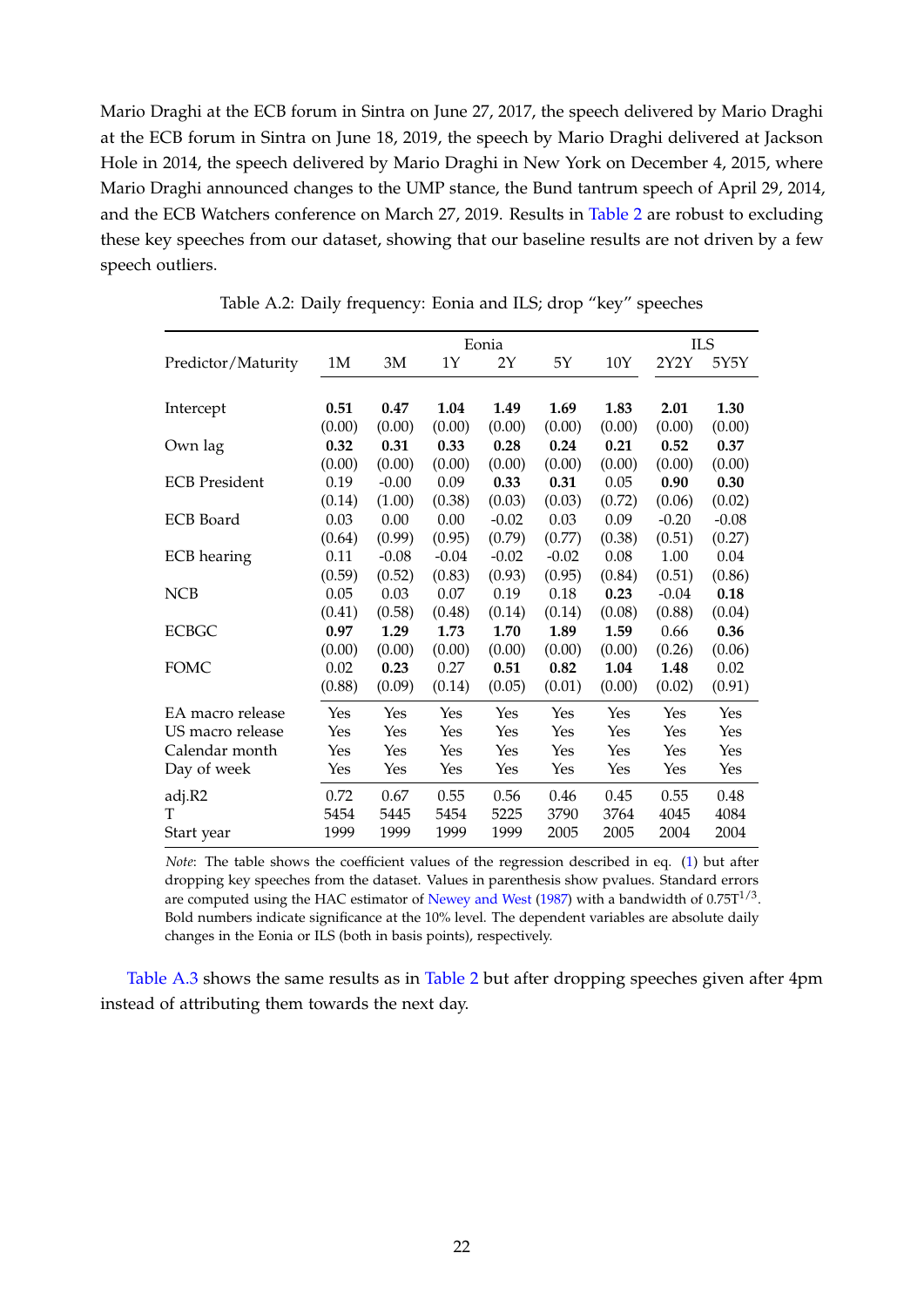|                      |         | <b>ILS</b> |        |         |        |        |         |         |
|----------------------|---------|------------|--------|---------|--------|--------|---------|---------|
| Predictor/Maturity   | 1M      | 3M         | 1Y     | 2Y      | 5Y     | 10Y    | 2Y2Y    | 5Y5Y    |
|                      |         |            |        |         |        |        |         |         |
| Intercept            | 0.52    | 0.47       | 1.03   | 1.48    | 1.65   | 1.80   | 1.98    | 1.30    |
|                      | (0.00)  | (0.00)     | (0.00) | (0.00)  | (0.00) | (0.00) | (0.00)  | (0.00)  |
| Own lag              | 0.32    | 0.31       | 0.33   | 0.28    | 0.24   | 0.21   | 0.52    | 0.37    |
|                      | (0.00)  | (0.00)     | (0.00) | (0.00)  | (0.00) | (0.00) | (0.00)  | (0.00)  |
| <b>ECB</b> President | 0.18    | $-0.03$    | 0.16   | 0.44    | 0.42   | 0.22   | 0.77    | 0.38    |
|                      | (0.15)  | (0.72)     | (0.18) | (0.01)  | (0.01) | (0.18) | (0.11)  | (0.01)  |
| <b>ECB</b> Board     | $-0.01$ | 0.01       | 0.01   | $-0.02$ | 0.12   | 0.18   | $-0.18$ | $-0.08$ |
|                      | (0.89)  | (0.82)     | (0.89) | (0.80)  | (0.24) | (0.11) | (0.58)  | (0.31)  |
| <b>ECB</b> hearing   | 0.18    | $-0.04$    | 0.05   | 0.01    | 0.12   | 0.04   | 1.46    | 0.08    |
|                      | (0.44)  | (0.78)     | (0.80) | (0.97)  | (0.75) | (0.93) | (0.42)  | (0.73)  |
| <b>NCB</b>           | 0.06    | 0.01       | 0.08   | 0.25    | 0.22   | 0.22   | 0.14    | 0.10    |
|                      | (0.42)  | (0.82)     | (0.41) | (0.08)  | (0.09) | (0.11) | (0.70)  | (0.30)  |
| <b>ECBGC</b>         | 0.95    | 1.29       | 1.74   | 1.71    | 1.92   | 1.61   | 0.67    | 0.34    |
|                      | (0.00)  | (0.00)     | (0.00) | (0.00)  | (0.00) | (0.00) | (0.25)  | (0.07)  |
| FOMC                 | 0.02    | 0.23       | 0.27   | 0.50    | 0.81   | 1.04   | 1.47    | 0.01    |
|                      | (0.89)  | (0.09)     | (0.14) | (0.05)  | (0.01) | (0.00) | (0.03)  | (0.96)  |
| EA macro release     | Yes     | Yes        | Yes    | Yes     | Yes    | Yes    | Yes     | Yes     |
| US macro release     | Yes     | Yes        | Yes    | Yes     | Yes    | Yes    | Yes     | Yes     |
| Calendar month       | Yes     | Yes        | Yes    | Yes     | Yes    | Yes    | Yes     | Yes     |
| Day of week          | Yes     | Yes        | Yes    | Yes     | Yes    | Yes    | Yes     | Yes     |
| adj.R2               | 0.72    | 0.67       | 0.55   | 0.56    | 0.46   | 0.44   | 0.55    | 0.48    |
| т                    | 5459    | 5450       | 5459   | 5230    | 3795   | 3769   | 4050    | 4089    |
| Start year           | 1999    | 1999       | 1999   | 1999    | 2005   | 2005   | 2004    | 2004    |

<span id="page-24-0"></span>Table A.3: Daily frequency: Eonia and ILS; drop speeches after 4.00pm entirely

*Note*: The table shows the coefficient values of the regression described in eq. [\(1\)](#page-8-3) but after dropping speeches given after 4.00pm entirely. Values in parenthesis show pvalues. Standard errors are computed using the HAC estimator of [Newey and West](#page-21-13) [\(1987\)](#page-21-13) with a bandwidth of 0.75*T* 1/3. Bold numbers indicate significance at the 10% level. The dependent variables are absolute daily changes in the Eonia or ILS (both in basis points), respectively.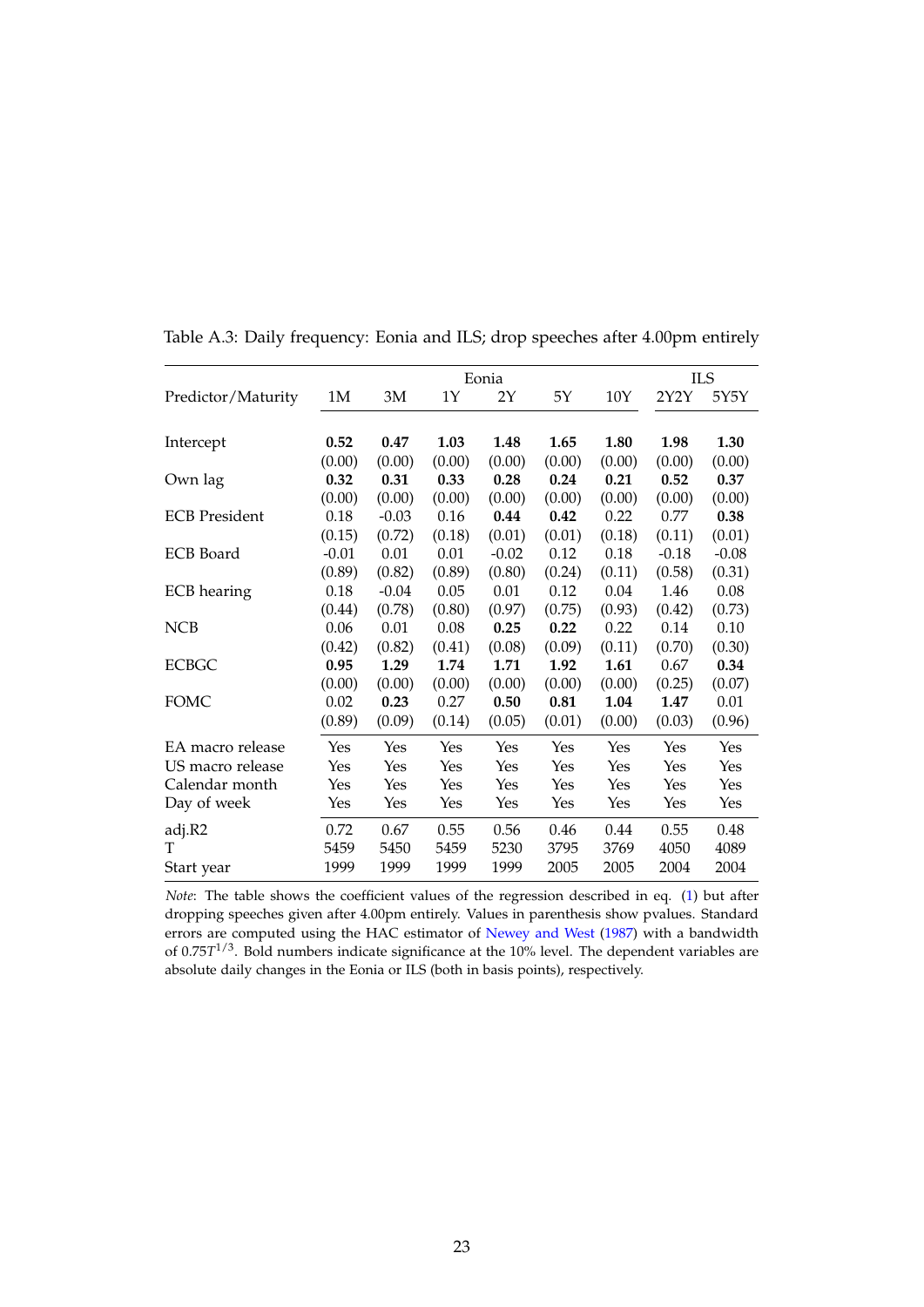|                      |        |         |         | Eonia  |         |         | ILS    |        |
|----------------------|--------|---------|---------|--------|---------|---------|--------|--------|
| Predictor/Maturity   | 1M     | 3M      | 1Υ      | 2Y     | 5Y      | 10Y     | 2Y2Y   | 5Y5Y   |
|                      |        |         |         |        |         |         |        |        |
| Intercept            | 0.51   | 0.47    | 1.05    | 1.51   | 1.70    | 1.85    | 1.90   | 1.30   |
|                      | (0.00) | (0.00)  | (0.00)  | (0.00) | (0.00)  | (0.00)  | (0.00) | (0.00) |
| Own lag              | 0.32   | 0.31    | 0.33    | 0.28   | 0.24    | 0.21    | 0.52   | 0.37   |
|                      | (0.00) | (0.00)  | (0.00)  | (0.00) | (0.00)  | (0.00)  | (0.00) | (0.00) |
| <b>ECB</b> President | 0.16   | $-0.35$ | $-0.19$ | 0.25   | $-0.11$ | $-0.57$ | 2.57   | 0.51   |
|                      | (0.29) | (0.01)  | (0.35)  | (0.45) | (0.74)  | (0.03)  | (0.05) | (0.05) |
| <b>ECB</b> Board     | 0.09   | 0.15    | 0.21    | 0.21   | 0.25    | 0.29    | 0.53   | 0.07   |
|                      | (0.22) | (0.04)  | (0.09)  | (0.17) | (0.13)  | (0.11)  | (0.27) | (0.51) |
| ECB hearing          | 0.26   | $-0.04$ | 0.04    | 0.01   | 0.09    | 0.05    | 1.37   | 0.18   |
|                      | (0.34) | (0.80)  | (0.88)  | (0.97) | (0.80)  | (0.90)  | (0.52) | (0.41) |
| <b>ECBGC</b>         | 0.94   | 1.29    | 1.65    | 1.57   | 1.73    | 1.38    | 0.69   | 0.31   |
|                      | (0.00) | (0.00)  | (0.00)  | (0.00) | (0.00)  | (0.00)  | (0.23) | (0.09) |
| FOMC                 | 0.02   | 0.22    | 0.25    | 0.49   | 0.78    | 1.00    | 1.52   | 0.02   |
|                      | (0.87) | (0.11)  | (0.16)  | (0.06) | (0.01)  | (0.00)  | (0.02) | (0.93) |
| EA macro release     | Yes    | Yes     | Yes     | Yes    | Yes     | Yes     | Yes    | Yes    |
| US macro release     | Yes    | Yes     | Yes     | Yes    | Yes     | Yes     | Yes    | Yes    |
| Calendar month       | Yes    | Yes     | Yes     | Yes    | Yes     | Yes     | Yes    | Yes    |
| Day of week          | Yes    | Yes     | Yes     | Yes    | Yes     | Yes     | Yes    | Yes    |
| adj.R2               | 0.73   | 0.67    | 0.55    | 0.56   | 0.46    | 0.45    | 0.55   | 0.48   |
| T                    | 5459   | 5450    | 5459    | 5230   | 3795    | 3769    | 4050   | 4089   |
| Start year           | 1999   | 1999    | 1999    | 1999   | 2005    | 2005    | 2004   | 2004   |

<span id="page-25-0"></span>Table A.4: Daily frequency: Eonia and ILS; only speeches available in ECB-DB

*Note*: The table shows the coefficient values of the regression described in eq. [\(1\)](#page-8-3) but using only speeches available in the ECB database. Values in parenthesis show pvalues. Standard errors are computed using the HAC estimator of [Newey and West](#page-21-13) [\(1987\)](#page-21-13) with a bandwidth of  $0.75T^{1/3}$ . Bold numbers indicate significance at the 10% level. The dependent variables are absolute daily changes in the Eonia or ILS (both in basis points), respectively. The number of speeches that is available for this regression specification is shown in [Table A.1.](#page-22-0)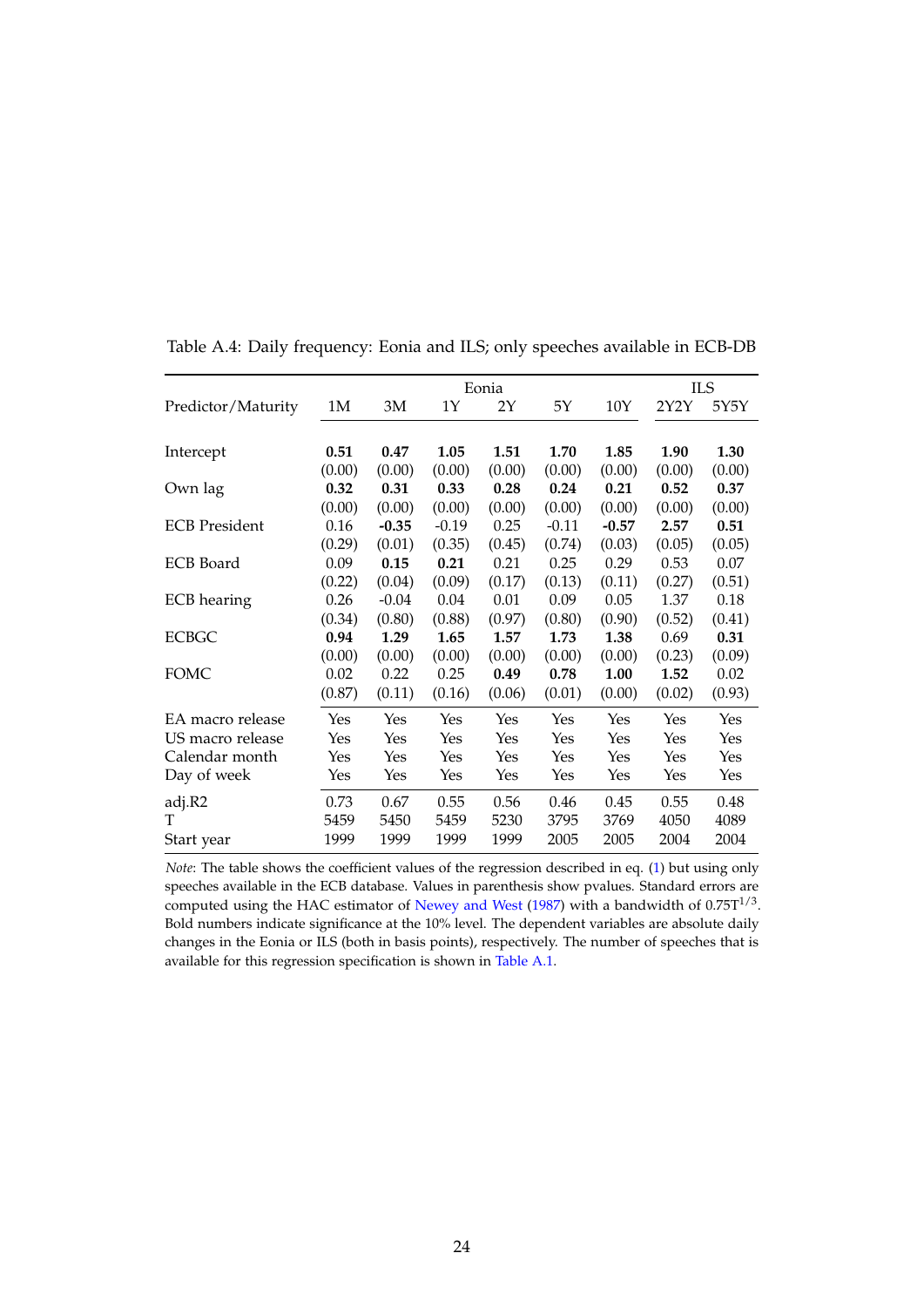# <span id="page-26-0"></span>**A.3 Sovereign yields**

|                      |         |         |        |        | Sovereign yields |        |        |        |
|----------------------|---------|---------|--------|--------|------------------|--------|--------|--------|
| Predictor/Maturity   | 1M      | 3M      | 1Υ     | 2Y     | 3Y               | 5Υ     | 7Υ     | 10Y    |
|                      |         |         |        |        |                  |        |        |        |
| Intercept            | 1.66    | 1.35    | 1.43   | 1.61   | 1.86             | 2.11   | 2.11   | 2.15   |
|                      | (0.00)  | (0.00)  | (0.00) | (0.00) | (0.00)           | (0.00) | (0.00) | (0.00) |
| Own lag              | 0.36    | 0.31    | 0.23   | 0.24   | 0.20             | 0.17   | 0.14   | 0.13   |
|                      | (0.00)  | (0.00)  | (0.00) | (0.00) | (0.00)           | (0.00) | (0.00) | (0.00) |
| <b>ECB</b> President | 0.29    | 0.32    | 0.03   | 0.41   | 0.38             | 0.40   | 0.25   | 0.19   |
|                      | (0.08)  | (0.04)  | (0.78) | (0.01) | (0.01)           | (0.01) | (0.09) | (0.17) |
| <b>ECB</b> Board     | 0.03    | $-0.13$ | 0.01   | 0.08   | 0.08             | 0.18   | 0.21   | 0.19   |
|                      | (0.80)  | (0.10)  | (0.85) | (0.39) | (0.41)           | (0.08) | (0.03) | (0.04) |
| <b>ECB</b> hearing   | 0.45    | 0.16    | 0.31   | 0.38   | 0.63             | 0.41   | 0.40   | 0.05   |
|                      | (0.23)  | (0.47)  | (0.24) | (0.30) | (0.14)           | (0.23) | (0.26) | (0.86) |
| <b>NCB</b>           | 0.35    | 0.17    | 0.16   | 0.10   | 0.07             | 0.09   | 0.00   | 0.06   |
|                      | (0.04)  | (0.21)  | (0.11) | (0.40) | (0.54)           | (0.48) | (1.00) | (0.60) |
| <b>ECBGC</b>         | 1.08    | 1.02    | 1.58   | 1.87   | 1.65             | 1.53   | 1.27   | 0.98   |
|                      | (0.00)  | (0.00)  | (0.00) | (0.00) | (0.00)           | (0.00) | (0.00) | (0.00) |
| <b>FOMC</b>          | $-0.15$ | 0.05    | 0.37   | 0.74   | 0.86             | 1.13   | 1.30   | 1.39   |
|                      | (0.64)  | (0.78)  | (0.06) | (0.01) | (0.00)           | (0.00) | (0.00) | (0.00) |
| EA macro release     | Yes     | Yes     | Yes    | Yes    | Yes              | Yes    | Yes    | Yes    |
| US macro release     | Yes     | Yes     | Yes    | Yes    | Yes              | Yes    | Yes    | Yes    |
| Calendar month       | Yes     | Yes     | Yes    | Yes    | Yes              | Yes    | Yes    | Yes    |
| Day of week          | Yes     | Yes     | Yes    | Yes    | Yes              | Yes    | Yes    | Yes    |
| adj.R2               | 0.68    | 0.69    | 0.56   | 0.51   | 0.50             | 0.46   | 0.44   | 0.43   |
| T                    | 4462    | 4462    | 5473   | 5473   | 5473             | 5473   | 5473   | 5473   |
| Start year           | 2002    | 2002    | 1999   | 1999   | 1999             | 1999   | 1999   | 1999   |

Table A.5: Daily frequency: German sovereign yields

*Note*: The table shows the coefficient values of the regression described in eq. [\(1\)](#page-8-3). Values in parenthesis show pvalues. Standard errors are computed using the HAC estimator of [Newey](#page-21-13) [and West](#page-21-13) [\(1987\)](#page-21-13) with a bandwidth of  $0.75T^{1/3}$ . Bold numbers indicate significance at the 10% level. The dependent variables are absolute daily changes in German sovereign yields of different maturities.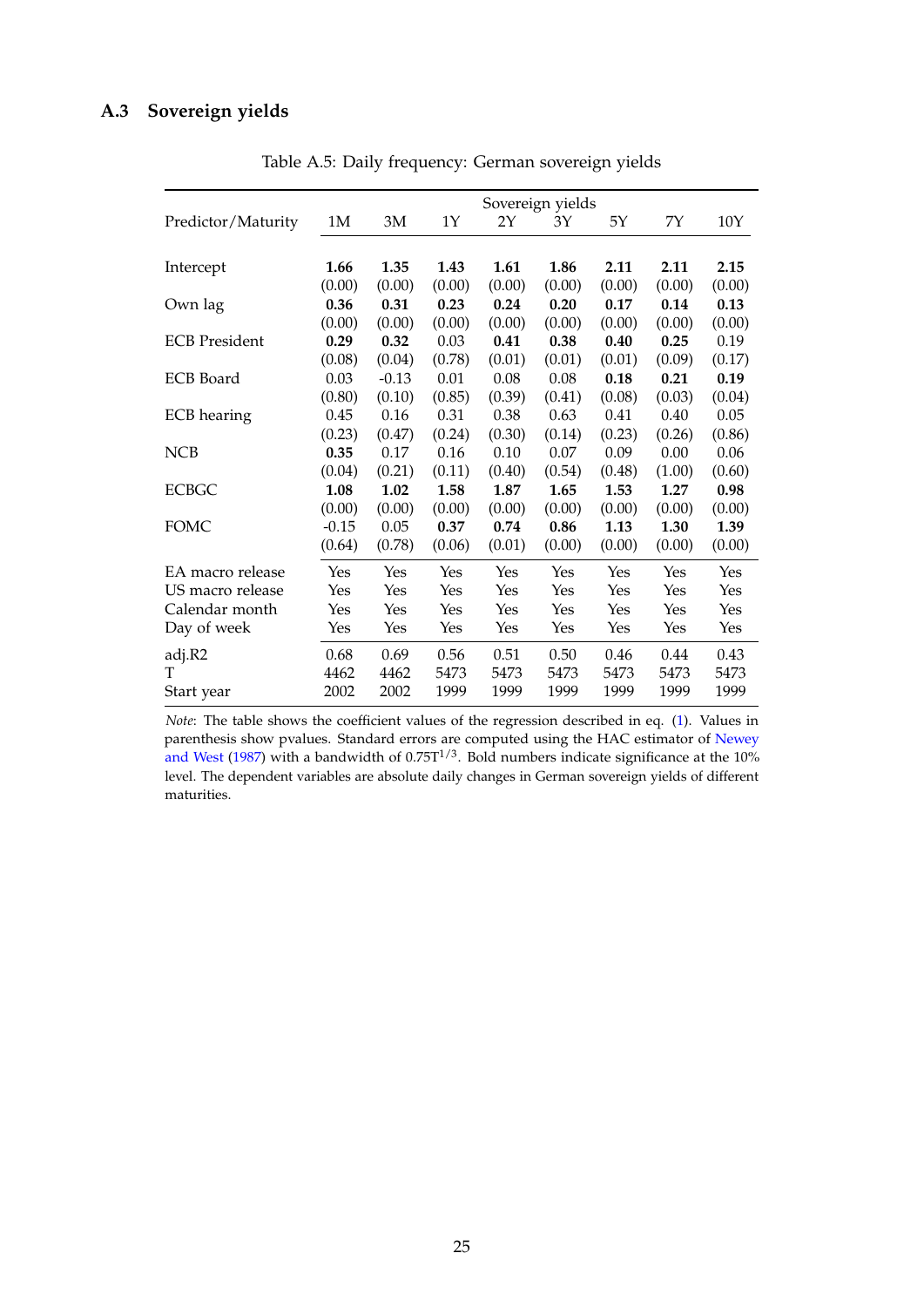|                      | Sovereign yields |         |         |        |        |         |         |        |
|----------------------|------------------|---------|---------|--------|--------|---------|---------|--------|
| Predictor/Maturity   | 1M               | 3M      | 1Y      | 2Y     | 3Y     | 5Y      | 7Y      | 10Y    |
|                      |                  |         |         |        |        |         |         |        |
| Intercept            | 1.16             | 1.38    | 1.43    | 1.76   | 1.95   | 2.22    | 2.16    | 2.17   |
|                      | (0.00)           | (0.00)  | (0.00)  | (0.00) | (0.00) | (0.00)  | (0.00)  | (0.00) |
| Own lag              | 0.20             | 0.26    | 0.27    | 0.23   | 0.22   | 0.16    | 0.14    | 0.12   |
|                      | (0.00)           | (0.00)  | (0.00)  | (0.00) | (0.00) | (0.00)  | (0.00)  | (0.00) |
| <b>ECB</b> President | 0.20             | $-0.03$ | 0.28    | 0.44   | 0.46   | 0.48    | 0.30    | 0.17   |
|                      | (0.36)           | (0.84)  | (0.02)  | (0.00) | (0.01) | (0.00)  | (0.04)  | (0.24) |
| <b>ECB</b> Board     | $-0.01$          | 0.10    | 0.07    | 0.04   | 0.14   | 0.23    | 0.25    | 0.22   |
|                      | (0.90)           | (0.47)  | (0.42)  | (0.67) | (0.23) | (0.05)  | (0.01)  | (0.03) |
| <b>ECB</b> hearing   | 0.33             | 0.29    | 0.56    | 0.44   | 0.89   | 0.14    | 0.29    | 0.20   |
|                      | (0.17)           | (0.29)  | (0.04)  | (0.17) | (0.11) | (0.66)  | (0.38)  | (0.56) |
| <b>NCB</b>           | 0.04             | $-0.26$ | $-0.08$ | 0.11   | 0.10   | $-0.02$ | $-0.03$ | 0.02   |
|                      | (0.79)           | (0.03)  | (0.40)  | (0.43) | (0.56) | (0.90)  | (0.79)  | (0.85) |
| <b>ECBGC</b>         | 0.38             | 0.87    | 0.97    | 1.72   | 1.71   | 1.62    | 1.38    | 1.03   |
|                      | (0.03)           | (0.01)  | (0.00)  | (0.00) | (0.00) | (0.00)  | (0.00)  | (0.00) |
| <b>FOMC</b>          | $-0.05$          | 0.09    | 0.37    | 0.63   | 0.83   | 1.12    | 1.06    | 1.11   |
|                      | (0.75)           | (0.59)  | (0.11)  | (0.02) | (0.00) | (0.00)  | (0.00)  | (0.00) |
| EA macro release     | Yes              | Yes     | Yes     | Yes    | Yes    | Yes     | Yes     | Yes    |
| US macro release     | Yes              | Yes     | Yes     | Yes    | Yes    | Yes     | Yes     | Yes    |
| Calendar month       | Yes              | Yes     | Yes     | Yes    | Yes    | Yes     | Yes     | Yes    |
| Day of week          | Yes              | Yes     | Yes     | Yes    | Yes    | Yes     | Yes     | Yes    |
| adj.R2               | 0.79             | 0.75    | 0.63    | 0.53   | 0.52   | 0.47    | 0.44    | 0.42   |
| т                    | 5473             | 5473    | 5473    | 5473   | 5473   | 5473    | 5473    | 5473   |
| Start year           | 1999             | 1999    | 1999    | 1999   | 1999   | 1999    | 1999    | 1999   |

Table A.6: Daily frequency: French sovereign yields

*Note*: The table shows the coefficient values of the regression described in eq. [\(1\)](#page-8-3). Values in parenthesis show pvalues. Standard errors are computed using the HAC estimator of [Newey](#page-21-13) [and West](#page-21-13) [\(1987\)](#page-21-13) with a bandwidth of  $0.75T^{1/3}$ . Bold numbers indicate significance at the 10% level. The dependent variables are absolute daily changes in French sovereign yields of different maturities.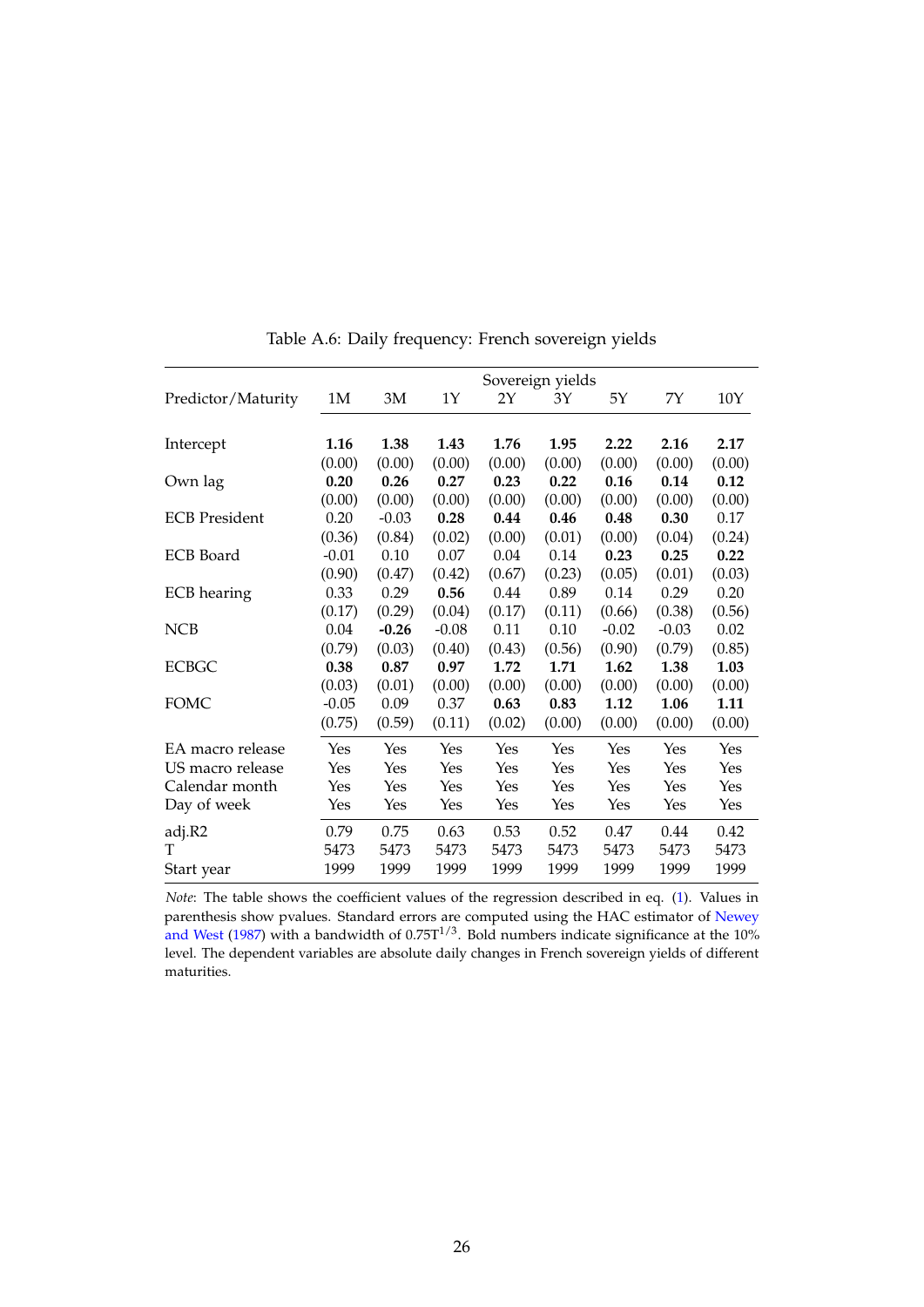|                      | Sovereign yields |         |         |         |         |         |         |         |
|----------------------|------------------|---------|---------|---------|---------|---------|---------|---------|
| Predictor/Maturity   | 1M               | 3M      | 1Y      | 2Y      | 3Y      | 5Y      | 7Y      | 10Y     |
|                      |                  |         |         |         |         |         |         |         |
| Intercept            | 2.65             | 1.82    | 2.11    | 2.25    | 2.48    | 2.79    | 2.81    | 2.64    |
|                      | (0.00)           | (0.00)  | (0.00)  | (0.00)  | (0.00)  | (0.00)  | (0.00)  | (0.00)  |
| Own lag              | 0.41             | 0.46    | 0.47    | 0.44    | 0.41    | 0.35    | 0.29    | 0.28    |
|                      | (0.00)           | (0.00)  | (0.00)  | (0.00)  | (0.00)  | (0.00)  | (0.00)  | (0.00)  |
| <b>ECB</b> President | $-0.12$          | $-0.11$ | $-0.14$ | 0.18    | 0.09    | 0.15    | $-0.00$ | $-0.06$ |
|                      | (0.77)           | (0.69)  | (0.67)  | (0.61)  | (0.78)  | (0.58)  | (0.99)  | (0.77)  |
| <b>ECB</b> Board     | 0.30             | $-0.03$ | 0.16    | $-0.06$ | $-0.06$ | $-0.07$ | 0.08    | 0.15    |
|                      | (0.33)           | (0.90)  | (0.41)  | (0.77)  | (0.77)  | (0.68)  | (0.59)  | (0.25)  |
| <b>ECB</b> hearing   | $-0.67$          | 0.26    | 0.25    | 0.40    | 0.68    | 0.68    | 0.04    | 0.28    |
|                      | (0.36)           | (0.63)  | (0.72)  | (0.52)  | (0.34)  | (0.30)  | (0.95)  | (0.54)  |
| <b>NCB</b>           | $-0.46$          | 0.28    | 0.04    | 0.40    | 0.44    | 0.25    | 0.19    | 0.14    |
|                      | (0.15)           | (0.37)  | (0.88)  | (0.24)  | (0.19)  | (0.30)  | (0.36)  | (0.38)  |
| <b>ECBGC</b>         | 0.42             | 0.16    | 1.36    | 1.60    | 1.48    | 1.76    | 1.64    | 1.62    |
|                      | (0.33)           | (0.68)  | (0.00)  | (0.00)  | (0.00)  | (0.00)  | (0.00)  | (0.00)  |
| <b>FOMC</b>          | 0.03             | 0.05    | 0.07    | 0.19    | 0.61    | 0.50    | 0.64    | 0.64    |
|                      | (0.95)           | (0.90)  | (0.79)  | (0.62)  | (0.12)  | (0.18)  | (0.09)  | (0.08)  |
| EA macro release     | Yes              | Yes     | Yes     | Yes     | Yes     | Yes     | Yes     | Yes     |
| US macro release     | Yes              | Yes     | Yes     | Yes     | Yes     | Yes     | Yes     | Yes     |
| Calendar month       | Yes              | Yes     | Yes     | Yes     | Yes     | Yes     | Yes     | Yes     |
| Day of week          | Yes              | Yes     | Yes     | Yes     | Yes     | Yes     | Yes     | Yes     |
| adj.R2               | 0.67             | 0.63    | 0.60    | 0.58    | 0.56    | 0.54    | 0.52    | 0.49    |
| т                    | 5473             | 5473    | 5473    | 5473    | 5473    | 5473    | 5473    | 5473    |
| Start year           | 1999             | 1999    | 1999    | 1999    | 1999    | 1999    | 1999    | 1999    |

Table A.7: Daily frequency: Italian sovereign yields

*Note*: The table shows the coefficient values of the regression described in eq. [\(1\)](#page-8-3). Values in parenthesis show pvalues. Standard errors are computed using the HAC estimator of [Newey](#page-21-13) [and West](#page-21-13) [\(1987\)](#page-21-13) with a bandwidth of  $0.75T^{1/3}$ . Bold numbers indicate significance at the 10% level. The dependent variables are absolute daily changes in Italian sovereign yields of different maturities.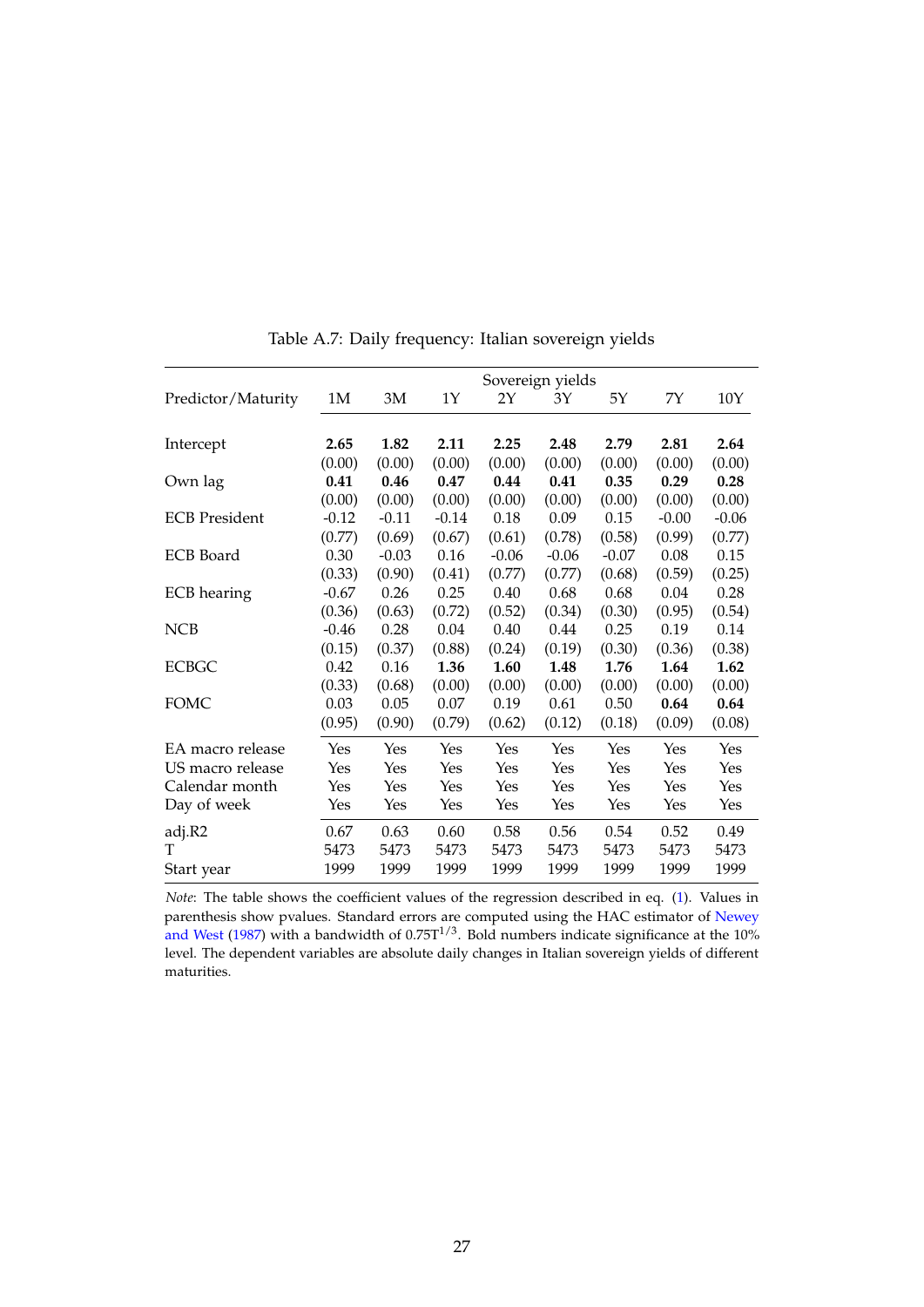<span id="page-29-0"></span>

|                      | Sovereign yields |         |         |         |         |         |         |         |
|----------------------|------------------|---------|---------|---------|---------|---------|---------|---------|
| Predictor/Maturity   | 1M               | 3M      | 1Y      | 2Y      | 3Y      | 5Y      | 7Y      | 10Y     |
|                      |                  |         |         |         |         |         |         |         |
| Intercept            | 0.94             | 1.58    | 2.20    | 2.58    | 2.72    | 2.95    | 3.01    | 2.92    |
|                      | (0.00)           | (0.00)  | (0.00)  | (0.00)  | (0.00)  | (0.00)  | (0.00)  | (0.00)  |
| Own lag              | 0.47             | 0.34    | 0.31    | 0.36    | 0.36    | 0.30    | 0.27    | 0.26    |
|                      | (0.00)           | (0.00)  | (0.00)  | (0.00)  | (0.00)  | (0.00)  | (0.00)  | (0.00)  |
| <b>ECB</b> President | 0.32             | 0.18    | $-0.05$ | 0.14    | 0.17    | 0.22    | 0.11    | 0.07    |
|                      | (0.22)           | (0.51)  | (0.84)  | (0.59)  | (0.47)  | (0.31)  | (0.57)  | (0.73)  |
| <b>ECB</b> Board     | 0.07             | 0.14    | 0.05    | $-0.22$ | $-0.19$ | $-0.14$ | $-0.03$ | $-0.02$ |
|                      | (0.77)           | (0.46)  | (0.76)  | (0.20)  | (0.24)  | (0.37)  | (0.81)  | (0.90)  |
| <b>ECB</b> hearing   | 1.22             | 1.17    | 0.67    | 0.82    | 0.44    | 0.66    | 0.62    | 0.44    |
|                      | (0.36)           | (0.25)  | (0.38)  | (0.21)  | (0.48)  | (0.33)  | (0.28)  | (0.39)  |
| <b>NCB</b>           | 0.20             | 0.40    | 0.32    | 0.07    | $-0.02$ | 0.00    | $-0.07$ | $-0.09$ |
|                      | (0.36)           | (0.07)  | (0.18)  | (0.75)  | (0.93)  | (0.99)  | (0.63)  | (0.55)  |
| <b>ECBGC</b>         | 0.74             | 0.79    | 1.23    | 2.06    | 1.95    | 1.85    | 1.66    | 1.70    |
|                      | (0.03)           | (0.01)  | (0.00)  | (0.00)  | (0.00)  | (0.00)  | (0.00)  | (0.00)  |
| <b>FOMC</b>          | $-0.05$          | $-0.23$ | $-0.38$ | 0.65    | 0.58    | 0.83    | 0.93    | 1.01    |
|                      | (0.88)           | (0.41)  | (0.22)  | (0.09)  | (0.14)  | (0.03)  | (0.03)  | (0.01)  |
| EA macro release     | Yes              | Yes     | Yes     | Yes     | Yes     | Yes     | Yes     | Yes     |
| US macro release     | Yes              | Yes     | Yes     | Yes     | Yes     | Yes     | Yes     | Yes     |
| Calendar month       | Yes              | Yes     | Yes     | Yes     | Yes     | Yes     | Yes     | Yes     |
| Day of week          | Yes              | Yes     | Yes     | Yes     | Yes     | Yes     | Yes     | Yes     |
| adj.R2               | 0.67             | 0.75    | 0.73    | 0.60    | 0.57    | 0.54    | 0.51    | 0.49    |
| T                    | 5473             | 5473    | 5473    | 5473    | 5473    | 5473    | 5473    | 5473    |
| Start year           | 1999             | 1999    | 1999    | 1999    | 1999    | 1999    | 1999    | 1999    |

Table A.8: Daily frequency: Spanish sovereign yields

*Note*: The table shows the coefficient values of the regression described in eq. [\(1\)](#page-8-3). Values in parenthesis show pvalues. Standard errors are computed using the HAC estimator of [Newey](#page-21-13) [and West](#page-21-13) [\(1987\)](#page-21-13) with a bandwidth of  $0.75T^{1/3}$ . Bold numbers indicate significance at the 10% level. The dependent variables are absolute daily changes in Spanish sovereign yields of different maturities.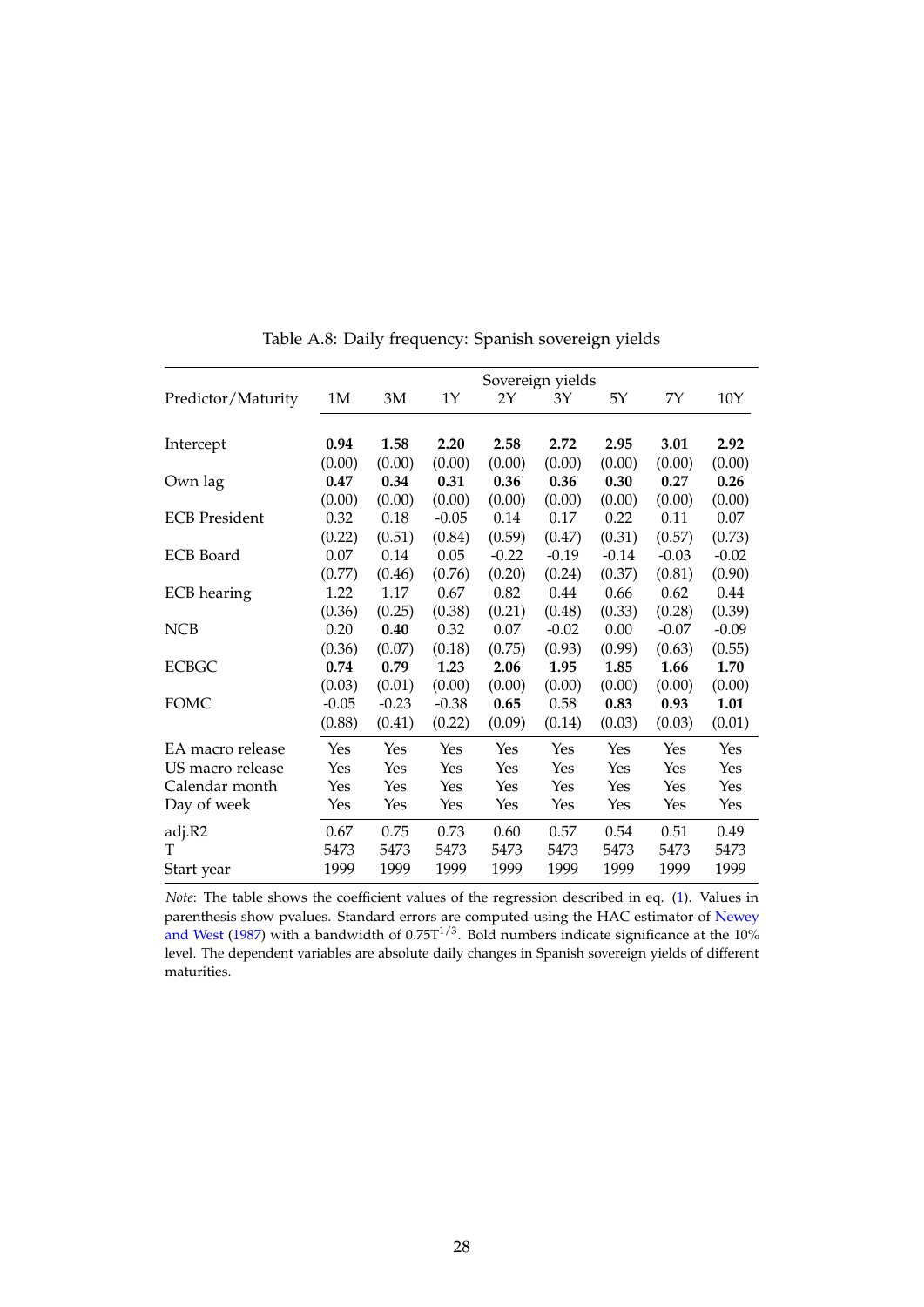### <span id="page-30-0"></span>**A.4 President fixed effects**

|                     |         |         |         | Eonia   |         |         |         | ILS     |
|---------------------|---------|---------|---------|---------|---------|---------|---------|---------|
| Predictor/Maturity  | 1M      | 3M      | 1Υ      | 2Y      | 5Υ      | 10Y     | 2Y2Y    | 5Y5Y    |
|                     |         |         |         |         |         |         |         |         |
| Intercept           | 0.94    | 1.01    | 2.19    | 2.52    | 1.01    | 1.35    | 0.95    | 0.83    |
|                     | (0.00)  | (0.00)  | (0.00)  | (0.00)  | (0.00)  | (0.00)  | (0.04)  | (0.00)  |
| Ownlag              | 0.28    | 0.24    | 0.19    | 0.16    | 0.15    | 0.18    | 0.45    | 0.31    |
|                     | (0.00)  | (0.00)  | (0.00)  | (0.00)  | (0.00)  | (0.00)  | (0.00)  | (0.00)  |
| <b>ECBPresident</b> | $-0.05$ | $-0.01$ | $-0.07$ | 0.00    | 0.85    | 1.50    | $-0.33$ | 0.31    |
|                     | (0.83)  | (0.97)  | (0.81)  | (1.00)  | (0.20)  | (0.05)  | (0.49)  | (0.50)  |
| ECBPTrichet         | 0.38    | $-0.00$ | 0.16    | 0.27    | $-0.78$ | $-1.64$ | 1.16    | $-0.05$ |
|                     | (0.23)  | (0.99)  | (0.65)  | (0.70)  | (0.27)  | (0.04)  | (0.18)  | (0.91)  |
| ECBPDraghi          | $-0.01$ | 0.02    | 0.20    | 0.23    | $-0.56$ | $-1.38$ | 0.23    | $-0.16$ |
|                     | (0.97)  | (0.92)  | (0.53)  | (0.73)  | (0.41)  | (0.08)  | (0.63)  | (0.74)  |
| TrichetFE           | $-0.18$ | $-0.30$ | $-0.44$ | 0.02    | 1.76    | 1.08    | 2.81    | 1.07    |
|                     | (0.11)  | (0.00)  | (0.00)  | (0.93)  | (0.00)  | (0.00)  | (0.00)  | (0.00)  |
| DraghiFE            | $-0.80$ | $-0.91$ | $-1.85$ | $-1.90$ | 0.30    | 0.24    | 0.04    | 0.23    |
|                     | (0.00)  | (0.00)  | (0.00)  | (0.00)  | (0.22)  | (0.47)  | (0.88)  | (0.06)  |
| EA macro release    | Yes     | Yes     | Yes     | Yes     | Yes     | Yes     | Yes     | Yes     |
| US macro release    | Yes     | Yes     | Yes     | Yes     | Yes     | Yes     | Yes     | Yes     |
| Calendar month      | Yes     | Yes     | Yes     | Yes     | Yes     | Yes     | Yes     | Yes     |
| Day of week         | Yes     | Yes     | Yes     | Yes     | Yes     | Yes     | Yes     | Yes     |

Table A.9: Daily frequency: Eonia and ILS; ECB-President fixed effect

*Note*: The table shows the coefficient values of the regression described in eq. [\(1\)](#page-8-3) but after dropping speeches given after 5pm entirely. Values in parenthesis show pvalues. Standard errors are computed using the HAC estimator of [Newey and West](#page-21-13) [\(1987\)](#page-21-13) with a bandwidth of 0.75 $T^{1/3}$ . Bold numbers indicate significance at the 10% level. The dependent variables are absolute daily changes in the Eonia or ILS (both in basis points), respectively.

# **A.5 Speaking events with strong policy signals**